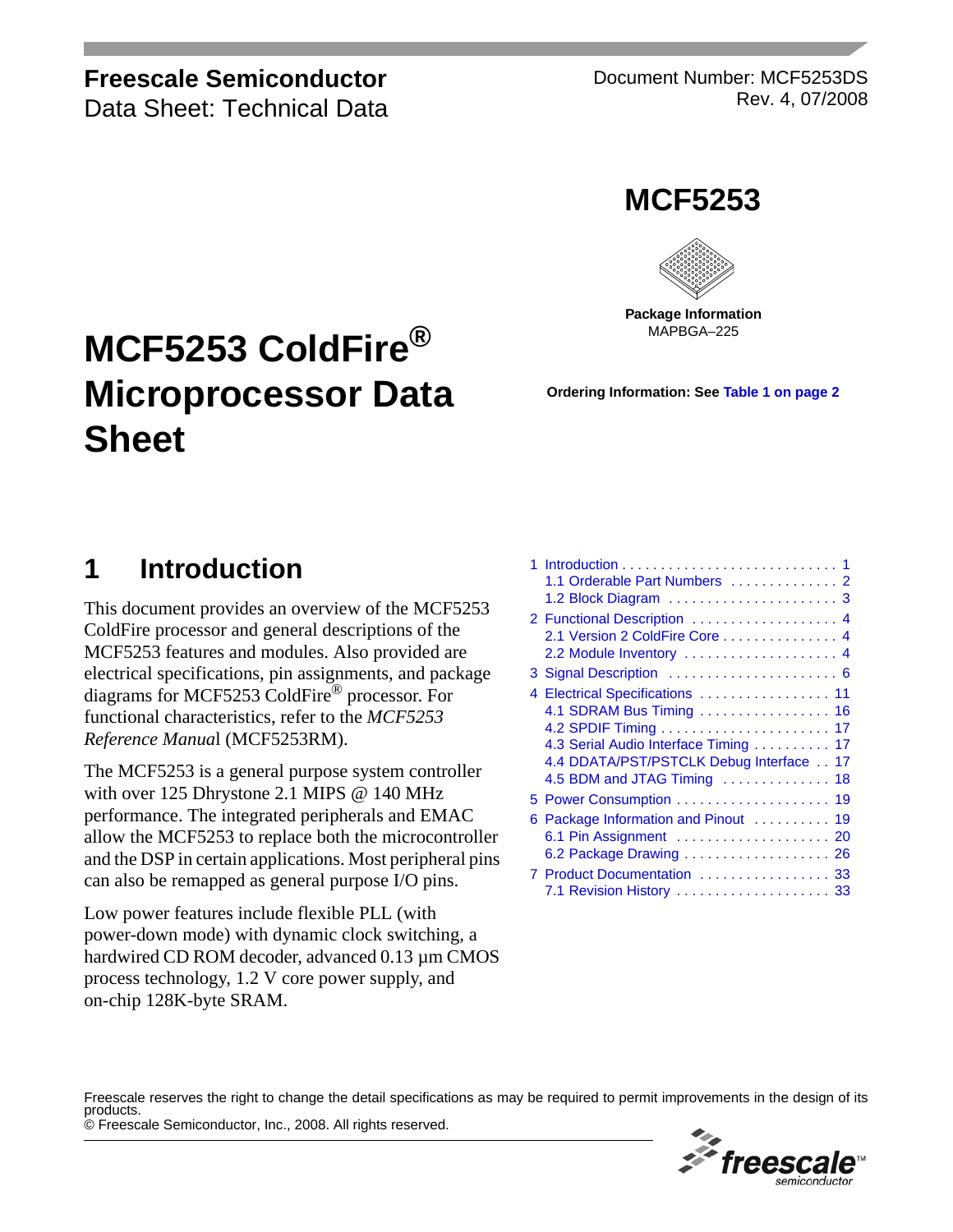#### **Introduction**

For additional information regarding software drivers and applications, refer to [http://www.freescale.com/coldfire.](http://www.freescale.com/coldfire)

### <span id="page-1-0"></span>**1.1 Orderable Part Numbers**

<span id="page-1-1"></span>[Table 1](#page-1-1) lists the orderable part numbers for the MCF5253 processor.

#### **Table 1. Orderable Part Numbers**

| <b>Orderable Part</b><br><b>Number</b> | <b>Maximum Clock</b><br><b>Frequency</b> | Package Type | <b>Operating Temperature</b><br>Range | <b>Part Status</b> |  |
|----------------------------------------|------------------------------------------|--------------|---------------------------------------|--------------------|--|
| MCF5253VM140                           | 140 MHz                                  | 225 MAPBGA   | $-20$ to $+70^{\circ}$ C              | Lead free          |  |
| MCF5253CVM140                          |                                          |              | -40 to +85°C                          |                    |  |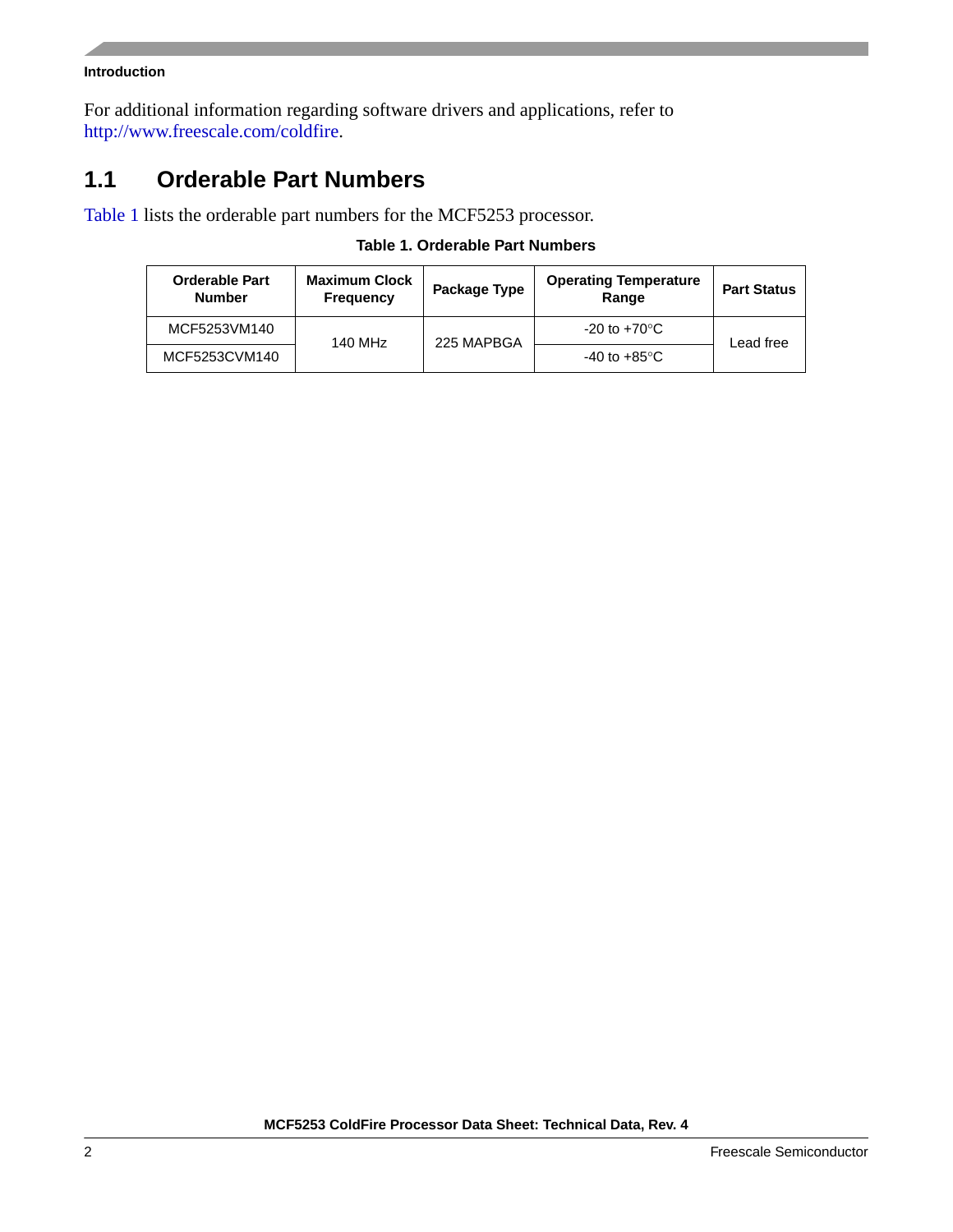### <span id="page-2-0"></span>**1.2 Block Diagram**

[Figure 1](#page-2-1) illustrates the functional block diagram of the MCF5253 processor.



<span id="page-2-1"></span>**Figure 1. MCF5253 Block Diagram**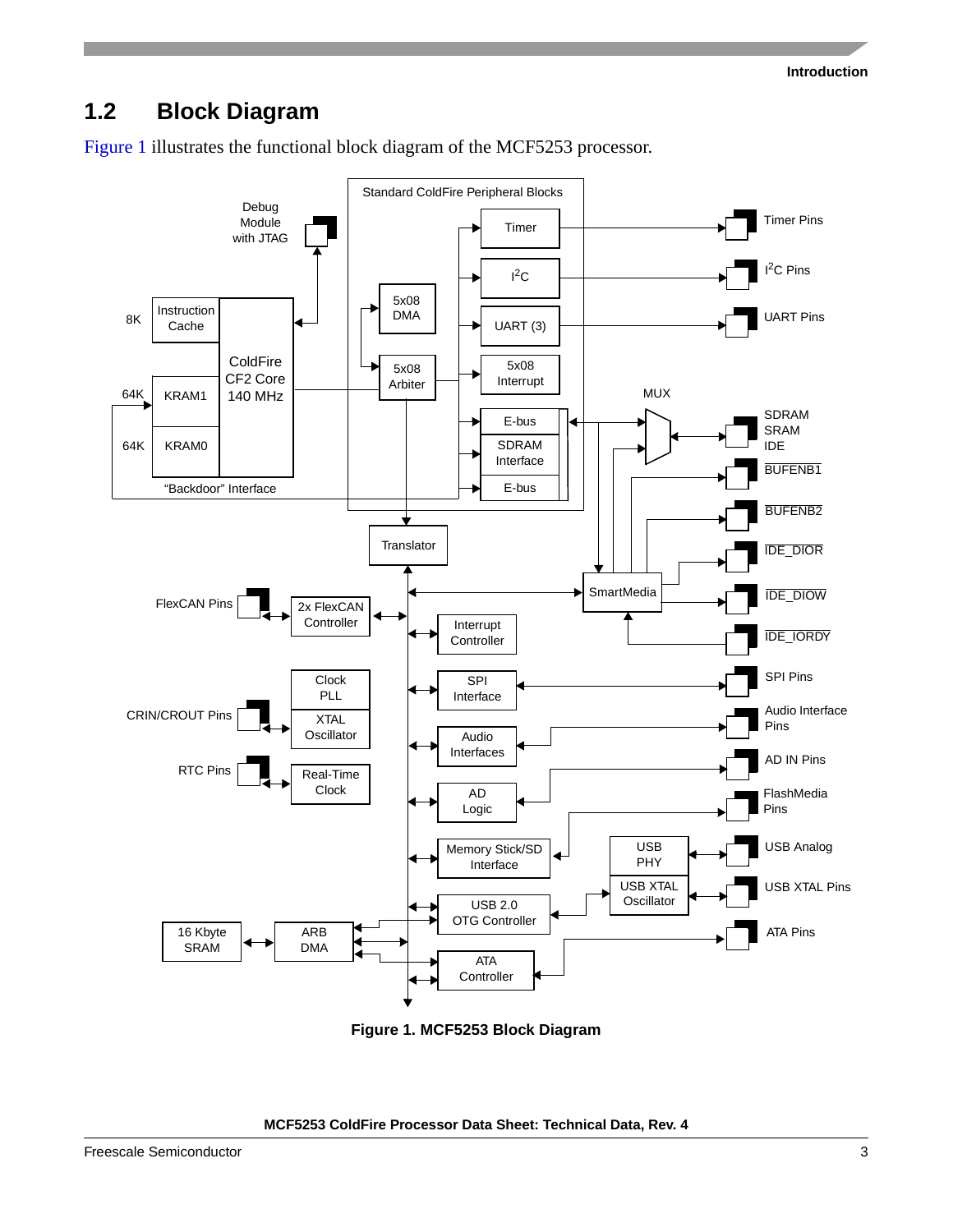# <span id="page-3-0"></span>**2 Functional Description**

### <span id="page-3-1"></span>**2.1 Version 2 ColdFire Core**

The Version 2 ColdFire (CF2) core consists of two independent, decoupled pipeline structures to maximize performance while minimizing core size. The instruction fetch pipeline (IFP) is a two-stage pipeline for prefetching instructions. The prefetched instruction stream is then gated into the two-stage operand execution pipeline (OEP), which decodes the instruction, fetches the required operands, and then executes the required function.

## <span id="page-3-2"></span>**2.2 Module Inventory**

<span id="page-3-3"></span>[Table 2](#page-3-3) shows an alphabetical listing of the modules in the processor.

| <b>Block</b><br><b>Mnemonic</b> | <b>Block Name</b>                                                        | <b>Functional</b><br>Grouping  | <b>Brief Description</b>                                                                                                                                                                                            |  |
|---------------------------------|--------------------------------------------------------------------------|--------------------------------|---------------------------------------------------------------------------------------------------------------------------------------------------------------------------------------------------------------------|--|
| <b>ATA</b>                      | Advanced Technology<br><b>Attachment Controller</b>                      | Connectivity<br>Peripheral     | The ATA block is an AT attachment host interface. Its main use is to<br>interface with IDE hard disc drives and ATAPI optical disc drives.                                                                          |  |
| <b>ADC</b>                      | Battery Level/Keypad<br>Analog/Digital<br>Converter                      | Analog Input                   | The six-channel ADC is based on the Sigma-Delta concept with 12-bit<br>resolution. Both the analog comparator and digital sections are integrated<br>in the MCF5253.                                                |  |
| AB                              | Audio Bus                                                                | Audio<br>Interface             | The audio interfaces connect to an internal bus that carries all audio data.<br>Each receiver places its received data on the audio bus and each<br>transmitter takes data from the audio bus for transmission.     |  |
| AIM                             | Audio Interface                                                          | Audio<br>Interface             | The audio interface module provides the necessary input and output<br>features to receive and transmit digital audio signals over serial audio<br>interfaces (IIS/EIAJ) and over digital audio interfaces (IEC958). |  |
| <b>BROM</b>                     | Bootloader                                                               | Boot ROM                       | The MCF5253 incorporates a ROM Bootloader, which enables booting<br>from UART, I2C, SPI, or IDE devices.                                                                                                            |  |
| FlexCAN                         | <b>Twin Controller Area</b><br>Network 2.0B<br><b>Communication Unit</b> | Connectivity<br>Peripheral     | The FlexCan module is a full implementation of the Bosch CAN protocol<br>specification 2.0B, which supports both standard and extended message<br>frames.                                                           |  |
| <b>CSM</b>                      | Chip Select Module                                                       | Connectivity<br>Peripheral     | Three programmable chip-select outputs (CSO/CS4, CS1, and CS2)<br>provide signals that enable glueless connection to external memory and<br>peripheral circuits.                                                    |  |
| <b>DMAC</b>                     | <b>Direct Memory</b><br><b>Access Controller</b><br>Module               | Connectivity<br>Peripheral     | There are four fully programmable DMA channels for quick data transfer.                                                                                                                                             |  |
| eMAC                            | enhanced Multiply<br><b>Accumulate Module</b>                            | Core                           | The integrated eMAC unit provides a common set of DSP operations and<br>enhances the integer multiply instructions in the ColdFire architecture.                                                                    |  |
| <b>MBUS</b>                     | Memory Bus Interface                                                     | <b>Bus Operation</b>           | The bus interface controller transfers data between the ColdFire core or<br>DMA and memory, peripherals, or other devices on the external bus.                                                                      |  |
| MMC/SD                          | Multimedia<br>Card/Secure Digital<br>Interface                           | Flash Memory<br>Card Interface | The interface is Sony® Memory Stick®, SecureDigital, and Multi-Media<br>card compatible.<br>Note: The Sony Memory Interface does not support Sony MagicGate™.                                                       |  |

#### **Table 2. Digital and Analog Modules**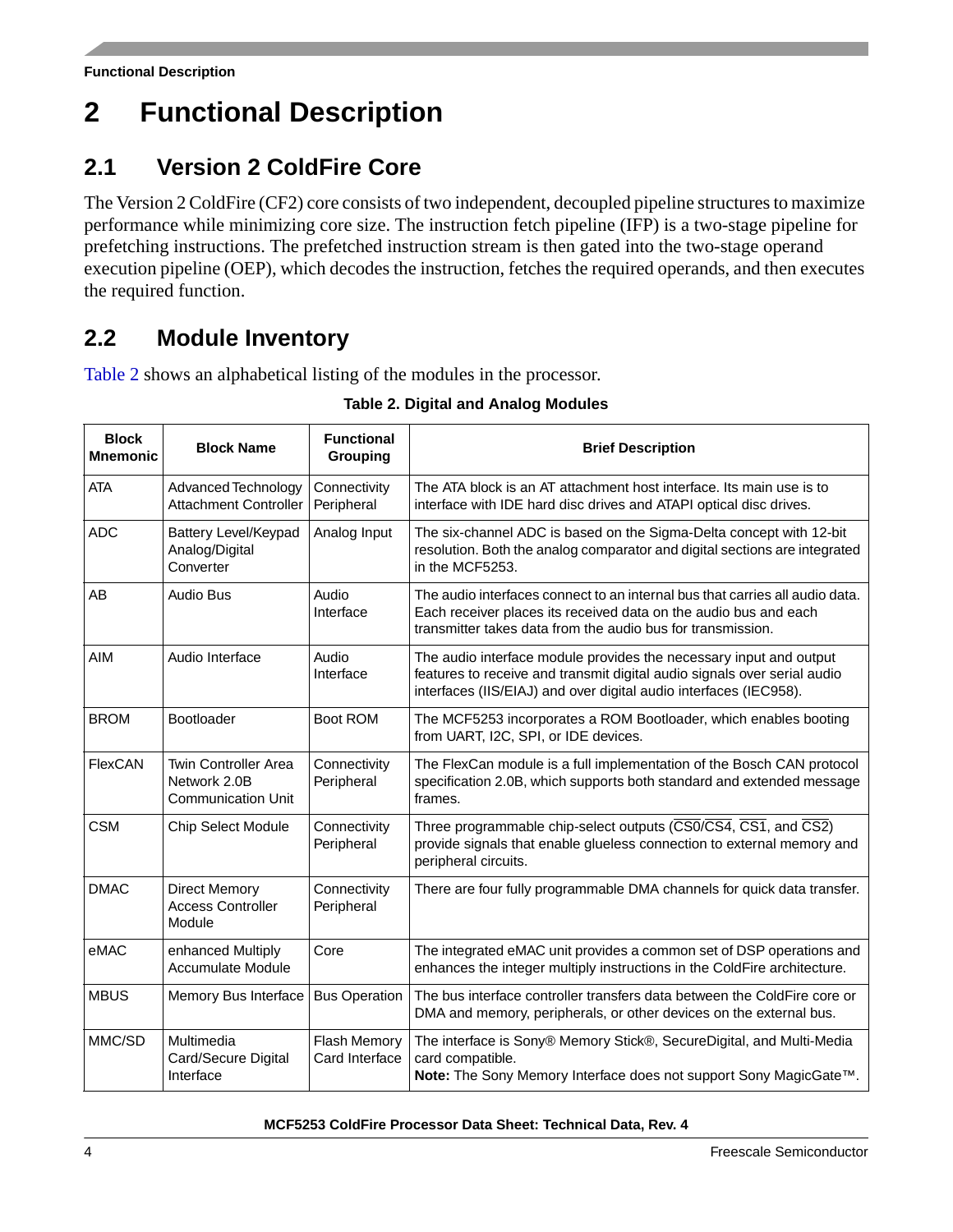#### **Functional Description**

|  | Table 2. Digital and Analog Modules (continued) |  |  |
|--|-------------------------------------------------|--|--|
|--|-------------------------------------------------|--|--|

| <b>Block</b><br><b>Mnemonic</b> | <b>Block Name</b>                            | <b>Functional</b><br>Grouping | <b>Brief Description</b>                                                                                                                                                                                                                                                                                                 |  |
|---------------------------------|----------------------------------------------|-------------------------------|--------------------------------------------------------------------------------------------------------------------------------------------------------------------------------------------------------------------------------------------------------------------------------------------------------------------------|--|
| <b>GPIO</b>                     | General Purpose I/O<br>Interface             | System<br>integration         | GPIO signals are multiplexed with various other signals.                                                                                                                                                                                                                                                                 |  |
| <b>GPT</b>                      | <b>General Timer</b><br>Module               | Timer<br>peripheral           | The timer module includes two general-purpose timers, each of which<br>contains a free-running 16-bit timer.                                                                                                                                                                                                             |  |
| <b>IDE</b>                      | <b>Integrated Drive</b><br>Electronics       | Connectivity<br>peripheral    | The IDE hardware consists of bus buffers for address and data and are<br>intended to reduce the load on the bus and prevent SDRAM and Flash<br>accesses from propagating to the IDE bus.                                                                                                                                 |  |
| <b>INC</b>                      | <b>Instruction Cache</b>                     | Core                          | The instruction cache improves system performance by providing cached<br>instructions to the execution unit in a single clock cycle.                                                                                                                                                                                     |  |
| $I^2C$                          | Inter IC<br>Communication<br>Module          | Connectivity<br>peripheral    | The two-wire $1^2C$ bus interfaces, compliant with the Philips $1^2C$ bus<br>standard, are bidirectional serial buses that exchange data between<br>devices.                                                                                                                                                             |  |
| <b>SRAM</b>                     | Internal 128-KB<br><b>SRAM</b>               | Internal<br>memory            | The 128-Kbyte on-chip SRAM is split over two banks, SRAM0 (64K) and<br>SRAM1 (64K). It provides single clock-cycle access for the ColdFire core.                                                                                                                                                                         |  |
| LIN                             | Internal Voltage<br>Regulator                | Linear<br>regulator           | An internal 1.2 V regulator is used to supply the CPU and PLL sections of<br>the MCF5253, reducing the number of external components required and<br>allowing operation from a single supply rail, typically 3.3 volts.                                                                                                  |  |
| <b>JTAG</b>                     | Joint Test Action<br>Group                   | Test and<br>debug             | To help with system diagnostics and manufacturing testing, the MCF5253<br>includes dedicated user-accessible test logic that complies with the IEEE<br>1149.1A standard for boundary scan testability, often referred to as Joint<br>Test Action Group, or JTAG.                                                         |  |
| QSPI                            | Queued Serial<br>Peripheral Interface        | Connectivity<br>Interface     | The QSPI module provides a serial peripheral interface with queued<br>transfer capability.                                                                                                                                                                                                                               |  |
| <b>RTC</b>                      | Real-Time Clock                              | Timer<br>Peripheral           | The RTC is a clock that keeps track of the current time even if the clock is<br>turned off.                                                                                                                                                                                                                              |  |
| <b>BDM</b>                      | <b>Background Debug</b><br>Interface         | Test and<br>debug             | A background-debug mode (BDM) interface provides system debug.                                                                                                                                                                                                                                                           |  |
| <b>SDRAMC</b>                   | Synchronous DRAM<br><b>Memory Controller</b> | Peripheral<br>Interface       | The SDRAM controller provides a glueless interface for one bank of<br>SDRAM, and can address up to 32MB. The controller supports a 16-bit<br>data bus. The controller operates in page mode, non-page mode, and<br>burst-page mode and supports SDRAMs.                                                                  |  |
| <b>SIM</b>                      | System Integration<br>Module                 | System<br>Integration         | The SIM provides overall control of the internal and external buses and<br>serves as the interface between the ColdFire core and the internal<br>peripherals or external devices. The SIM is responsible for the two<br>interrupt controllers (setting priorities and levels). And it also configures<br>the GPIO ports. |  |
| <b>PLL</b>                      | System Oscillator and<br>Phase Lock Loop     | System<br>Clocking            | The oscillator operates from an external crystal connected across CRIN<br>and CROUT. The circuit can also operate from an external clock<br>connected to CRIN. The on-chip programmable PLL, which generates the<br>processor clock, allows the use of almost any low frequency external clock<br>(5-35 MHz).            |  |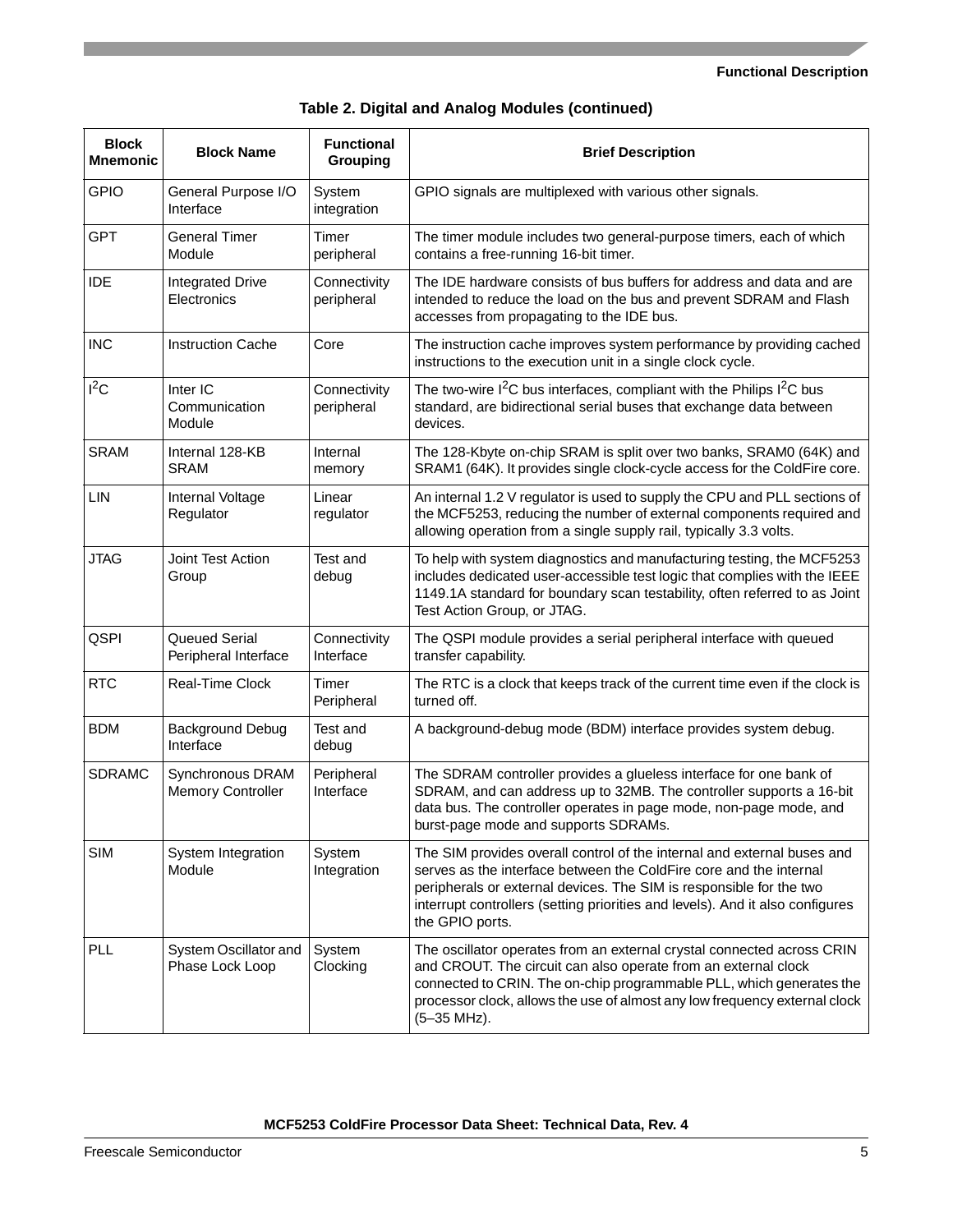| <b>Block</b><br>Mnemonic | <b>Block Name</b>                                            | <b>Functional</b><br>Grouping | <b>Brief Description</b>                                                                                                                                                                 |
|--------------------------|--------------------------------------------------------------|-------------------------------|------------------------------------------------------------------------------------------------------------------------------------------------------------------------------------------|
| <b>UART</b>              | Universal<br>Asynchronous<br>Receiver<br>/Transmitter Module | Connectivity<br>Peripheral    | Three UARTs handle asynchronous serial communication.                                                                                                                                    |
| <b>USBOTG</b>            | USB 2.0 High-Speed<br>On-The-Go                              | Connectivity<br>Peripheral    | The USB module is used for communication to a PC or communication to<br>slave devices; for example, to download data from a hard disc player to a<br>flash player, and to other devices. |

**Table 2. Digital and Analog Modules (continued)**

# <span id="page-5-0"></span>**3 Signal Description**

This chapter describes the MCF5253 input and output signals. The signal descriptions as shown in [Table 3](#page-5-1) are grouped according to relevant functionality. For additional signal information, see "Chapter 2, Signal Description" in the MCF5253 reference manual.

<span id="page-5-1"></span>

| <b>Signal Name</b>                   | <b>Mnemonic</b>        | <b>Function</b>                                                                                                            | Input/<br>Output | Reset<br><b>State</b> |
|--------------------------------------|------------------------|----------------------------------------------------------------------------------------------------------------------------|------------------|-----------------------|
| Address                              | A[24:1]<br>A[23]/GPO54 | 24 address lines-address 23 is<br>multiplexed with GPO54 and<br>address 24 is multiplexed with A20<br>(SDRAM access only). | Out              | X                     |
| Read-write control                   | <b>RW</b>              | Bus write enable—indicates if read<br>or write cycle in progress.                                                          | Out              | H                     |
| Output enable                        | <b>OE</b>              | Output enable for asynchronous<br>memories connected to chip selects                                                       | Out              | negated               |
| Data                                 | D[31:16]               | Data bus used to transfer word data                                                                                        | $In/O$ ut        | $Hi-Z$                |
| Synchronous row<br>address strobe    | SDRAS/GPIO59           | Row address strobe for external<br><b>SDRAM</b>                                                                            | Out              | negated               |
| Synchronous column<br>address strobe | SDCAS/GPIO39           | Column address strobe for external<br><b>SDRAM</b>                                                                         | Out              | negated               |
| SDRAM write enable                   | SDWE/GPIO38            | Write enable for external SDRAM                                                                                            | Out              | negated               |
| SDRAM upper byte<br>enable           | SDUDQM/GPO53           | Upper byte enable—indicates during<br>write cycle if high byte is written.                                                 | Out              |                       |
| <b>SDRAM</b> lower byte<br>enable    | SDLDOM/GPO52           | Lower byte enable-indicates during<br>write cycle if low byte is written.                                                  | Out              |                       |
| SDRAM chip selects                   | SD CS0/GPIO60          | SDRAM chip select                                                                                                          | In/Out           | negated               |
| SDRAM clock enable                   | BCLKE/GPIO63           | SDRAM clock enable                                                                                                         | Out              |                       |
| System clock                         | BCLK/GPIO40            | <b>SDRAM</b> clock output                                                                                                  | $In/O$ ut        |                       |

**Table 3. MCF5253 Signal Index**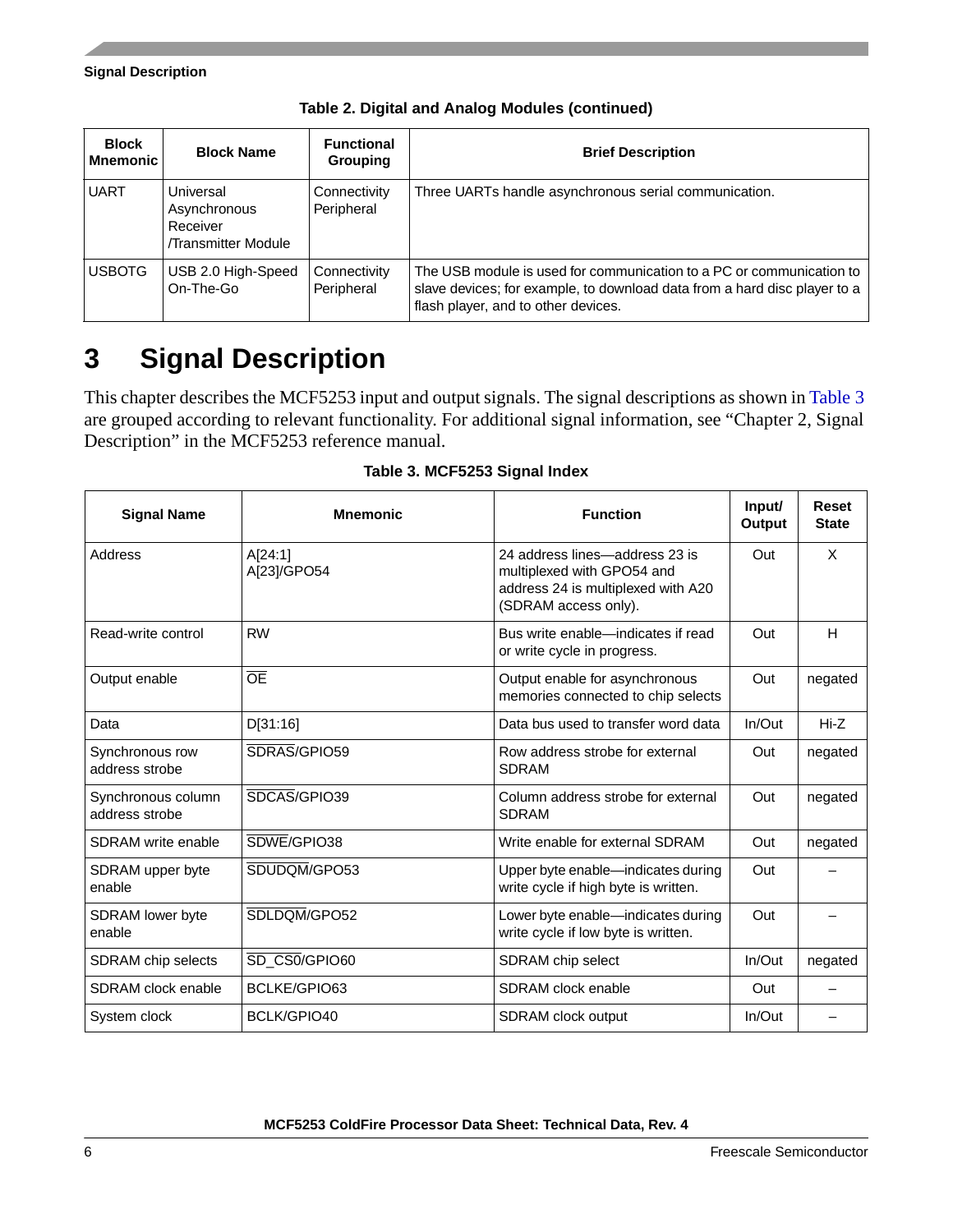| <b>Signal Name</b>   | <b>Mnemonic</b>                                                                                                                                                           | <b>Function</b>                                                                                      | Input/<br>Output | <b>Reset</b><br><b>State</b> |
|----------------------|---------------------------------------------------------------------------------------------------------------------------------------------------------------------------|------------------------------------------------------------------------------------------------------|------------------|------------------------------|
| ISA bus read strobe  | <b>IDE_DIOR/GPIO31</b><br>$(\overline{CS2})$                                                                                                                              | 1 ISA bus read strobe and 1 ISA bus<br>write strobe-allow connection of an                           | In/Out           |                              |
| ISA bus write strobe | <b>IDE DIOW/GPIO32</b><br>$(\overline{CS2})$                                                                                                                              | independent ISA bus peripheral,<br>such as an IDE slave device.                                      | In/Out           |                              |
| ISA bus wait signal  | IDE_IORDY/GPIO33                                                                                                                                                          | ISA bus wait line available for both<br>busses                                                       | In/Out           |                              |
| Chip Selects[2:0]    | $\overline{\text{CS0/CS4}}$<br>Chip selects bits 2 through 0-<br>CS1/QSPICS3/GPIO28<br>enable peripherals at programmed<br>addresses. CS0 provides boot ROM<br>selection. |                                                                                                      | Out<br>In/Out    | negated                      |
| Buffer enable 1      | BUFENB1/GPIO29                                                                                                                                                            | Two programmable buffer                                                                              | In/Out           | $\overline{\phantom{0}}$     |
| Buffer enable 2      | BUFENB2/GPIO30                                                                                                                                                            | enables-allow seamless steering of<br>external buffers to split data and<br>address bus in sections. | In/Out           |                              |
| Transfer acknowledge | TA/GPIO12                                                                                                                                                                 | Transfer Acknowledge signal.                                                                         | In/Out           | $\overline{\phantom{0}}$     |
| Wake Up              | WAKEUP/GPIO21                                                                                                                                                             | Wake-up signal input                                                                                 | In               |                              |
| Serial Clock Line    | SCL0/SDATA1_BS1/GPIO41<br>SCL1/TXD1/GPIO10                                                                                                                                | Clock signal for Dual I <sup>2</sup> C module<br>operation                                           |                  |                              |
| Serial Data Line     | SDA0/SDATA3/GPIO42<br>SDA1/RXD1/GPIO44                                                                                                                                    | Serial data port for second l <sup>2</sup> C<br>module operation                                     | In/Out           | $\overline{\phantom{0}}$     |
| Receive Data         | SDA1/RXD1/GPIO44<br>RXD0/GPIO46<br>EF/RXD2/GPIO6                                                                                                                          | Receive serial data input for UART                                                                   | In.              |                              |
| <b>Transmit Data</b> | SCL1/TXD1/GPIO10<br>TXD0/GPIO45<br>XTRIM/TXD2/GPIO0                                                                                                                       | Transmit serial data output for UART                                                                 | Out              |                              |
| Request-To-Send      | DDATA3/RTS0/GPIO4<br>Signals sent from UART0/1 that it is<br>DDATA1/RTS1/SDATA2_BS2/GPIO2<br>ready to receive data                                                        |                                                                                                      | Out              |                              |
| Clear-To-Send        | DDATA2/CTS0/GPIO3<br>Signals sent to UART0/1 that data<br>DDATA0/CTS1/SDATA0_SDIO1/GPIO1<br>can be transmitted to peripheral                                              |                                                                                                      | In               |                              |
| <b>Timer Output</b>  | SDATAO1/TOUT0/GPIO18                                                                                                                                                      | Capability of output waveform or<br>pulse generation                                                 | Out              |                              |
| IEC958 inputs        | EBUIN1/GPIO36<br>EBUIN2/SCLKOUT/GPIO13<br>EBUIN3/CMD_SDIO2/GPIO14<br>QSPICS0/EBUIN4/GPIO15                                                                                | Audio interfaces to IEC958 inputs                                                                    | In               |                              |
| IEC958 outputs       | EBUOUT1/GPIO37<br>QSPICS1/EBUOUT2/GPIO16                                                                                                                                  | Audio interfaces to IEC958 outputs                                                                   | Out              |                              |
| Serial data in       | SDATAI1/GPIO17<br>SDATAI3/GPIO8                                                                                                                                           | Audio interfaces to serial data inputs                                                               | In               |                              |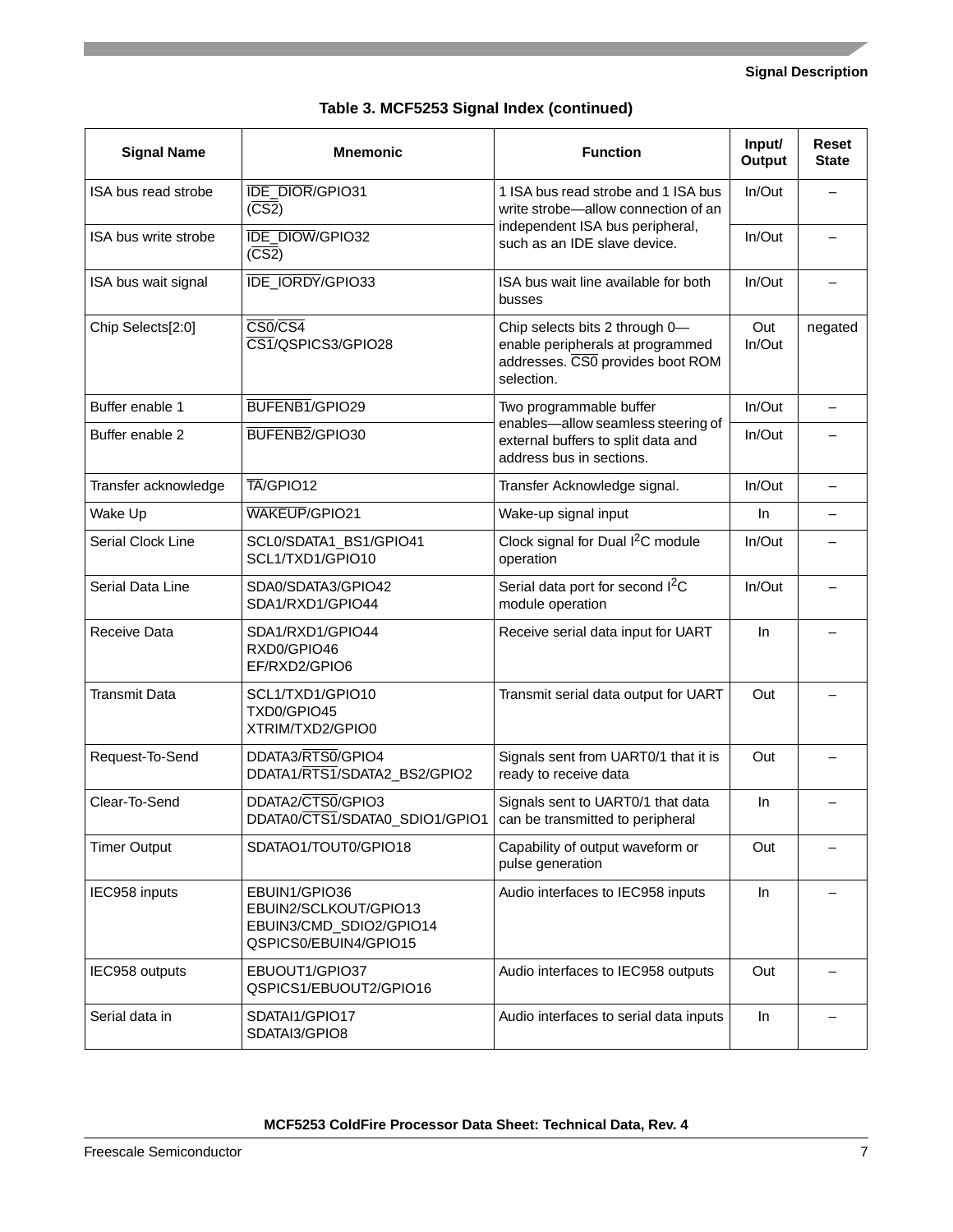| <b>Signal Name</b>                      | <b>Mnemonic</b>                                                                                   | <b>Function</b>                                                                           | Input/<br><b>Output</b> | <b>Reset</b><br><b>State</b> |
|-----------------------------------------|---------------------------------------------------------------------------------------------------|-------------------------------------------------------------------------------------------|-------------------------|------------------------------|
| Serial data out                         | SDATAO1/TOUT0/GPIO18<br>SDATAO2/GPIO34                                                            | Audio interfaces to serial data<br>outputs                                                | In/Out<br>Out           |                              |
| Word clock                              | Audio interfaces to serial word clocks<br>LRCK1/GPIO19<br>LRCK2/GPIO23<br>LRCK3/AUDIOCLOCK/GPIO43 |                                                                                           | In/Out                  |                              |
| <b>Bit clock</b>                        | SCLK1/GPIO20<br>Audio interfaces to serial bit clocks<br>SCLK2/GPIO22<br>SCLK3/GPIO35             |                                                                                           | In/Out                  |                              |
| Serial input                            | EF/RXD2/GPIO6                                                                                     | Error flag serial in                                                                      | In/Out                  | $\overline{\phantom{0}}$     |
| Serial input                            | CFLG/GPIO5                                                                                        | C-flag serial in                                                                          | In/Out                  |                              |
| Subcode clock                           | RCK/QSPIDIN/QSPIDOUT/<br>GPIO26                                                                   | Audio interfaces to subcode clock                                                         | In/Out                  |                              |
| Subcode sync                            | QSPIDOUT/SFSY/GPIO27                                                                              | Audio interfaces to subcode sync                                                          | In/Out                  | $\equiv$                     |
| Subcode data                            | QSPICLK/SUBR/GPIO25                                                                               | Audio interfaces to subcode data                                                          | In/Out                  | $\overline{\phantom{0}}$     |
| Clock frequency trim                    | XTRIM/TXD2/GPIO0                                                                                  | Clock trim control                                                                        | Out                     |                              |
| Audio clocks out                        | MCLK1/GPIO11<br>QSPICS2/MCLK2/GPIO24                                                              | DAC output clocks                                                                         | Out                     |                              |
| Audio clock in                          | LRCK3/AUDIOCLOCK/GPIO43                                                                           | Optional audio clock input                                                                |                         | $\overline{\phantom{0}}$     |
| MemoryStick/<br>SecureDigital interface | EBUIN3/CMD_SDIO2/GPIO14                                                                           | Secure Digital command lane-<br>MemoryStick interface 2 data I/O                          | In/Out                  |                              |
|                                         | EBUIN2/SCLKOUT/GPIO13                                                                             | Clock out for both MemoryStick<br>interfaces and for Secure Digital                       | In/Out                  |                              |
|                                         | DDATA0/CTS1/SDATA0_SDIO1/GPIO1                                                                    | SecureDigital serial data bit 0-<br>MemoryStick interface 1 data I/O                      | In/Out                  |                              |
|                                         | SCL0/SDATA1_BS1/GPIO41                                                                            | SecureDigital serial data bit 1-<br>MemoryStick interface 1 strobe                        | In/Out                  |                              |
|                                         | DDATA1/RTS1/SDATA2_BS2/GPIO2                                                                      | SecureDigital serial data bit 2-<br>MemoryStick interface 2 strobe<br>Reset output signal | In/Out                  |                              |
|                                         | SDA0/SDATA3/GPIO42                                                                                | SecureDigital serial data bit 3                                                           | In/Out                  |                              |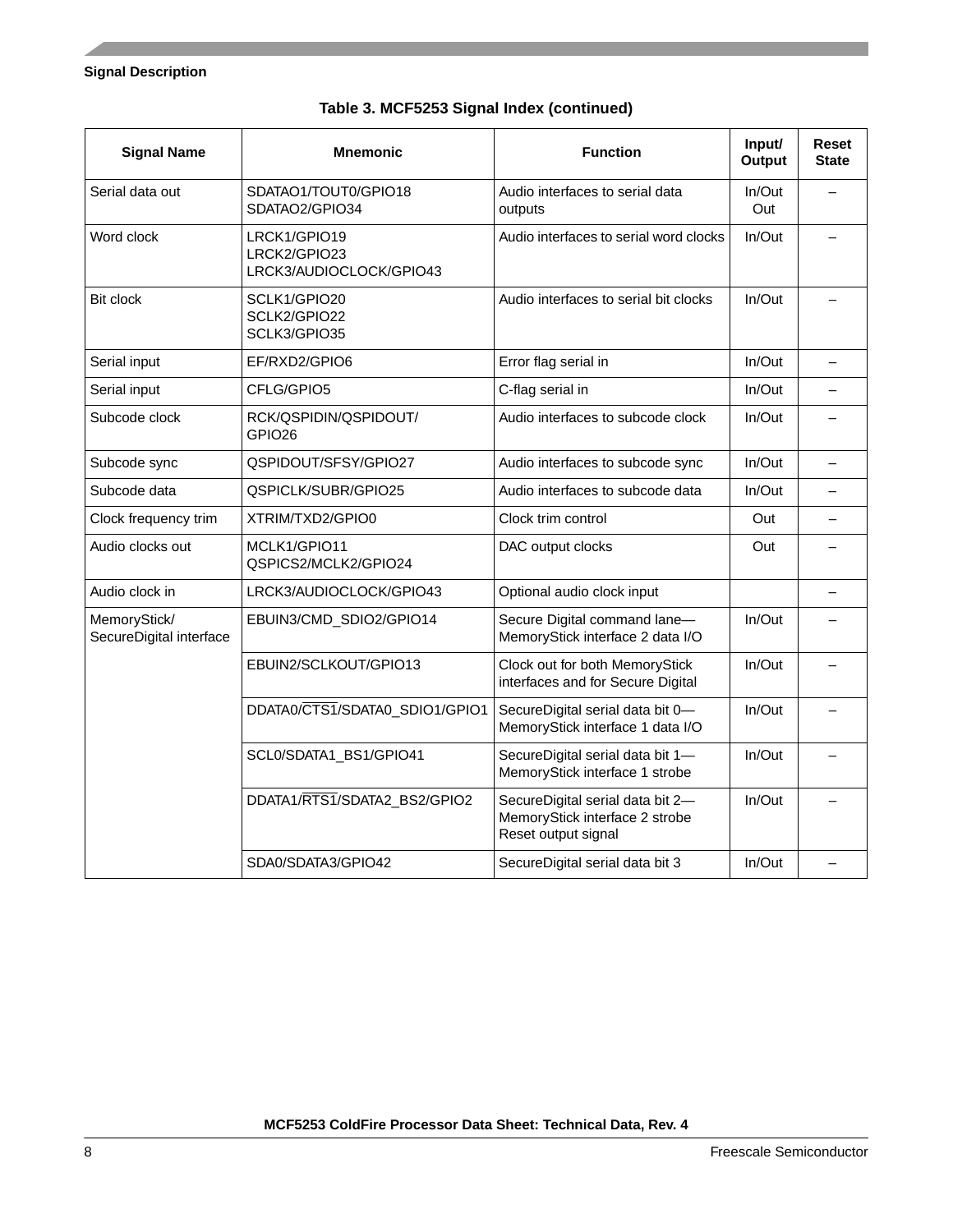|  | Table 3. MCF5253 Signal Index (continued) |  |  |
|--|-------------------------------------------|--|--|
|--|-------------------------------------------|--|--|

| <b>Signal Name</b>       | <b>Mnemonic</b>                                                                        | <b>Function</b>                                                                           | Input/<br>Output | <b>Reset</b><br><b>State</b> |
|--------------------------|----------------------------------------------------------------------------------------|-------------------------------------------------------------------------------------------|------------------|------------------------------|
| AT attachment interface  | ATA_DIOW                                                                               | ATA write strobe signal                                                                   | Out              | $\overline{\phantom{0}}$     |
| (IDE interface)          | ATA_DIOR                                                                               | ATA read strobe signal                                                                    | Out              | $\qquad \qquad -$            |
|                          | ATA_IORDY                                                                              | ATA I/O ready input                                                                       | In.              | $\overline{\phantom{0}}$     |
|                          | ATA_DMARQ                                                                              | ATA DMA request                                                                           | In.              | $\overline{\phantom{0}}$     |
|                          | ATA_DMACK                                                                              | ATA DMA acknowledge                                                                       | Out              | $\overline{\phantom{0}}$     |
|                          | ATA_INTRQ                                                                              | ATA interrupt request                                                                     | <b>In</b>        | $\overline{\phantom{0}}$     |
|                          | ATA_CS0                                                                                | ATA chip select 0                                                                         | Out              | $\overline{\phantom{0}}$     |
|                          | ATA_CS1                                                                                | ATA chip select 1                                                                         | Out              | $\overline{\phantom{0}}$     |
|                          | ATA_A[2:0]                                                                             | 3-bit ATA address bus                                                                     | Out              | $\overline{\phantom{0}}$     |
|                          | ATA_D[15:0]                                                                            | 16-bit ATA data bus                                                                       | In/Out           | $\overline{\phantom{0}}$     |
| CAN interface            | CANO_TX                                                                                | CAN 0 transmit                                                                            | Out              | $\overline{\phantom{0}}$     |
|                          | CANO_RX                                                                                | CAN 0 receive                                                                             | <b>In</b>        | $\overline{\phantom{0}}$     |
|                          | CAN1_TX                                                                                | CAN 1 transmit                                                                            | Out              | $\overline{\phantom{0}}$     |
|                          | CAN1_RX                                                                                | CAN 1 receive                                                                             | <b>In</b>        | $\overline{\phantom{0}}$     |
| <b>USB PHY interface</b> | <b>USBVBUS</b>                                                                         | <b>USB Vbus input</b>                                                                     |                  | $\overline{\phantom{0}}$     |
|                          | <b>USBID</b>                                                                           | USB ID input                                                                              | <b>In</b>        | —                            |
|                          | <b>USBRES</b>                                                                          | USB current programming resistor<br>pin                                                   | Analog           |                              |
|                          | <b>USBDN</b>                                                                           | USB DM signalling line                                                                    | In/Out           | $\overline{\phantom{0}}$     |
|                          | <b>USBDP</b>                                                                           | USB DP signalling line                                                                    | In/Out           | $\overline{\phantom{0}}$     |
| <b>USB</b> oscillator    | USB_CRIN<br>USB_CROUT                                                                  | Connections for USB oscillator<br>crystal (24 MHz)                                        | In.<br>Out       |                              |
| RTC oscillator           | RTC_CRIN<br><b>RTCCROUT</b>                                                            | Connections for real-time clock<br>crystal (32.768 kHz)                                   | In<br>Out        |                              |
| AD IN                    | ADIN0/GPI52<br>ADIN1/GPI53<br>ADIN2/GPI54<br>ADIN3/GPI55<br>ADIN4/GPI56<br>ADIN5/GPI57 | Analog-to-Digital Converter input<br>signals                                              | $\ln$            |                              |
| AD OUT                   | <b>ADREF</b><br>ADOUT/SCLK4/GPIO58                                                     | Analog-to-Digital Converter output<br>signal-connects to ADREF via<br>integrator network. | In/Out           |                              |
| QSPI clock               | QSPICLK/SUBR/GPIO25                                                                    | QSPI clock signal                                                                         | In/Out           |                              |
| QSPI data in             | RCK/QSPIDIN/QSPIDOUT/GPIO26                                                            | QSPI data input                                                                           | In/Out           |                              |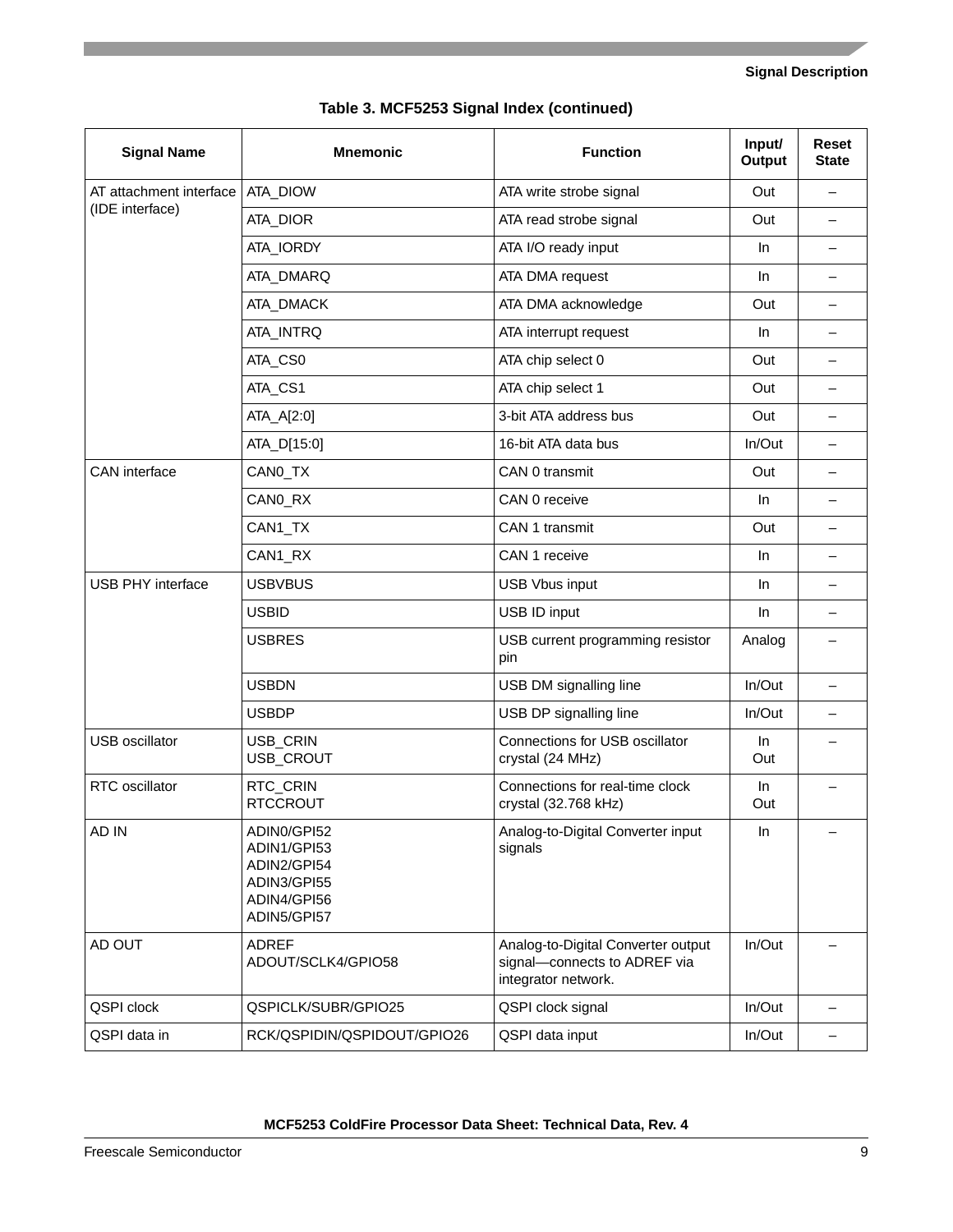| <b>Signal Name</b>                                             | <b>Mnemonic</b>                                                                                          | <b>Function</b>                                                                                                 | Input/<br>Output | Reset<br><b>State</b> |
|----------------------------------------------------------------|----------------------------------------------------------------------------------------------------------|-----------------------------------------------------------------------------------------------------------------|------------------|-----------------------|
| QSPI data out                                                  | RCK/QSPIDIN/QSPIDOUT/GPIO26<br>QSPIDOUT/SFSY/GPIO27                                                      | QSPI data out                                                                                                   | In/Out           |                       |
| QSPI chip selects                                              | QSPICS0/EBUIN4/GPIO15<br>QSPICS1/EBUOUT2/GPIO16<br>QSPICS2/MCLK2/GPIO24<br>CS1/QSPICS3/GPIO28            | QSPI chip selects                                                                                               | $In/O$ ut        |                       |
| System oscillator in                                           | <b>CRIN</b>                                                                                              | System input                                                                                                    | In.              |                       |
| System oscillator out                                          | <b>CROUT</b>                                                                                             | System output                                                                                                   | Out              |                       |
| Reset In                                                       | <b>RSTI</b>                                                                                              | Processor reset input                                                                                           | In.              |                       |
| <b>Freescale Test Mode</b>                                     | TEST[2:0]                                                                                                | TEST pins.                                                                                                      | In.              |                       |
| Linear regulator output                                        | <b>LINOUT</b>                                                                                            | Output of 1.2 V to supply core                                                                                  | Out              |                       |
| Linear regulator input                                         | <b>LININ</b>                                                                                             | Input, typically I/O supply (3.3V)                                                                              | In.              |                       |
| Linear regulator ground                                        | <b>LINGND</b>                                                                                            |                                                                                                                 |                  |                       |
| High Impedance                                                 | $\overline{HIZ}$                                                                                         | Assertion tri-states output signal pins                                                                         | In.              |                       |
| Debug Data                                                     | DDATA0/CTS1/SDATA0_SDIO1/GPIO1<br>DDATA1/RTS1/SDATA2_BS2/GPIO2<br>DDATA2/CTS0/GPIO3<br>DDATA3/RTS0/GPIO4 | Display of captured processor data<br>and break-point statuses                                                  | In/Out           | Hi-Z                  |
| <b>Processor Status</b>                                        | PST0/GPIO50<br>PST1/GPIO49<br>PST2/INTMON2/GPIO48<br>PST3/INTMON1/GPIO47                                 | Indication of internal processor<br>status.                                                                     | $In/O$ ut        | $Hi-Z$                |
| Processor clock                                                | PSTCLK/GPIO51                                                                                            | Processor clock output                                                                                          | Out              |                       |
| Test Clock                                                     | <b>TCK</b>                                                                                               | Clock signal for IEEE 1149.1A JTAG                                                                              | In.              |                       |
| Test Reset/<br>Development Serial<br><b>Clock</b>              | <b>DSCLK/TRST</b>                                                                                        | Multiplexed signal that is<br>asynchronous reset for JTAG<br>controller. Also, clock input for debug<br>module. | In.              |                       |
| Test Mode Select/Break<br>Point                                | <b>TMS/BKPT</b>                                                                                          | Multiplexed signal that is test mode<br>select in JTAG mode and a hardware<br>break-point in debug mode         | In               |                       |
| Test Data Input/<br>Development Serial<br>Input                | <b>TDI/DSI</b>                                                                                           | Multiplexed serial input for the JTAG<br>or background debug module.                                            | In               |                       |
| <b>Test Data</b><br>Output/Development<br><b>Serial Output</b> | TDO/DSO                                                                                                  | Multiplexed serial output for the<br>JTAG or background debug module                                            | Out              |                       |

### **Table 3. MCF5253 Signal Index (continued)**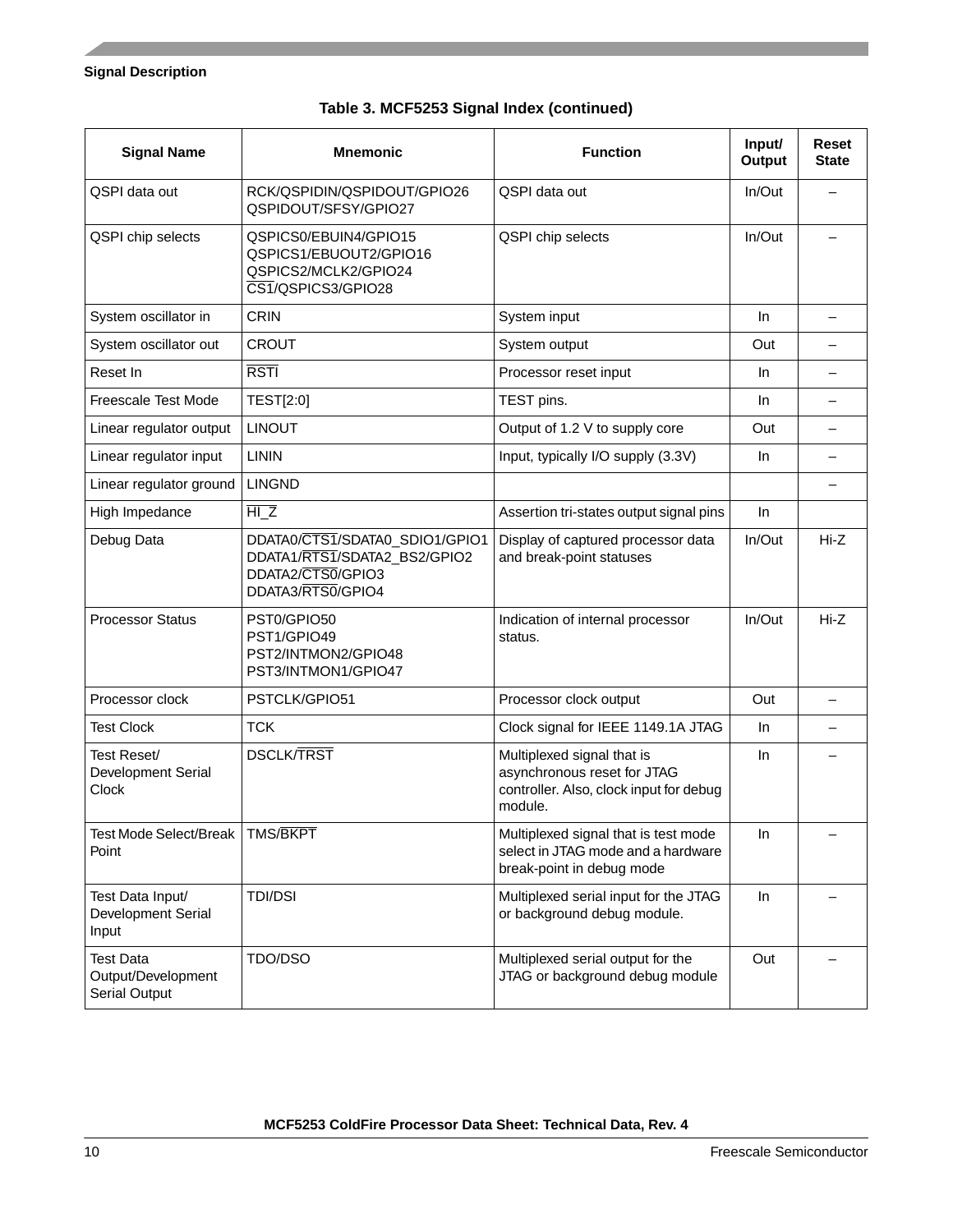<span id="page-10-0"></span>[Table 4](#page-10-1) through [Table 10](#page-12-0) provide the electrical characteristics for the MCF5253 processor. The remaining figures and tables in this section provide the timing diagrams and the timing parameters for the MCF5253 processor.

<span id="page-10-1"></span>[Table 4](#page-10-1) provides the maximum rating parameters for the MCF5253 processor.

| Rating                         | Symbol                      | Value            | <b>Units</b> |
|--------------------------------|-----------------------------|------------------|--------------|
| Supply Core Voltage            | $V_{cc}$                    | $-0.5$ to $+2.5$ | V            |
| Maximum Core Operating Voltage | $V_{cc}$                    | $+1.32$          | V            |
| Minimum Core Operating Voltage | $V_{cc}$                    | $+1.08$          | V            |
| Supply I/O Voltage             | $V_{cc}$                    | $-0.5$ to $+4.6$ | $\vee$       |
| Maximum I/O Operating Voltage  | $V_{cc}$                    | $+3.6$           | $\vee$       |
| Minimum I/O Operating Voltage  | $V_{cc}$                    | $+3.0$           | $\vee$       |
| Input Voltage                  | $V_{in}$                    | $-0.5$ to $+6.0$ | $\vee$       |
| Storage Temperature Range      | $\mathsf{T}_{\mathsf{stg}}$ | $-65$ to $+150$  | °C           |

#### **Table 4. Maximum Ratings**

<span id="page-10-2"></span>[Table 5](#page-10-2) provides the recommended operating temperatures for the MCF5253 processor.

#### **Table 5. Operating Temperature**

| <b>Characteristic</b>                 | Symbol            | Value     | <b>Units</b> |
|---------------------------------------|-------------------|-----------|--------------|
| Maximum Operating Ambient Temperature | <sup>l</sup> Amax | $+70^{1}$ | °C           |
| Minimum Operating Ambient Temperature | <sup>I</sup> Amin | -20       | °C           |

 $1$  This published maximum operating ambient temperature should be used only as a system design guideline. All device operating parameters are guaranteed only when the junction temperature does not exceed 86.5° C.

<span id="page-10-3"></span>[Table 6](#page-10-3) provides the recommended operating supply voltages for the MCF5253 processor.

**Table 6. Recommended Operating Supply Voltages**

| <b>Pin Name</b>  | <b>Min</b> | <b>Typ</b> | Max  | <b>Unit</b> |
|------------------|------------|------------|------|-------------|
| <b>COREVDD</b>   | 1.08       | 1.2        | 1.32 | $\vee$      |
| <b>PADVDD</b>    | 3.0        | 3.3        | 3.6  | $\vee$      |
| <b>ADVDD</b>     | 3.0        | 3.3        | 3.6  | $\vee$      |
| <b>ADGND</b>     |            | <b>GND</b> |      | V           |
| <b>OSCPADVDD</b> | 3.0        | 3.3        | 3.6  | $\vee$      |
| <b>OSCPADGND</b> |            | <b>GND</b> |      | $\vee$      |
| <b>USBVDD</b>    |            | 3.3        |      | $\vee$      |
| <b>USBVDDP</b>   |            | 1.2        |      | $\vee$      |
|                  |            |            |      |             |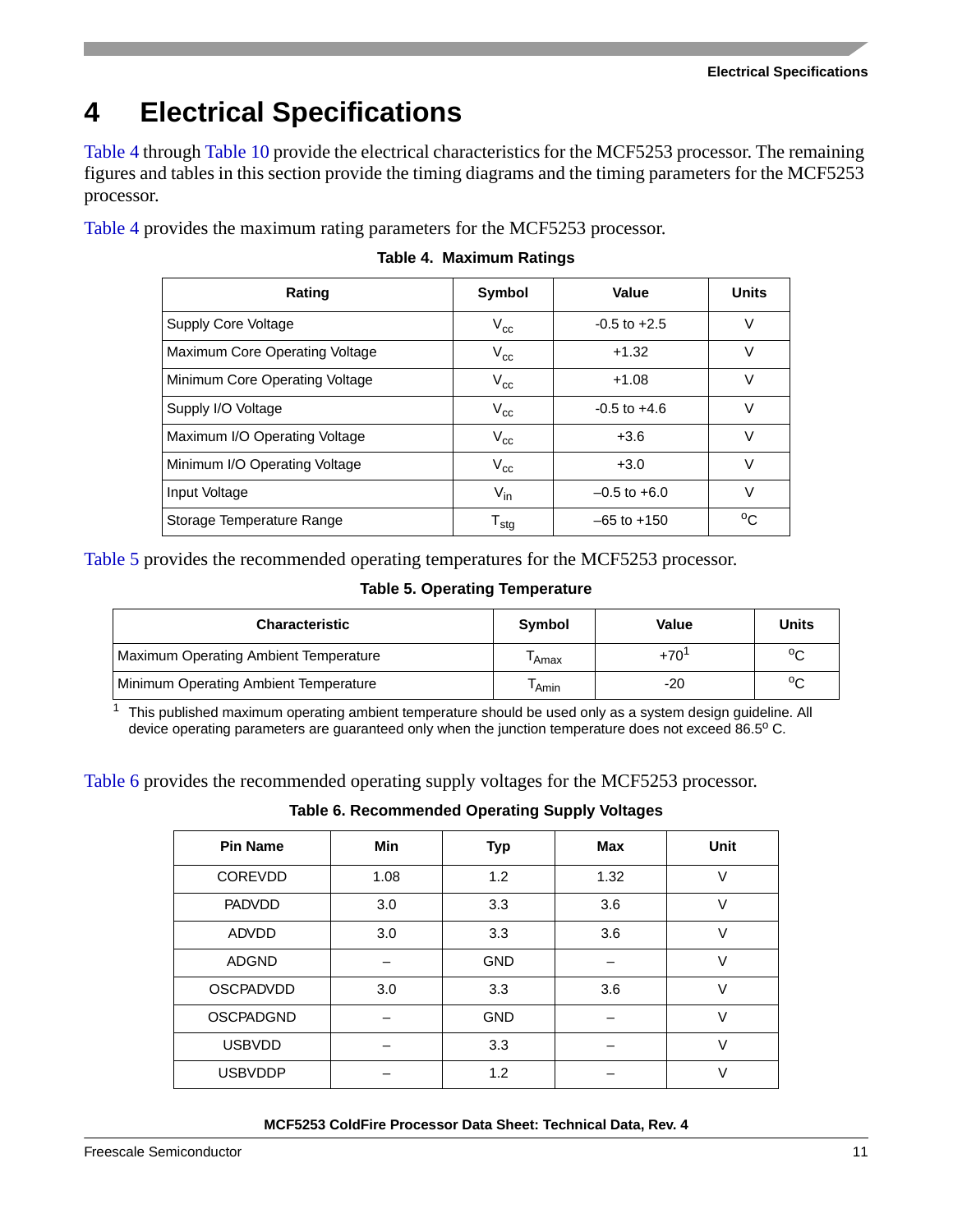| <b>Pin Name</b>   | <b>Min</b> | <b>Typ</b> | Max  | Unit |
|-------------------|------------|------------|------|------|
| <b>USBGND</b>     |            | <b>GND</b> |      |      |
| <b>RTCVDDA</b>    | 3.0        |            | 4.2  |      |
| <b>RTCVSSA</b>    |            | <b>GND</b> |      |      |
| PLLCOREVDD        | 1.08       | 1.2        | 1.32 |      |
| <b>PLLCOREGND</b> |            | <b>GND</b> |      |      |
| <b>LININ</b>      | 3.0        | 3.3        | 3.6  |      |
| <b>GND</b>        |            | <b>GND</b> |      |      |

**Table 6. Recommended Operating Supply Voltages (continued)**

<span id="page-11-0"></span>[Table 7](#page-11-0) provides the operating parameters for the linear regulator.

**Table 7. Linear Regulator Operating Parameters**

| <b>Characteristic</b>                  | <b>Symbol</b> | Min  | Typ | Max  | <b>Units</b> |
|----------------------------------------|---------------|------|-----|------|--------------|
| Input Voltage (LININ)                  | Vin           | 3.0  | 3.3 | 3.6  | V            |
| Output Voltage (LINOUT)                | Vout          | 1.08 | 1.2 | 1.32 | V            |
| <b>Output Current</b>                  | lout          |      | 100 | 150  | mA           |
| Power Dissipation                      | Pd            |      |     | 500  | mW           |
| Load Regulation<br>10% lout ≥ 90% lout |               |      | 50  | 60   | mV           |
| Power Supply Rejection                 | <b>PSRR</b>   |      | 40  |      | dB           |

#### **NOTE**

A pmos regulator is used as a current source in this linear regulator, so a 10 µF capacitor (ESR 0... 5 Ohm) is needed on the output pin (LINOUT) to integrate the current. Typically, this requires the use of a tantalum type capacitor.

<span id="page-11-1"></span>[Table 8](#page-11-1) provides the measured parameters related to temperature for the linear regulator.

**Table 8. Linear Regulator—Measured Parameters Related to Temperature**

| <b>Characteristic</b>                       | Symbol | Min                          | <b>Typ</b>         | Max                    | <b>Units</b> |
|---------------------------------------------|--------|------------------------------|--------------------|------------------------|--------------|
| Input Voltage (LININ)                       | Vin    | 2.97                         | 3.3                | 3.63                   |              |
| Output Voltage (LINOUT)<br>100 mA load      | Vout   | $125\,^{\circ}$ C: 1.16:     | 25 °C: 1.19        | $-40$ °C: 1.22         |              |
| <b>Current Consumption</b>                  | lcc    | $-40\,^{\circ}\text{C}$ : 44 | $25^{\circ}$ C: 56 | 125 $^{\circ}$ C: 68   | mA           |
| Power Dissipation                           | Pd     | $-40$ °C: 131                | 25 °C: 185         | $125\,^{\circ}$ C: 247 | mW           |
| Load Regulation<br>10% lout $\geq$ 90% lout |        | $-40$ °C: 46                 | 25 °C: 57          | 125 $^{\circ}$ C: 70   | mV           |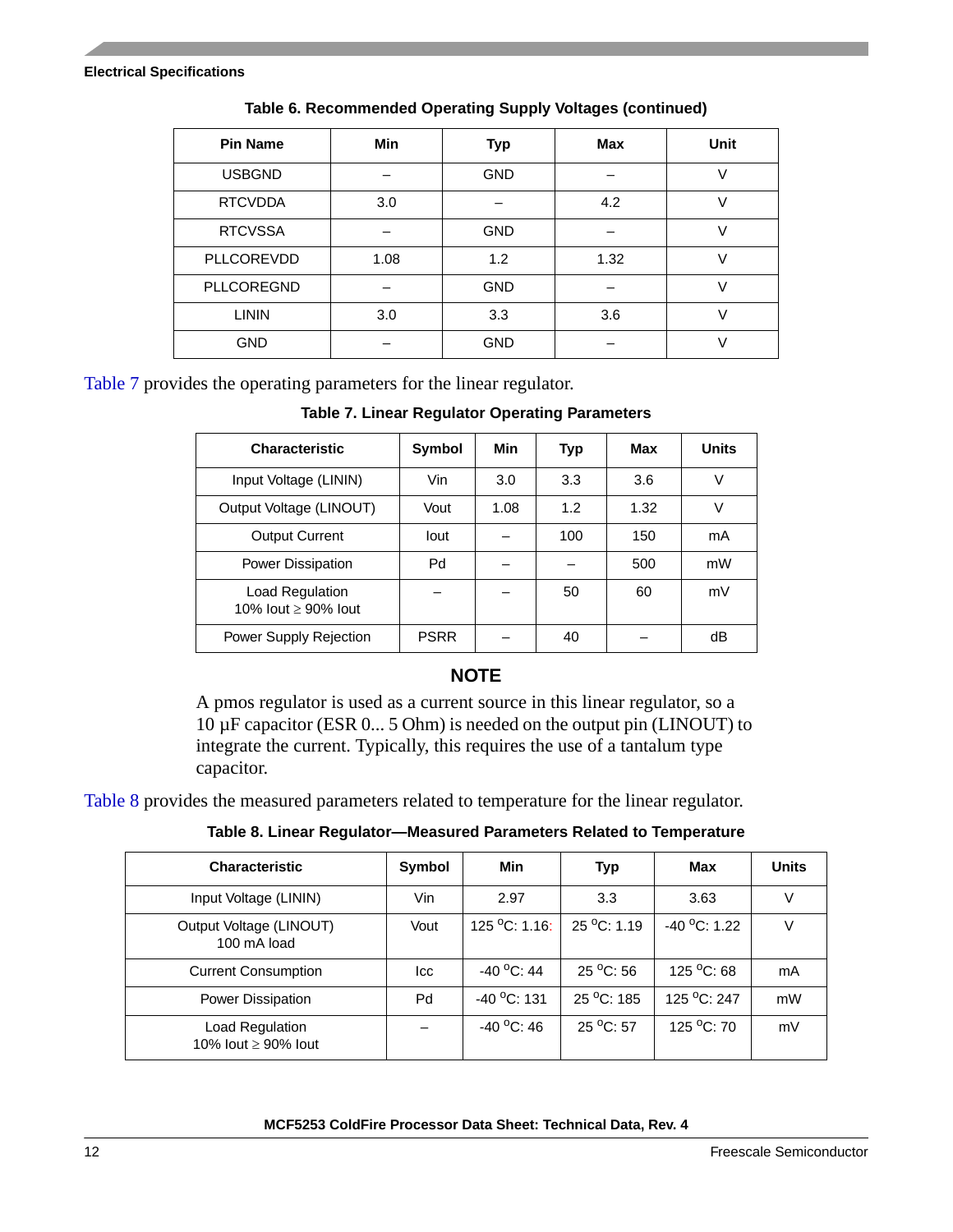

**Voutput vs Vinput**

**Figure 2. Linear Regulator—Voutput vs Vinput**

<span id="page-12-1"></span>[Table 9](#page-12-1) provides the operating parameters for the ADC DC electrical characteristics.

| <b>Characteristic</b>                                                                                                                                                                                                                      | Symbol            | Min      | Typ  | Max         | <b>Units</b> |  |
|--------------------------------------------------------------------------------------------------------------------------------------------------------------------------------------------------------------------------------------------|-------------------|----------|------|-------------|--------------|--|
| Operation Voltage Range for ADC                                                                                                                                                                                                            | ADVDD             | 3        |      | 3.6         | v            |  |
| <b>Common Mode Rejection</b>                                                                                                                                                                                                               | <b>CMR</b>        | $\Omega$ |      | ADVDD-1.1   | $\vee$       |  |
| Reference Voltage (external)                                                                                                                                                                                                               | <b>ADREF</b>      | $\Omega$ |      | $ADVDD-1.1$ | $\mathsf{v}$ |  |
| Input offset voltage                                                                                                                                                                                                                       | Voffset           |          | 10   |             | mV           |  |
| Input Hysteresis (ADINx = ADVDD/2)                                                                                                                                                                                                         | V <sub>hyst</sub> | 0.73     | 0.78 | 0.85        | mV           |  |
| ADC Input Linear Operating Range                                                                                                                                                                                                           | <b>ADINX</b>      | $\Omega$ |      | ADVDD-1.1   | $\vee$       |  |
| $\mathfrak{p}$<br><b>LSB</b><br>AD Convertor Error                                                                                                                                                                                         |                   |          |      |             |              |  |
| <b>Note:</b> Software and hardware sampling time is dependent on the external RC network used and the<br>internal CPU Frequency and AD Converter clock divider.See Section 12.4.1 in the MCF5253<br>Reference Manual for more information. |                   |          |      |             |              |  |

| Table 9. Operating Parameters for ADC DC Electrical Characteristics |  |  |  |  |
|---------------------------------------------------------------------|--|--|--|--|
|---------------------------------------------------------------------|--|--|--|--|

[Table 10](#page-12-0) provides the DC electrical specifications for the digital pins.

<span id="page-12-0"></span>

| <b>Characteristic</b>           | Symbol                     | Min            | Max | <b>Units</b> |
|---------------------------------|----------------------------|----------------|-----|--------------|
| Operation Voltage Range for I/O | $V_{cc}$                   | 3.0            | 3.6 | V            |
| Input High Voltage              | $V_{\text{IH}}$            | $\overline{c}$ | 5.5 | V            |
| Input Low Voltage               | $\mathsf{V}_{\mathsf{IL}}$ | $-0.3$         | 0.8 | V            |
| Reset Threshold Voltage - High  | RtH                        | 2.0            | -   | V            |
| Reset Threshold Voltage - Low   | TtL                        | -              | 0.8 | V            |
| Reset Input Rise Time           | nS                         | 10             |     |              |
| <b>Reset Input Fall Time</b>    | nS                         | 10             |     |              |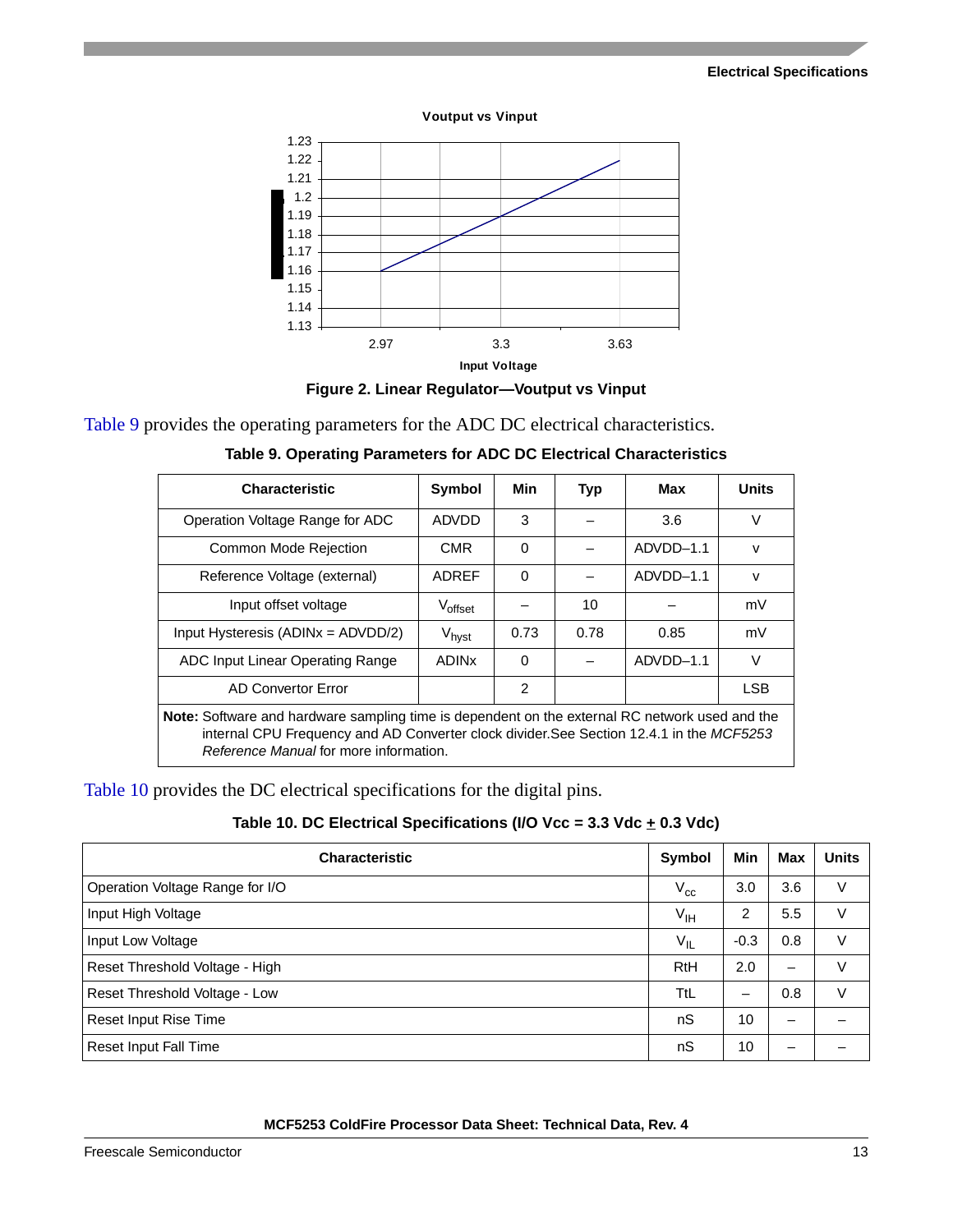| <b>Characteristic</b>                                                                                                                                                                                                              | Symbol           | Min  | Max  | <b>Units</b> |
|------------------------------------------------------------------------------------------------------------------------------------------------------------------------------------------------------------------------------------|------------------|------|------|--------------|
| Input Leakage Current @ 0.0 V/3.3 V<br><b>During Normal Operation</b>                                                                                                                                                              | $I_{in}$         |      | ±1   | μA           |
| Hi-Impedance (Three-State) Leakage Current<br>@ 0.0 V/3.3 V During Normal Operation                                                                                                                                                | I <sub>TSI</sub> |      | $+1$ | μA           |
| Output High Voltage $I_{OH}$ = 11.9 mA <sup>1</sup> , 6.3 mA <sup>2</sup> , 3.1 mA <sup>3</sup>                                                                                                                                    | $V_{OH}$         | 2.4  |      | $\vee$       |
| Output Low Voltage $I_{OL} = 7.1$ m A <sup>1</sup> , 3.5 mA <sup>2</sup> , 1.8 mA <sup>3</sup>                                                                                                                                     | $V_{OL}$         | —    | 0.4  | $\vee$       |
| Schmitt Trigger Low to High Threshold Point <sup>4</sup>                                                                                                                                                                           | $V_{T+}$         | 1.67 | 1.79 | $\vee$       |
| Schmitt Trigger High to Low Threshold Point <sup>4</sup>                                                                                                                                                                           | $V_T$            | 1.01 | 1.15 | $\vee$       |
| Load Capacitance:<br>D[31:16], SCLK[4:1], SCLKOUT, EBUOUT[2:1], LRCK[3:1], SDATAO[2:1], CFLG, EF,<br>IDE DIOR, IDE DIOW, IDE IORDY, MCLK1, MCLK2                                                                                   | C <sub>1</sub>   |      | 50   | рF           |
| Load Capacitance:<br>A[24:9], ATA_CS0, ATA_CS1, ATA_A[2:0], ATA_DIOR, ATA_DIOW, ATA_DMACK,<br>ATA_D[15:0], SDATAI[3,1]                                                                                                             | C <sub>1</sub>   | 15   | 40   | pF           |
| Load Capacitance:<br>A[8:1], ADOUT, ATA_RST<br>BCLK, BCLKE, SDCAS, SDRAS, SDLDQM, SDCS0, SDUDQM, SDWE, BUFENB[2:1],<br>CANO_TX, CAN1_TX, EBUIN1, RXD[2:0]                                                                          | C <sub>1</sub>   |      | 30   | pF           |
| Load Capacitance:<br>SDA0, SDA1, SCL0, SCL1, CMD_SDIO2, SDATA2_BS2, SDATA1_BS1, SDATA0_SDIO1,<br>CSO/CS4, CS1, OE, RW, TA, TXD[2:0], XTRIM, TDO/DSO, RCK, SFSY, SUBR, SDATA3,<br>TOUT0, QSPID_OUT, QSPICS[3:0], QSPICLK, GPIO[6:5] | C <sub>1</sub>   |      | 20   | pF           |
| Load Capacitance:<br>DDATA[3:0], PST[3:0], PSTCLK                                                                                                                                                                                  | C <sub>1</sub>   |      | 15   | pF           |
| Capacitance <sup>5</sup> , $V_{in}$ = 0 V, f = 1 MHz                                                                                                                                                                               | $C_{IN}$         |      | 6    | pF           |

#### Table 10. DC Electrical Specifications (I/O Vcc = 3.3 Vdc  $\pm$  0.3 Vdc) (continued)

<span id="page-13-0"></span><sup>1</sup> **8.0 mA:** SCL0, SDA0, SCL1, SDA1, PST[3:0], DDATA[3:0], TDSO, RW, ATA\_RST, MCLK1, QSPICS2\_MCLK2

<span id="page-13-1"></span><sup>2</sup> **4.0 mA:** BUFENB1, BUFENB2, EBUOUT1, SCLKOUT, CMDSDIO, IDE\_DIOR, IDE\_DIOW, TOUT0, RTS[1:0], TXD[1:0], SCLK[4:1], LRCK[4:1], SDATAO1, SDATAO2, QSPICLK, QSPICS0, QSPICS1\_EBUOUT2, QSPICS3, QSPIDOUT, RCK, XTRIM, A[8:1], ATA\_CS0, ATA\_CS1, ATA\_A[2:0]

<span id="page-13-2"></span><sup>3</sup> **2.0 mA:** TMS/BKPT, DSI/TDI, TRST/DSCLK

<span id="page-13-3"></span><sup>4</sup> SCLK[4:1], SCL0, SCL1, SDA0, SDA1, ATA\_DMARQ, ATA\_INTRQ, ATA\_IORDY

 $5$  Capacitance C<sub>IN</sub> is periodically sampled rather than 100% tested.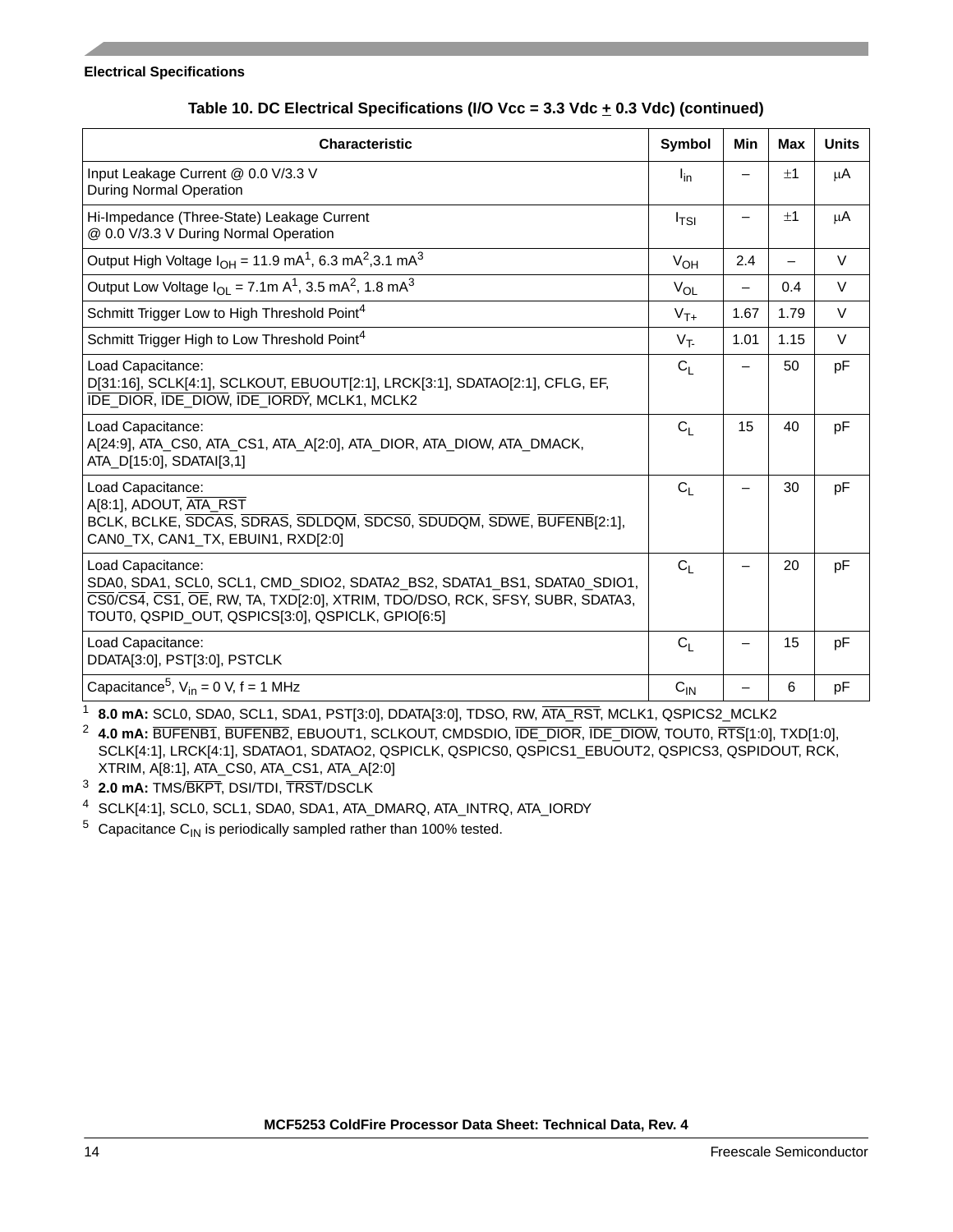[Figure 3](#page-14-0) and [Table 11](#page-14-1) provide the clock timing diagram and timing parameters.



**Figure 3. Clock Timing Definition**

#### **NOTE**

Signals shown in [Figure 3](#page-14-0) are in relation to the SYSCLK clock. No relationship between signals is implied or intended.

<span id="page-14-1"></span><span id="page-14-0"></span>[Table 11](#page-14-1) shows the clock timing parameters.

**Table 11. Clock Timing Parameters**

| ID             | <b>Characteristic</b>                          | 140 MHz CPU | <b>Units</b> |            |
|----------------|------------------------------------------------|-------------|--------------|------------|
|                |                                                | Min         |              |            |
|                | <b>CRIN Frequency with external oscillator</b> | 5.00        | 33.86        | <b>MHz</b> |
|                | CRIN Frequency with internal oscillator        | 5           | 16.94        | <b>MHz</b> |
| C <sub>5</sub> | PSTCLK cycle time                              | 7           |              | ns         |
| C <sub>6</sub> | <b>PSTCLK duty cycle</b>                       | 40          | 60           | $\%$       |
| C <sub>7</sub> | <b>BCLK</b> cycle time                         | 14.0        |              | ns         |
| C <sub>8</sub> | <b>BCLK</b> duty cycle                         | 35          | 65           | $\%$       |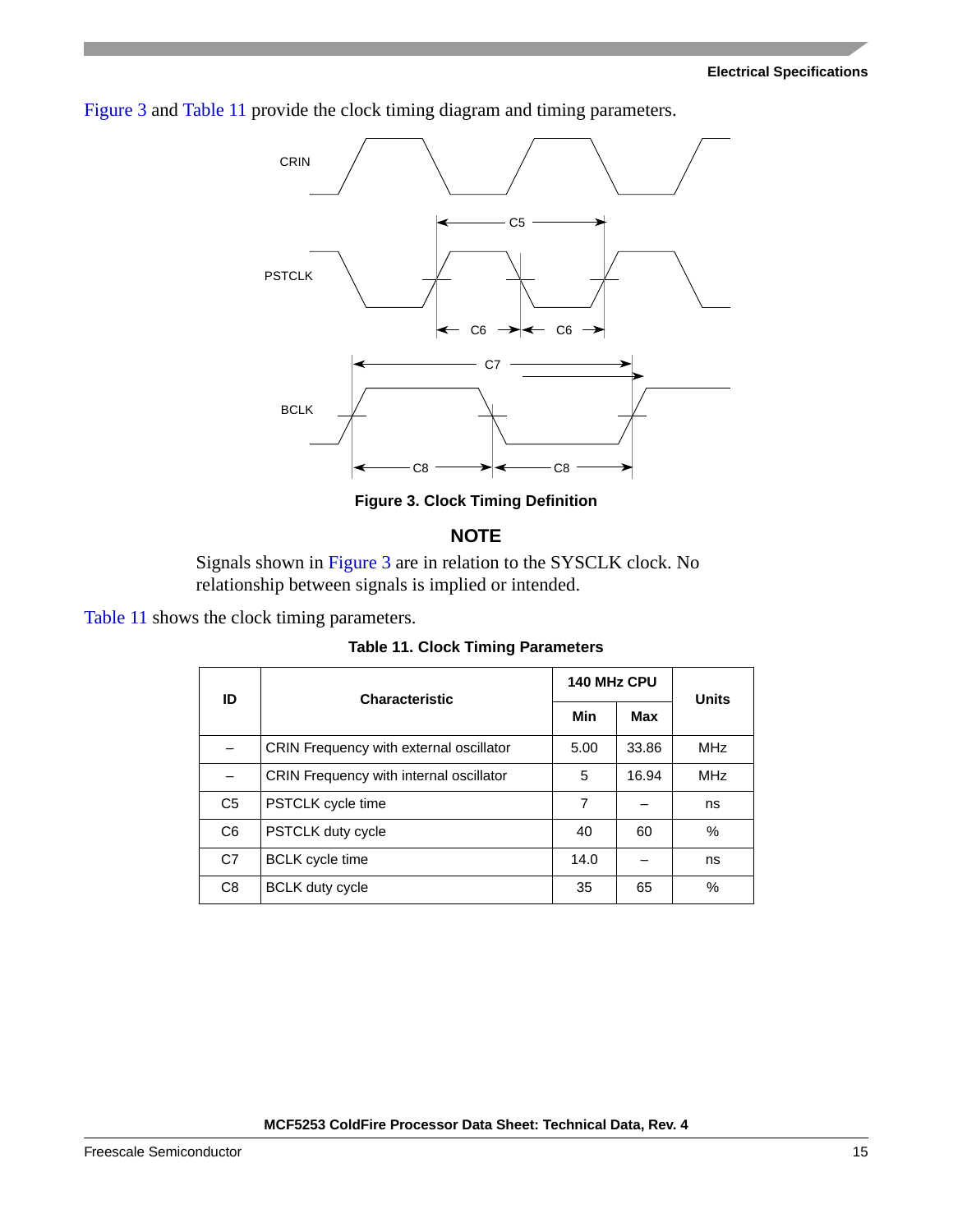<span id="page-15-2"></span>[Table 12](#page-15-2) shows the CRIN Crystal suggested parameters.

**Table 12. CRIN Crystal Suggested Parameters**

| <b>Parameter</b>                                     | Min | <b>Typ</b> | Max   | Unit       |
|------------------------------------------------------|-----|------------|-------|------------|
| Frequency                                            | 5   |            | 16.94 | <b>MHz</b> |
| <b>Frequency Tolerance</b>                           |     |            | ±50   | ppm        |
| Frequency Stability Over Operating Temperature Range |     |            | ±50   | ppm        |
| <b>ESR</b>                                           |     | 40         |       | Ω          |
| Shunt Capacitance                                    |     | 7          |       | pF         |
| Load Capacitance                                     |     | 18         |       | pF         |

### <span id="page-15-0"></span>**4.1 SDRAM Bus Timing**

The SDRAM bus is a synchronous bus. Propagation delays, set-up times and hold times with respect to the SDRAM clock BCLK are shown in [Figure 4](#page-15-1) and the parameters provided in [Table 13.](#page-16-3) When BCLK clock is not active, SDRAM interface is not valid and the external bus cannot be used.



<span id="page-15-1"></span>**Figure 4. SDRAM Bus Timing Diagram**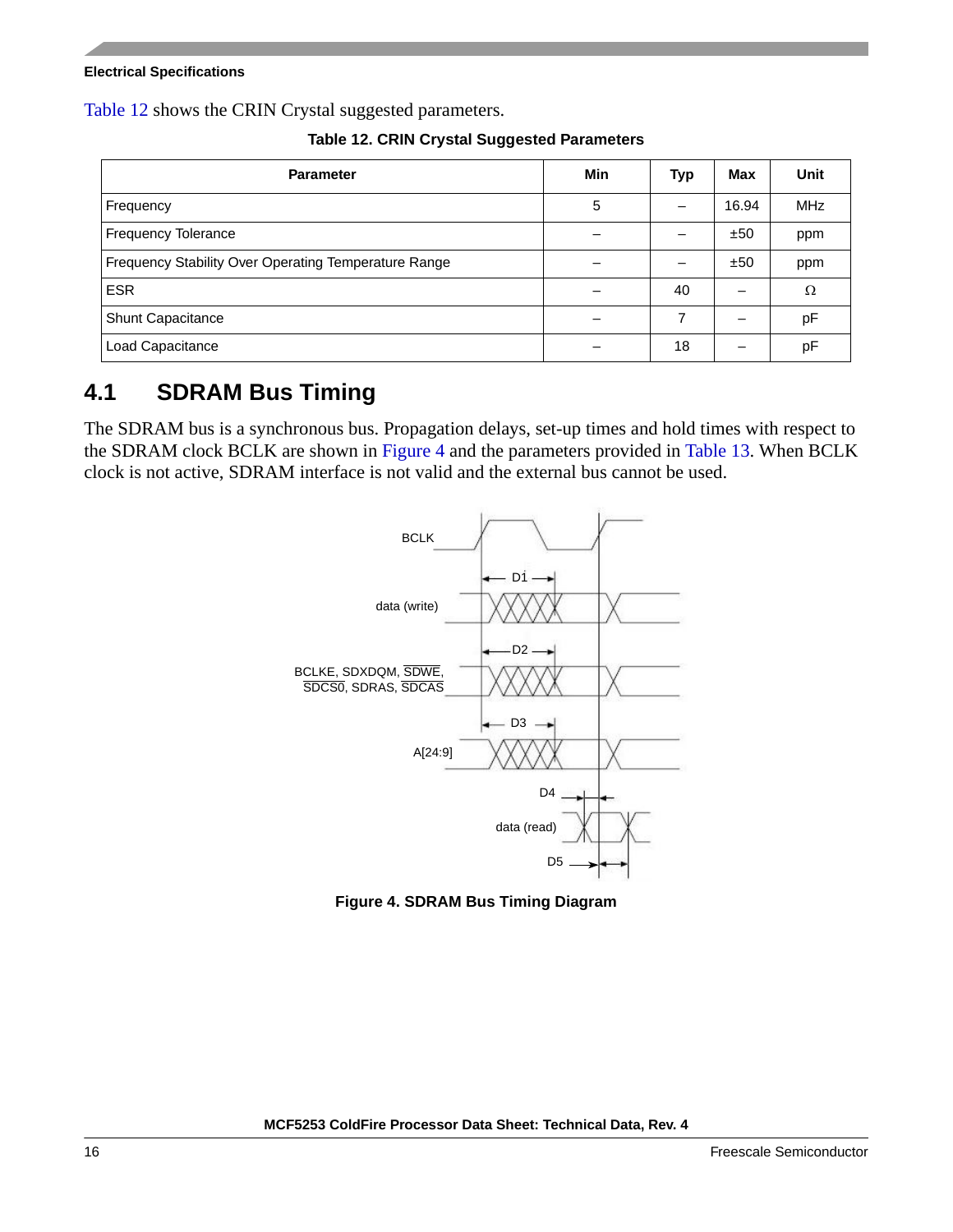<span id="page-16-3"></span>

| ID             | <b>Characteristic</b>                                                                      |               | <b>Maximum</b> | Timing to 50% Points | <b>Units</b> |
|----------------|--------------------------------------------------------------------------------------------|---------------|----------------|----------------------|--------------|
|                |                                                                                            | 30 pF<br>Load | 40 pF<br>Load  | 50 pF<br>Load        |              |
| D <sub>1</sub> | Propagation delay BCLK rising to data valid                                                | 7.88          | 8.8            | 9.6                  | ns           |
| D <sub>2</sub> | Propagation delay BCLK rising to BCLKE, SDLDQM,<br>SDUDQM, SDWE, SDCS0, SDRAS, SDCAS valid | 8.7           |                |                      | ns           |
| D <sub>3</sub> | Propagation delay BCLK rising to A[24:9] valid                                             | 8.3           | 9.2            |                      | ns           |
| D <sub>4</sub> | Set-up time data valid to BCLK rising                                                      | 0             | 0              | $\Omega$             | ns           |
| D <sub>5</sub> | Hold time BCLK rising to data valid                                                        | 0.7           | 0.7            | 0.7                  | ns           |

#### **Table 13. SDRAM Bus Timing Parameters**

### <span id="page-16-0"></span>**4.2 SPDIF Timing**

The Sony/Philips Digital Interface (SPDIF) timing parameters are provided in [Table 14](#page-16-4). SPDIF timing is totally asynchronous, therefore there is no need for relationship with the clock. [Table 14](#page-16-4) shows the differences between high-low and low-high propagation delay which is called the skew.

<span id="page-16-4"></span>

| <b>Characteristic</b>                                                  | <b>Pin Load</b> | <b>Prop Delay</b><br><b>Maximum</b> | Skew <sup>1</sup><br><b>Maximum</b> | <b>Transition<sup>2</sup> Rise</b><br><b>Maximum</b> | <b>Transition Fall</b><br><b>Maximum</b> | <b>Units</b> |
|------------------------------------------------------------------------|-----------------|-------------------------------------|-------------------------------------|------------------------------------------------------|------------------------------------------|--------------|
| EBUIN1, EBUIN2, EBUIN3, EBUIN4:<br>asynchronous inputs, no specs apply |                 |                                     | 0.7                                 |                                                      |                                          | ns           |
| EBUOUT1, EBUOUT2 output                                                | 40 pF           |                                     | 1.5                                 | 24.2                                                 | 31.3                                     | ns           |
| EBUOUT1, EBUOUT2 output                                                | 20pF            |                                     | 1.5                                 | 13.6                                                 | 18.0                                     | ns           |

**Table 14. SPDIF Propagation Skew and Transition Parameters**

 $1$  Skew value does not include the skew introduced by different rise and fall times.

<sup>2</sup> Transition times between 10% Vdd and 90% Vdd.

### <span id="page-16-1"></span>**4.3 Serial Audio Interface Timing**

The Serial Audio Interface fully complies with the Industry standard Philips IIS (InterIC Serial Audio Bus) timings.

### <span id="page-16-2"></span>**4.4 DDATA/PST/PSTCLK Debug Interface**

[Table 15](#page-16-5) provides the timing parameters.

#### **Table 15. DDATA/PST/PSTCLK Debug Interface Timing Parameters**

<span id="page-16-5"></span>

| <b>Characteristic</b>                                             | <b>Pin Load</b> | Min    | Max | <b>Units</b> |
|-------------------------------------------------------------------|-----------------|--------|-----|--------------|
| PSTCLK clock rise edge to DDATA/PSTDATA <sup>1</sup> invalid      | 15 $pF$         | $-1.0$ |     | ns           |
| <b>PSTCLK</b> clock rise edge to DDATA/PSTDATA <sup>2</sup> valid | 15pF            |        | 4.0 | ns           |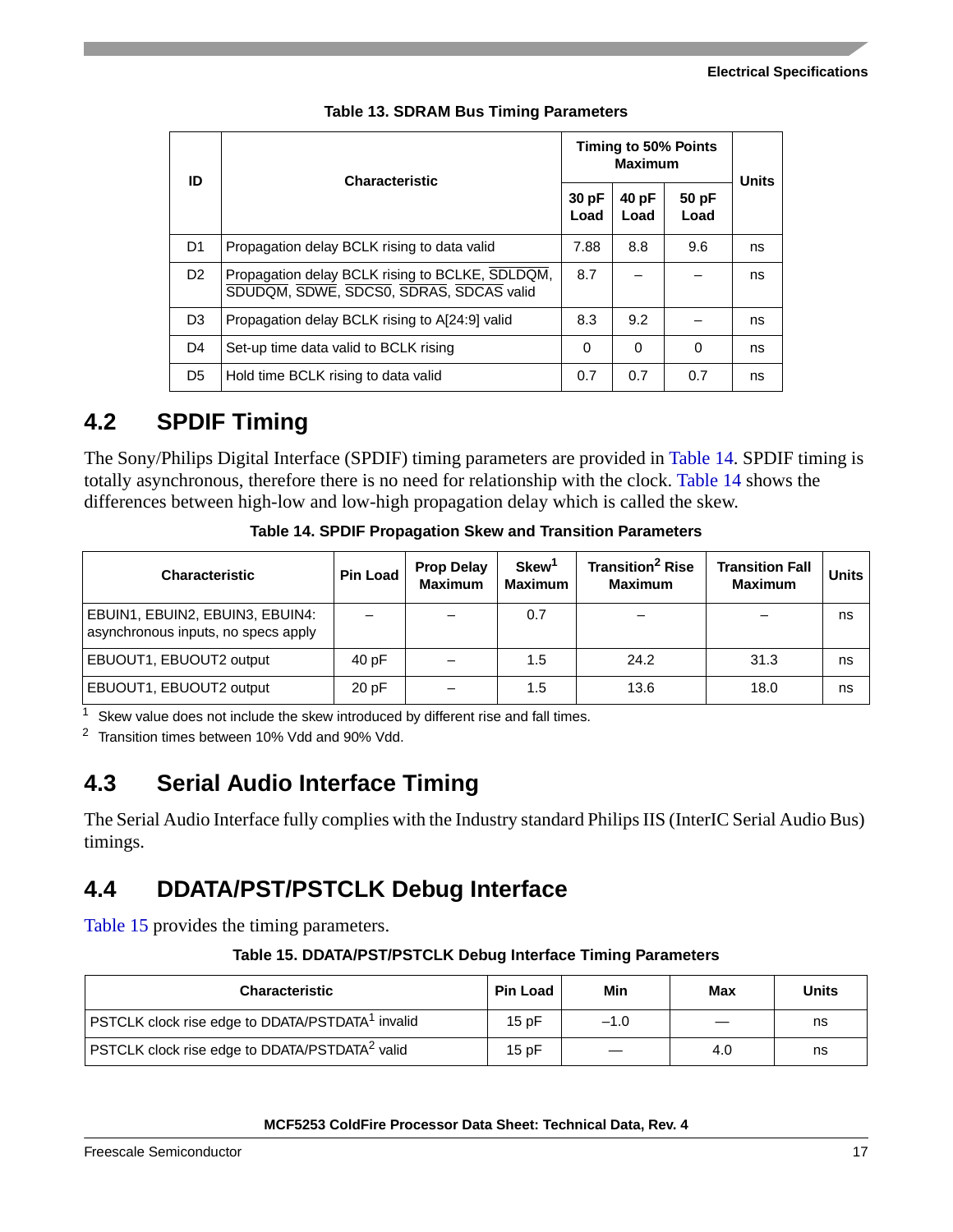- <sup>1</sup> Note that output data may go invalid *before* rising edge of the clock. To clock data in reliably, you need to sample data, for example, 2 ns before rising edge of clock.
- <sup>2</sup> Timing figure given takes 50% margin for noise and uncertainty on pin capacitance. Simulated clock-to-data, not taking noise effects into account is 2.7 ns.

## <span id="page-17-0"></span>**4.5 BDM and JTAG Timing**

<span id="page-17-1"></span>[Table 16](#page-17-1) provides the BDM timing parameters.

#### **Table 16. BDM Interface Timing Parameters**

| <b>Characteristic</b>                                 | Min | Max             | Units |
|-------------------------------------------------------|-----|-----------------|-------|
| Clock period for DSCLK clock                          |     | 5T <sup>1</sup> | ns    |
| Set-up time DSI, BKPT, to DSCLK rising edge           | 4.0 |                 | ns    |
| Hold time DSI, BKPT to DSCLK rising edge              |     | $T + 4.0$       | ns    |
| Propagation delay DSCLK rising edge to TDO/DSO change | ЗТ  | $4T + 32$       | ns    |

<sup>1</sup> T denotes the CPU clock period. E.g. if the CPU is running at 100 MHz,  $T = 10$  ns

[Figure 5](#page-17-2) provides the JTAG timing diagram and [Table 17](#page-18-2) provides the JTAG timing parameters.



<span id="page-17-2"></span>**Figure 5. JTAG Timing Diagram**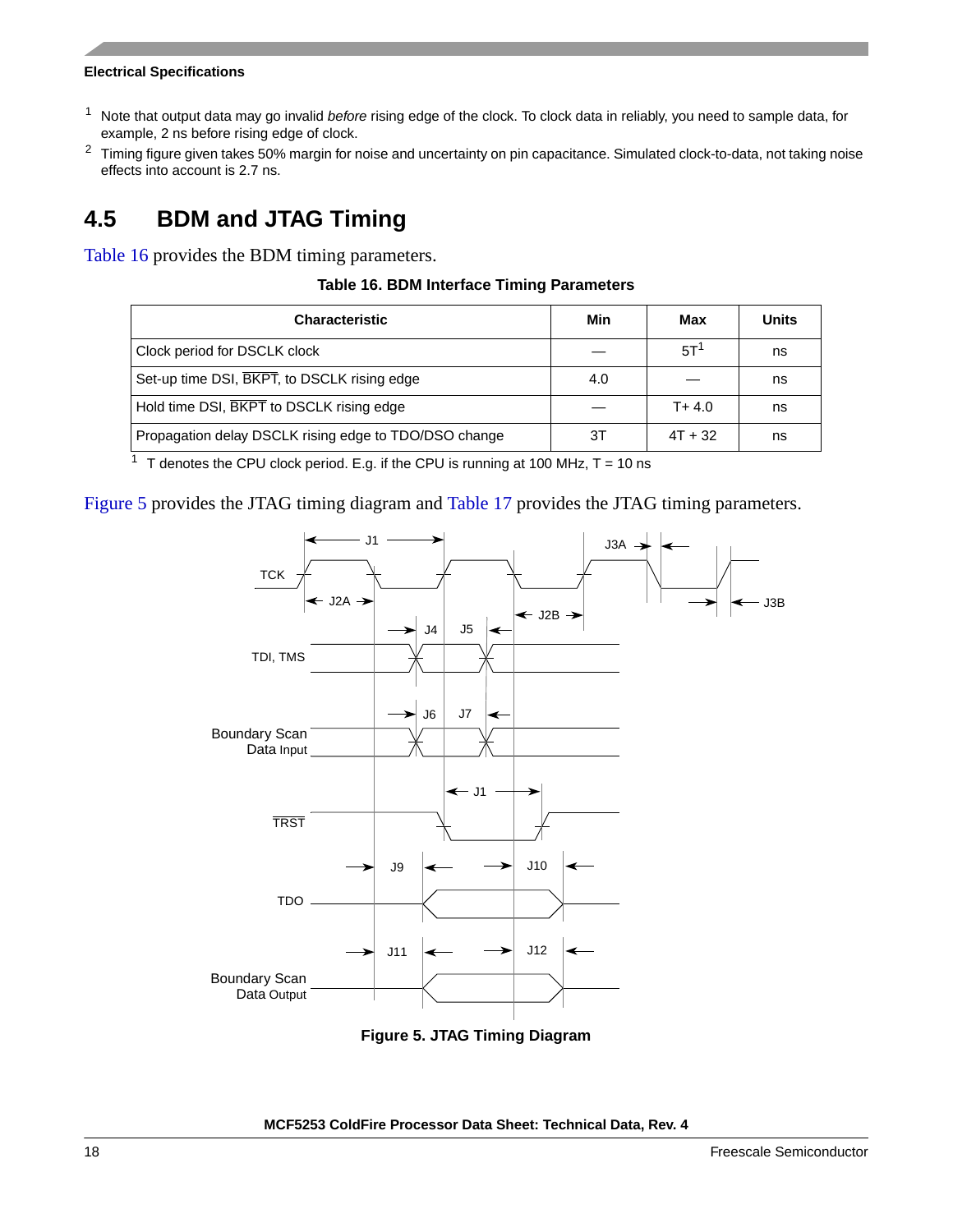**Power Consumption**

<span id="page-18-2"></span>

| ID  | <b>Characteristic</b>                                                       | Min      | Max | <b>Units</b> |
|-----|-----------------------------------------------------------------------------|----------|-----|--------------|
| —   | <b>TCK Frequency of Operation</b>                                           | $\Omega$ | 10  | <b>MHz</b>   |
| J1  | <b>TCK Cycle Time</b>                                                       | 100      |     | ns           |
| J2A | <b>TCK Clock Pulse High Width</b>                                           | 25       |     | ns           |
| J2B | <b>TCK Clock Pulse Low Width</b>                                            | 25       |     | ns           |
| J3A | TCK Fall Time ( $V_{\text{IH}}=2.4$ V to $V_{\text{IL}}=0.5$ V)             |          | 5   | ns           |
| J3B | TCK Rise Time ( $V_{IL}$ =0.5 v to $V_{IH}$ =2.4 V)                         |          | 5   | ns           |
| J4  | TDI, TMS to TCK rising (Input Setup)                                        | 8        |     | ns           |
| J5  | TCK rising to TDI, TMS Invalid (Hold)                                       | 10       |     | ns           |
| J6  | Boundary Scan Data Valid to TCK (Setup)                                     | 1        |     | ns           |
| J7  | TCK to Boundary Scan Data Invalid to rising edge (Hold)                     | 10       |     | ns           |
| J8  | TRST Pulse Width (asynchronous to clock edges)                              | 12       |     | ns           |
| J9  | TCK falling to TDO Valid (signal from driven or three-state)                |          | 15  | ns           |
| J10 | TCK falling to TDO High Impedance                                           | 2        | 15  | ns           |
| J11 | TCK falling to Boundary Scan Data Valid (signal from driven or three-state) |          | 15  | ns           |
| J12 | TCK falling to Boundary Scan. Data High Impedance                           | 1        | 15  | ns           |

#### **Table 17. JTAG Timing Parameters**

# <span id="page-18-0"></span>**5 Power Consumption**

<span id="page-18-3"></span>[Table 18](#page-18-3) shows maximum power consumption for the MCF5253 device. Typicals will be supplied at a later time.

|  |  |  | <b>Table 18. Maximum Power Consumption</b> |
|--|--|--|--------------------------------------------|
|--|--|--|--------------------------------------------|

| <b>Supply</b>                                                                                                    | <b>Maximum Current</b> |
|------------------------------------------------------------------------------------------------------------------|------------------------|
| 1.2 V Core                                                                                                       | 150 mA                 |
| $3.3 V$ I/O<br>(with core supplied separately)                                                                   | 150 $mA1$              |
| $3.3 V$ I/O<br>(with core supplied via internal 1.2 V regulator<br>which is fed from the $3.3 \text{ V}$ supply) | 400 mA                 |

 $1$  This does not include the current required for any externally connected 3.3V device (e.g., flash, SDRAM, and other I/O devices).

# <span id="page-18-1"></span>**6 Package Information and Pinout**

This section includes the pin assignment information, contact connection diagram, and the mechanical package drawing.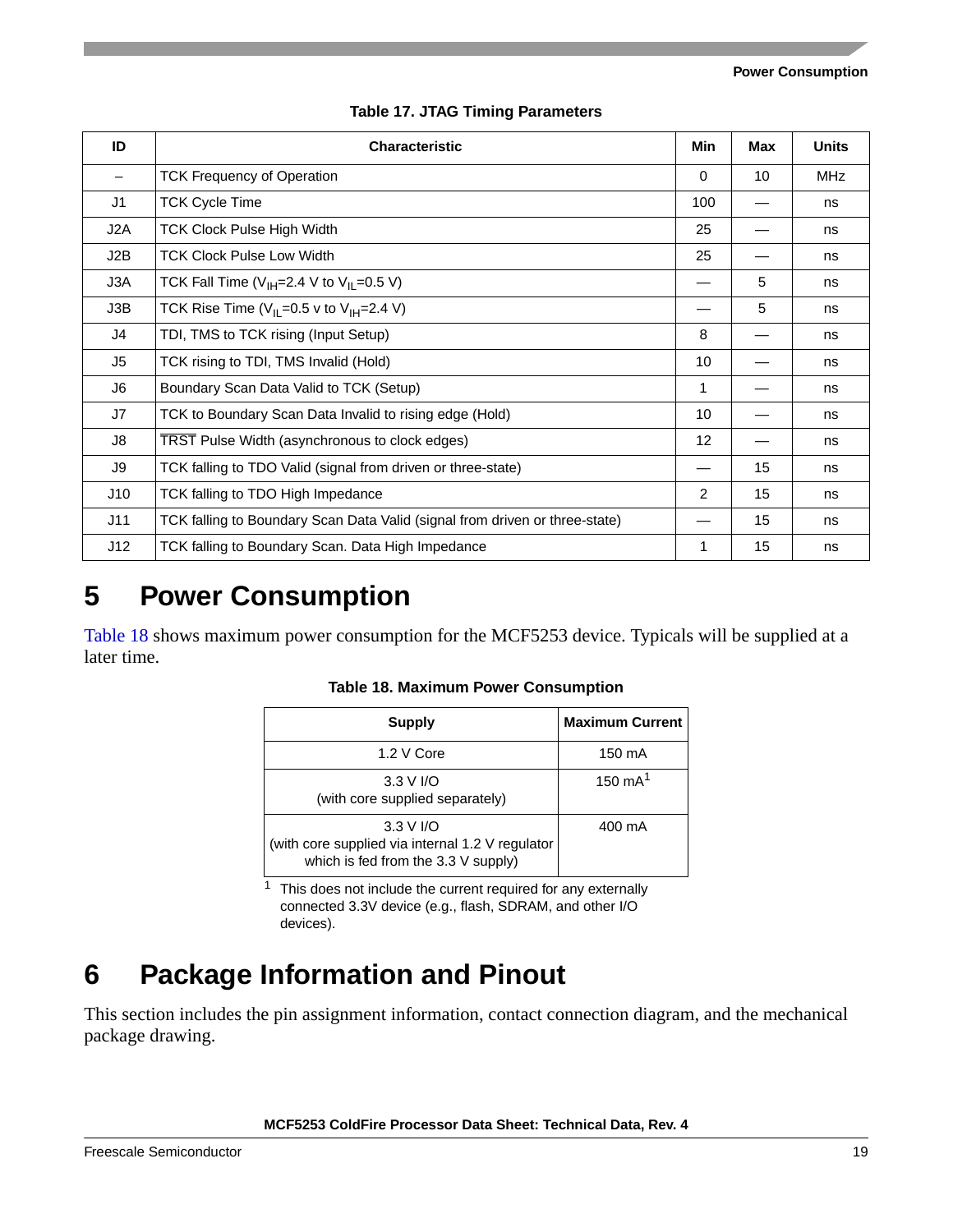The MCF5253 device is available in the following package:

• 225 MAPBGA 13 x 13 mm 0.8 mm pitch package as shown in [Figure 6.](#page-25-1)

### <span id="page-19-0"></span>**6.1 Pin Assignment**

[Table 19](#page-19-1) defines all the settings of each pad. See [Figure 7](#page-26-0) for the ball map of pin locations and [Table 21](#page-27-0) for the device pin list, sorted by signal identification.

<span id="page-19-1"></span>

| <b>Name</b>     | Drive Type/<br><b>Strength</b> | Load<br>(pF) | 1st<br><b>Function</b>   | 2nd<br><b>Function</b>   | Pinconfig<br>Register<br><b>Bit</b> | <b>GP</b><br>Pin         | Reset          | <b>Notes</b>                                                           |  |
|-----------------|--------------------------------|--------------|--------------------------|--------------------------|-------------------------------------|--------------------------|----------------|------------------------------------------------------------------------|--|
|                 |                                |              |                          | <b>Address Bus</b>       |                                     |                          |                |                                                                        |  |
| A <sub>1</sub>  | O/2mA                          | 30           | $\qquad \qquad -$        |                          | $\qquad \qquad -$                   | $\overline{\phantom{0}}$ | X              | $\qquad \qquad -$                                                      |  |
| A2              | O/2mA                          | 30           | $\overline{\phantom{0}}$ | $\overline{\phantom{0}}$ | $\overline{\phantom{0}}$            | $\overline{\phantom{0}}$ | X              | $\overline{\phantom{0}}$                                               |  |
| A <sub>3</sub>  | O/2mA                          | 30           | $\overline{\phantom{0}}$ | $\overline{\phantom{0}}$ | $\overline{\phantom{0}}$            | $\overline{\phantom{0}}$ | X              | $\overline{\phantom{0}}$                                               |  |
| A4              | O/2mA                          | 30           | $\overline{\phantom{0}}$ | $\overline{\phantom{0}}$ | $\overline{\phantom{0}}$            |                          | X              | $\qquad \qquad -$                                                      |  |
| A <sub>5</sub>  | O/2mA                          | 30           | $\qquad \qquad -$        | —                        | $\qquad \qquad -$                   | $\overline{\phantom{0}}$ | X              | $\overline{\phantom{0}}$                                               |  |
| A <sub>6</sub>  | O/2mA                          | 30           | $\overline{\phantom{0}}$ | $\overline{\phantom{0}}$ | $\overline{\phantom{0}}$            | $\overline{\phantom{0}}$ | X              | $\overline{\phantom{0}}$                                               |  |
| A7              | O/2mA                          | 30           | $\overline{\phantom{0}}$ |                          | $\overline{\phantom{0}}$            | $\overline{\phantom{0}}$ | X              | $\overline{\phantom{0}}$                                               |  |
| A <sub>8</sub>  | O/2mA                          | 30           | $\overline{\phantom{0}}$ | $\overline{\phantom{0}}$ | $\equiv$                            | $\overline{\phantom{0}}$ | X              | $\overline{\phantom{0}}$                                               |  |
| A <sub>9</sub>  | $O/8$ mA                       | 30           | $\qquad \qquad -$        | —                        | —                                   | $\overline{\phantom{0}}$ | Χ              | $\qquad \qquad -$                                                      |  |
| A10             | $O/8$ mA                       | 30           | $\overline{\phantom{0}}$ | $\overline{\phantom{0}}$ | $\overline{\phantom{0}}$            | $\overline{\phantom{0}}$ | X              | $\qquad \qquad -$                                                      |  |
| A11             | $O/8$ mA                       | 30           | $\overline{\phantom{0}}$ | $\equiv$                 | $\overline{\phantom{0}}$            | $\overline{\phantom{0}}$ | X              | $\overline{\phantom{0}}$                                               |  |
| A12             | $O/8$ mA                       | 30           | $\qquad \qquad -$        | $\overline{\phantom{0}}$ | $\overline{\phantom{0}}$            |                          | X              | $\qquad \qquad -$                                                      |  |
| A13             | $O/8$ mA                       | 30           | $\qquad \qquad -$        | —                        | $\qquad \qquad -$                   | $\overline{\phantom{0}}$ | X              | $\overline{\phantom{0}}$                                               |  |
| A14             | $O/8$ mA                       | 30           | $\overline{\phantom{0}}$ | $\overline{\phantom{0}}$ | $\overline{\phantom{0}}$            | $\overline{\phantom{0}}$ | X              | $\qquad \qquad -$                                                      |  |
| A <sub>15</sub> | $O/8$ mA                       | 30           |                          |                          | $\overline{\phantom{0}}$            | ۳                        | X              | $\overline{\phantom{0}}$                                               |  |
| A16             | $O/8$ mA                       | 30           | $\overline{\phantom{0}}$ | $\overline{\phantom{0}}$ | $\overline{\phantom{0}}$            | $\overline{\phantom{0}}$ | X              | $\overline{\phantom{0}}$                                               |  |
| A17             | $O/8$ mA                       | 30           | —                        | $\overline{\phantom{m}}$ | $\overline{\phantom{0}}$            | $\qquad \qquad -$        | Χ              | $\qquad \qquad -$                                                      |  |
| A18             | $O/8$ mA                       | 30           |                          |                          | $\overline{\phantom{0}}$            | $\overline{\phantom{0}}$ | X              | $\qquad \qquad -$                                                      |  |
| A19             | $O/8$ mA                       | 30           | $\overline{\phantom{0}}$ | $\overline{\phantom{0}}$ | $\equiv$                            |                          | X              | $\equiv$                                                               |  |
| A20/A24         | $O/8$ mA                       | 30           | A20                      | A24                      | 31                                  | $\overline{\phantom{m}}$ | X              | Audio Clock Select: 1-LRCK3 pin;<br>0-CRIN pin                         |  |
| A21             | $O/8$ mA                       | 30           | $\overline{\phantom{0}}$ | $\qquad \qquad -$        | $\overline{\phantom{0}}$            | $\overline{\phantom{0}}$ | X              | $\qquad \qquad -$                                                      |  |
| A22             | $O/8$ mA                       | 30           | $\qquad \qquad -$        | $\qquad \qquad -$        | $\qquad \qquad -$                   | $\overline{\phantom{0}}$ | $\overline{X}$ | $\equiv$                                                               |  |
| A23/GPO54       | $O/8$ mA                       | 30           | A23                      | $\overline{\phantom{0}}$ |                                     | O <sub>54</sub>          | X              | Boot Mode Select: 1-Memory<br>connected to CS0; 0-Internal boot<br>rom |  |
|                 |                                |              |                          | Data Bus                 |                                     |                          |                |                                                                        |  |
| D <sub>16</sub> | IO/8mA                         | 40           | $\overline{\phantom{0}}$ | $\qquad \qquad -$        | $\overline{\phantom{0}}$            | $\overline{\phantom{0}}$ | HI Z           | $\qquad \qquad -$                                                      |  |
| D <sub>17</sub> | IO/8mA                         | 40           | —                        | $\overline{\phantom{0}}$ | $\overline{\phantom{0}}$            | $\overline{\phantom{0}}$ | HIZ            | $\overline{\phantom{0}}$                                               |  |
| D <sub>18</sub> | IO/8mA                         | 40           | $\overline{\phantom{0}}$ | $\overline{\phantom{0}}$ | $\overline{\phantom{0}}$            | $\overline{\phantom{0}}$ | HIZ            | $\overline{\phantom{0}}$                                               |  |
| D <sub>19</sub> | IO/8mA                         | 40           | $\overline{\phantom{0}}$ | $\overline{\phantom{0}}$ | $\overline{\phantom{0}}$            | $\qquad \qquad -$        | $H_{Z}$        | $\overline{\phantom{0}}$                                               |  |
| D <sub>20</sub> | IO/8mA                         | 40           | $\overline{\phantom{0}}$ | —                        | $\overline{\phantom{0}}$            | $\overline{\phantom{0}}$ | $H_{Z}$        | $\overline{\phantom{0}}$                                               |  |
| D <sub>21</sub> | IO/8mA                         | 40           | $\overline{\phantom{0}}$ | $\overline{\phantom{0}}$ | $\overline{\phantom{0}}$            | $\overline{\phantom{0}}$ | $H_{Z}$        | $\overline{\phantom{0}}$                                               |  |
| D <sub>22</sub> | IO/8mA                         | 40           | $\overline{\phantom{0}}$ | $\overline{\phantom{0}}$ | $\overline{\phantom{0}}$            | $\overline{\phantom{0}}$ | $H_{Z}$        | $\qquad \qquad -$                                                      |  |
| D <sub>23</sub> | IO/8mA                         | 40           | $\qquad \qquad -$        | $\overline{\phantom{0}}$ | $\qquad \qquad -$                   | $\qquad \qquad -$        | HIZ            | $\qquad \qquad -$                                                      |  |
| D <sub>24</sub> | IO/8mA                         | 40           | $\qquad \qquad -$        |                          | $\qquad \qquad -$                   | $\qquad \qquad -$        | $H_{Z}$        |                                                                        |  |
| D <sub>25</sub> | IO/8mA                         | 40           | $\overline{\phantom{0}}$ | $\overline{\phantom{0}}$ | $\overline{\phantom{0}}$            | $\overline{\phantom{0}}$ | $H_{Z}$        | $\qquad \qquad -$                                                      |  |
| D <sub>26</sub> | IO/8mA                         | 40           | $\equiv$                 | $\overline{\phantom{0}}$ | $\overline{\phantom{0}}$            | $\equiv$                 | $HI_Z$         | $\overline{\phantom{0}}$                                               |  |

**Table 19. 225 MAPBGA Pin Assignment**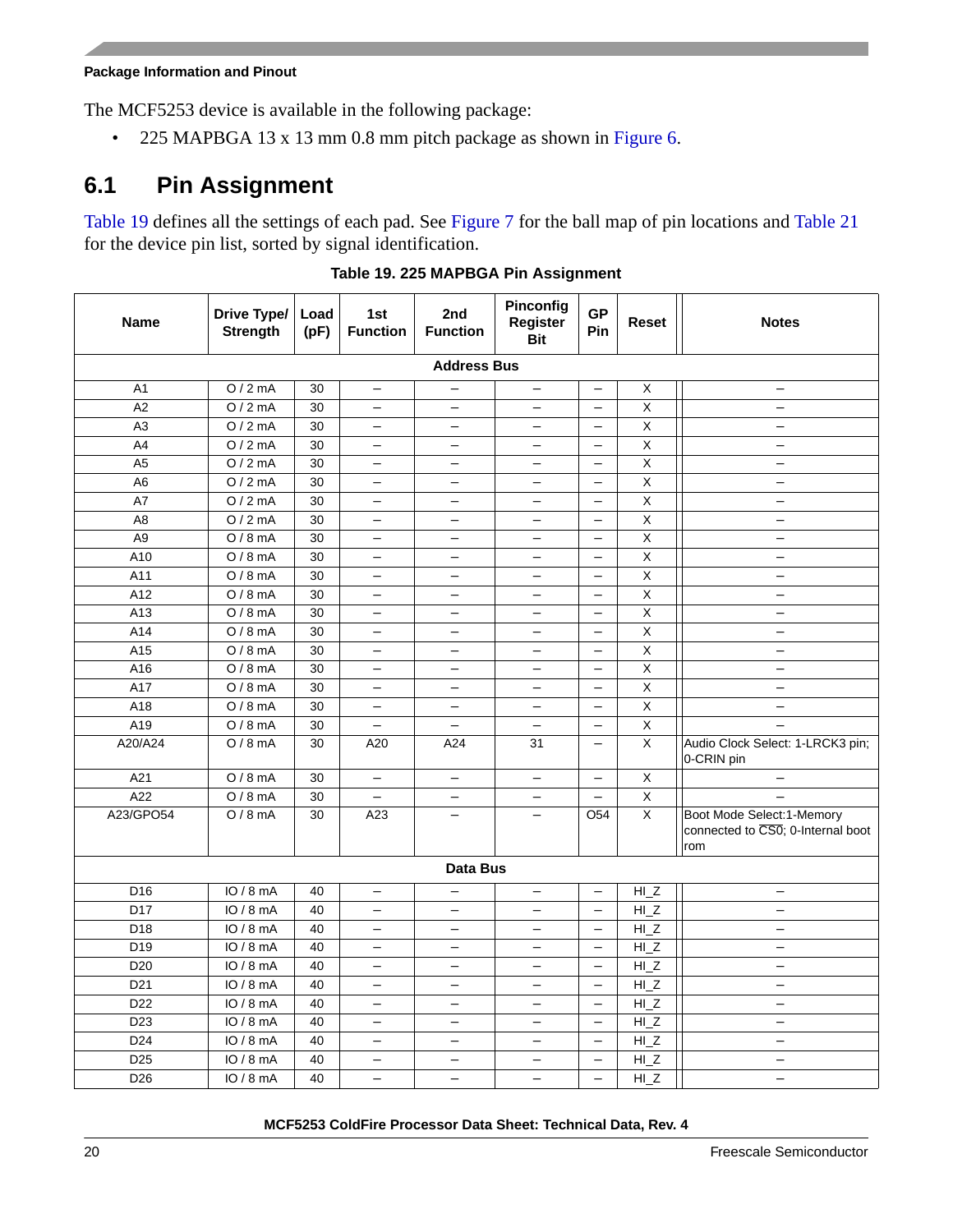| Table 19. 225 MAPBGA Pin Assignment (continued) |  |
|-------------------------------------------------|--|
|-------------------------------------------------|--|

| <b>Name</b>            | Drive Type/<br><b>Strength</b> | Load<br>(pF) | 1st<br><b>Function</b>  | 2nd<br><b>Function</b>   | Pinconfig<br><b>Register</b><br><b>Bit</b> | <b>GP</b><br>Pin         | <b>Reset</b>             | <b>Notes</b>                   |
|------------------------|--------------------------------|--------------|-------------------------|--------------------------|--------------------------------------------|--------------------------|--------------------------|--------------------------------|
| D <sub>27</sub>        | IO/8mA                         | 40           |                         |                          | $\overline{\phantom{0}}$                   |                          | $HI_Z$                   |                                |
| D <sub>28</sub>        | IO/8mA                         | 40           |                         | $\overline{\phantom{0}}$ | $\overline{\phantom{0}}$                   | $\overline{\phantom{m}}$ | $HI_Z$                   | $\overline{\phantom{0}}$       |
| D <sub>29</sub>        | IO/8mA                         | 40           |                         | $\overline{\phantom{0}}$ | $\overline{\phantom{0}}$                   | $\overline{\phantom{m}}$ | HIZ                      | $\overline{\phantom{0}}$       |
| D30                    | IO/8mA                         | 40           |                         | $\overline{\phantom{0}}$ | $\qquad \qquad -$                          | $\overline{\phantom{m}}$ | $HI_Z$                   | $\overline{\phantom{0}}$       |
| D31                    | IO / 8 mA                      | 40           | $\qquad \qquad -$       | $\overline{\phantom{0}}$ | $\overline{\phantom{0}}$                   |                          | $HI_Z$                   | —                              |
|                        |                                |              |                         | <b>Bus Control</b>       |                                            |                          |                          |                                |
| $\overline{OE}$        | O/4mA                          | 30           | $\equiv$                | $\overline{\phantom{0}}$ | $\overline{\phantom{0}}$                   | $\qquad \qquad -$        | Negated                  | $\overline{\phantom{0}}$       |
| <b>RW</b>              | O/4mA                          | 30           |                         | $\overline{\phantom{0}}$ | $\overline{\phantom{0}}$                   | $\overline{\phantom{0}}$ | H                        |                                |
| TA/GPIO12              | IO/2mA                         | 30           | <b>TA</b>               | $\overline{\phantom{0}}$ | $\overline{\phantom{0}}$                   | <b>IO12</b>              | $\equiv$                 |                                |
| BUFENB1/GPIO29         | IO/2mA                         | 30           | <b>BUFENB1</b>          | $\overline{\phantom{0}}$ | $\equiv$                                   | <b>IO29</b>              | $\equiv$                 |                                |
| BUFENB2/GPIO30         | IO/2mA                         | 30           | <b>BUFENB2</b>          | $\equiv$                 | $\overline{\phantom{0}}$                   | <b>IO30</b>              | $\equiv$                 |                                |
| <b>IDE_DIOR/GPIO31</b> | IO/2mA                         | 30           | <b>IDE_DIOR</b>         | $\equiv$                 | $\qquad \qquad -$                          | <b>IO31</b>              | $\equiv$                 | Controlled by CS2 registers    |
| IDE_DIOW/GPIO32        | IO/2mA                         | 30           | <b>IDE_DIOW</b>         | $\equiv$                 | $\equiv$                                   | <b>IO32</b>              | $\overline{\phantom{0}}$ | Controlled by CS2 registers    |
| IDE_IORDY/GPIO33       | IO/2mA                         | 30           | <b>IDE IORDY</b>        | $\overline{\phantom{0}}$ | $\equiv$                                   | <b>IO33</b>              | $\equiv$                 |                                |
|                        |                                |              |                         | <b>Chip Selects</b>      |                                            |                          |                          |                                |
| CS0/CS4                | O/4mA                          | 30           | $\overline{\text{CS}0}$ | $\overline{CS4}$         | $\qquad \qquad -$                          |                          | Negated                  | Boot Mode Select: 1-CS0; 0-CS4 |
| CS1/QSPICS3/<br>GPIO28 | IO/2mA                         | 30           | $\overline{\text{CS1}}$ | QSPICS3                  | 25                                         | <b>IO28</b>              | Negated                  |                                |
|                        |                                |              |                         | <b>SDRAM Controller</b>  |                                            |                          |                          |                                |
| BCLK/GPIO40            | IO/8mA                         | 15           | <b>BCLK</b>             | -                        |                                            | <b>IO40</b>              |                          |                                |
| BCLKE/GPIO63           | IO/8mA                         | 20           | <b>BCLKE</b>            |                          | $\overline{\phantom{0}}$                   | <b>IO63</b>              |                          |                                |
| SDLDQM/GPO52           | $O/8$ mA                       | 20           | <b>SDLDQM</b>           | -                        | $\overline{\phantom{0}}$                   | O <sub>52</sub>          |                          |                                |
| SDUDQM/GPO53           | $O/8$ mA                       | 20           | <b>SDUDQM</b>           | -                        | -                                          | O <sub>53</sub>          |                          |                                |
| SDWE/GPIO38            | IO/8mA                         | 20           | <b>SDWE</b>             | -                        | —                                          | <b>IO38</b>              | Negated                  |                                |
| SDCS0/GPIO60           | IO/8mA                         | 20           | SDCS <sub>0</sub>       | -                        | $\overline{\phantom{0}}$                   | <b>IO60</b>              | Negated                  |                                |
| SDRAS/GPIO59           | IO/8mA                         | 20           | <b>SDRAS</b>            |                          | —                                          | <b>IO59</b>              | Negated                  |                                |
| SDCAS/GPIO39           | IO/8mA                         | 20           | <b>SDCAS</b>            |                          |                                            | <b>IO39</b>              | Negated                  |                                |
|                        |                                |              |                         | <b>ATA Interface</b>     |                                            |                          |                          |                                |
| ATA_A0                 | O/2mA                          | 40           |                         |                          | $\qquad \qquad -$                          | $\overline{\phantom{0}}$ | $\overline{\phantom{0}}$ |                                |
| ATA_A1                 | O/2mA                          | 40           |                         | $\overline{\phantom{0}}$ | $\overline{\phantom{0}}$                   |                          |                          |                                |
| ATA_A2                 | O/2mA                          | 40           |                         | $\overline{\phantom{0}}$ | $\overline{\phantom{0}}$                   |                          |                          |                                |
| ATA_D0                 | IO / 8 mA                      | 40           | $\qquad \qquad -$       | $\overline{\phantom{0}}$ | $\overline{\phantom{0}}$                   |                          | $\qquad \qquad -$        | $\overline{\phantom{0}}$       |
| ATA_D1                 | IO / 8 mA                      | 40           |                         |                          |                                            |                          |                          |                                |
| ATA_D2                 | IO/8mA                         | 40           |                         | -                        | -                                          |                          |                          | -                              |
| ATA_D3                 | IO/8mA                         | 40           |                         | -                        | —                                          |                          |                          | —                              |
| ATA_D4                 | IO/8mA                         | 40           |                         | -                        | -                                          |                          |                          | -                              |
| ATA_D5                 | IO/8mA                         | 40           |                         | -                        | -                                          |                          |                          | -                              |
| ATA_D6                 | IO/8mA                         | 40           |                         | -                        | -                                          |                          |                          | —                              |
| ATA_D7                 | IO/8mA                         | 40           |                         | -                        | -                                          |                          |                          | -                              |
| ATA_D8                 | IO/8mA                         | 40           |                         | -                        | -                                          |                          |                          |                                |
| ATA_D9                 | IO/8mA                         | 40           |                         | -                        | -                                          |                          |                          | —                              |
| ATA_D10                | IO/8mA                         | 40           | -                       | -                        | -                                          |                          |                          | -                              |
| ATA_D11                | IO/8mA                         | 40           |                         | -                        | -                                          |                          |                          | -                              |
| ATA_D12                | IO/8mA                         | 40           | $\qquad \qquad -$       | -                        | -                                          |                          |                          | —                              |
| ATA_D13                | IO/8mA                         | 40           | -                       | -                        | -                                          |                          |                          | -                              |
| ATA_D14                | IO/8mA                         | 40           | -                       | —                        | -                                          |                          |                          | -                              |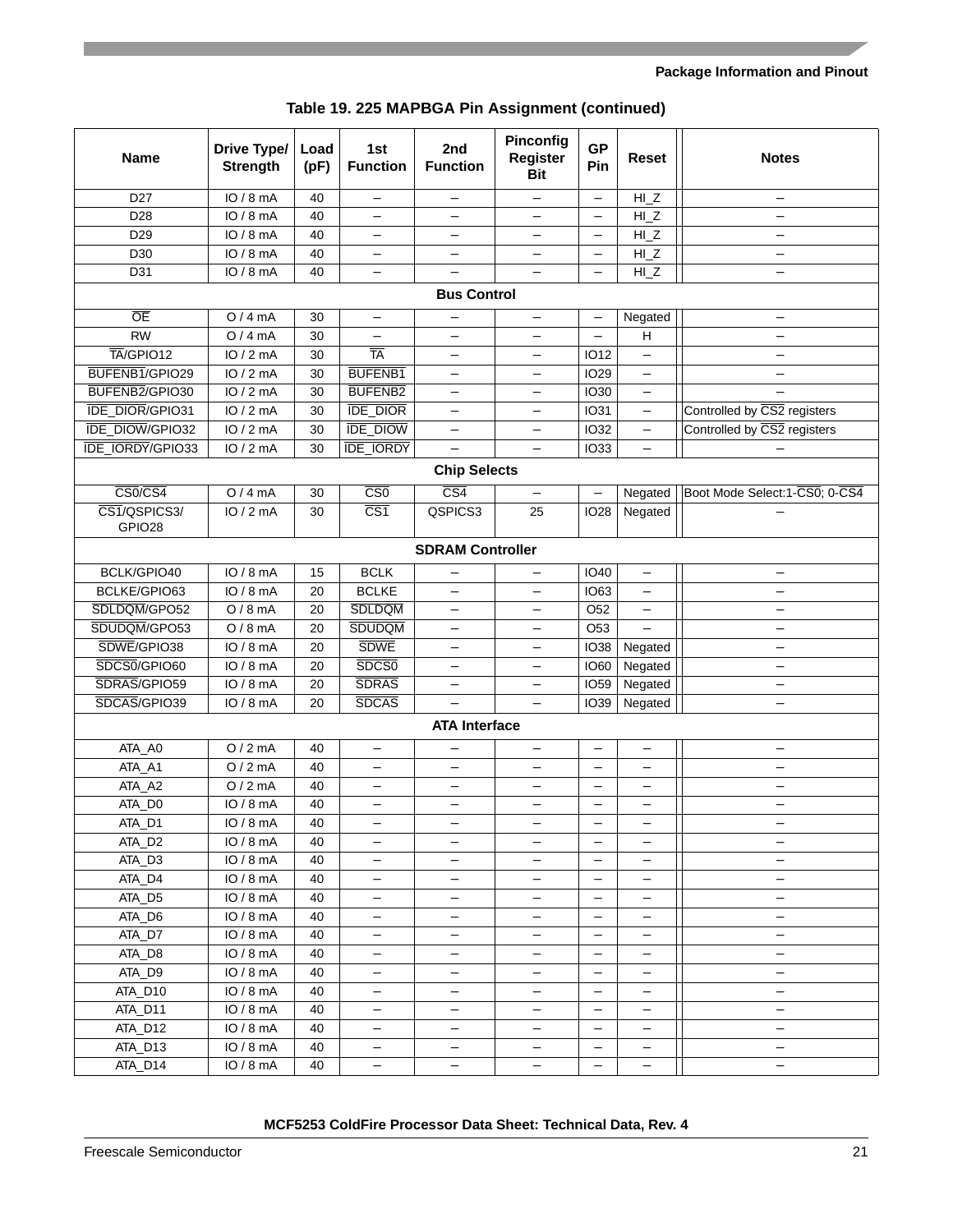| <b>Name</b>                        | Drive Type/<br><b>Strength</b> | Load<br>(pF)             | 1st<br><b>Function</b>   | 2nd<br><b>Function</b>   | Pinconfig<br><b>Register</b><br><b>Bit</b> | <b>GP</b><br>Pin         | <b>Reset</b>             | <b>Notes</b>                               |
|------------------------------------|--------------------------------|--------------------------|--------------------------|--------------------------|--------------------------------------------|--------------------------|--------------------------|--------------------------------------------|
| ATA_D15                            | IO/8mA                         | 40                       |                          |                          |                                            |                          |                          |                                            |
| ATA_CS0                            | O/2mA                          | 40                       |                          |                          | $\overline{\phantom{0}}$                   |                          |                          |                                            |
| ATA_CS1                            | O/2mA                          | 40                       |                          | -                        | —                                          |                          |                          |                                            |
| ATA_DIOR                           | $O/8$ mA                       | 40                       |                          | -                        | —                                          |                          |                          |                                            |
| ATA_DIOW                           | $O/8$ mA                       | 40                       |                          | -                        | —                                          |                          |                          |                                            |
| ATA_IORDY                          |                                | —                        |                          | -                        | —                                          |                          |                          |                                            |
| ATA_INTRQ                          | ı                              | -                        |                          |                          | —                                          |                          |                          |                                            |
| ATA_DMARQ                          |                                |                          |                          |                          | —                                          |                          |                          | -                                          |
| ATA_DMACK                          | $O/8$ mA                       | 40                       |                          |                          |                                            |                          |                          |                                            |
| ATA_RST                            | O/2mA                          | 40                       |                          |                          |                                            |                          |                          |                                            |
|                                    |                                |                          |                          | <b>Clock Generation</b>  |                                            |                          |                          |                                            |
| <b>CRIN</b>                        | $\overline{\phantom{0}}$       |                          |                          |                          |                                            |                          | $\overline{\phantom{0}}$ | Main Processor Clock Input                 |
| <b>CROUT</b>                       |                                |                          |                          |                          |                                            |                          |                          | Main Processor Clock Output                |
| RTC_CRIN                           | A                              |                          |                          |                          |                                            |                          |                          | Real Time Clock (32.768 kHz)<br>Input      |
| <b>RTCCROUT</b>                    | Α                              |                          | —                        | —                        | —                                          |                          | $\overline{\phantom{m}}$ | Real Time Clock (32.768 kHz)<br>Output     |
| USB_CRIN                           | Α                              | $\qquad \qquad -$        | $\overline{\phantom{0}}$ | $\overline{\phantom{0}}$ | $\qquad \qquad -$                          | $\overline{\phantom{m}}$ | $\qquad \qquad -$        | USB Clock (24 MHz) Input                   |
| USB_CROUT                          | A                              | $\qquad \qquad -$        |                          |                          | $\overline{\phantom{0}}$                   |                          |                          | USB Clock (24 MHz) Output                  |
| XTRIM/TXD2/GPIO0                   | IO/2mA                         | 30                       | <b>XTRIM</b>             | TXD <sub>2</sub>         | $\mathbf 0$                                | IO <sub>0</sub>          |                          | Interrupt Capable Input                    |
|                                    |                                |                          |                          | JTAG/BDM/Test            |                                            |                          |                          |                                            |
| TDO/DSO                            | O/4mA                          | 30                       | $\overline{\phantom{0}}$ | —                        | -                                          | $\overline{\phantom{0}}$ | $\overline{\phantom{0}}$ | See TEST0 Description                      |
| TDI/DSI                            |                                | —                        |                          | —                        | —                                          |                          |                          | See TEST0 Description                      |
| TMS/BKPT                           |                                | -                        |                          | —                        | $\overline{\phantom{0}}$                   |                          |                          | See TEST0 Description                      |
| <b>TCK</b>                         |                                | -                        |                          | —                        | $\overline{\phantom{0}}$                   |                          |                          |                                            |
| <b>TRST/DSCLK</b>                  |                                | -                        |                          | —                        | —                                          |                          |                          | See TEST0 Description                      |
| HZ                                 |                                |                          |                          | —                        | —                                          |                          |                          | For Normal Operation Tie This Pin<br>High  |
| PSTCLK/GPIO51                      | IO/8mA                         | 30                       | <b>PSTCLK</b>            | $\overline{\phantom{0}}$ | $\overline{\phantom{0}}$                   | <b>IO51</b>              | $\equiv$                 | $\overline{\phantom{m}}$                   |
| PST0/GPIO50                        | IO/4mA                         | 30                       | PST <sub>0</sub>         | $\overline{\phantom{0}}$ | $\equiv$                                   | <b>IO50</b>              | $HI_Z$                   | $\overline{\phantom{0}}$                   |
| PST1/GPIO49                        | IO/4mA                         | 30                       | PST <sub>1</sub>         | $\overline{\phantom{0}}$ | $\equiv$                                   | <b>IO49</b>              | $HI_Z$                   | $\qquad \qquad -$                          |
| PST2/INTMON2/<br>GPIO48            | IO/4mA                         | 30                       | PST <sub>2</sub>         | INTMON2                  | 17                                         | <b>IO48</b>              | $HI_Z$                   |                                            |
| PST3/INTMON1/<br>GPIO47            | IO/4mA                         | 30                       | PST <sub>3</sub>         | <b>INTMON1</b>           | 18                                         | <b>IO47</b>              | HIZ                      | <b>—</b>                                   |
| DDATA0/CTS1/<br>SDATA0_SDIO1/GPIO1 | IO/4mA                         | 30                       | DDATA0                   | CTS1/SDATA<br>0_SDIO1    | 14,13                                      | IO <sub>1</sub>          | $HI_Z$                   | Interrupt Capable Input                    |
| DDATA1/RTS1/<br>SDATA2_BS2/GPIO2   | IO/4mA                         | 30                       | DDATA1                   | RTS1/SDATA<br>2_BS2      | 24,23                                      | IO <sub>2</sub>          | $HI_Z$                   | Interrupt Capable Input                    |
| DDATA2/CTS0/GPIO3                  | IO/4mA                         | 30                       | DDATA2                   | CTS <sub>0</sub>         | 22                                         | IO <sub>3</sub>          | $HI_Z$                   | Interrupt Capable Input                    |
| DDATA3/RTS0/GPIO4                  | IO/4mA                         | 30                       | DDATA3                   | RTS0                     | 21                                         | IO <sub>4</sub>          | $HI_Z$                   | Interrupt Capable Input                    |
| <b>TEST0</b>                       | ı                              | $\qquad \qquad -$        | —                        | $\qquad \qquad -$        | $\qquad \qquad -$                          | $\overline{\phantom{m}}$ | —                        | BDM/JTAG Select: 1-BDM; 0-JTAG             |
| TEST1                              |                                | $\overline{\phantom{0}}$ | —                        | —                        |                                            | —                        |                          | For normal operation, tie this pin<br>low. |
| TEST2                              |                                | —                        | —                        | —                        |                                            |                          |                          | For normal operation, tie this pin<br>low. |
|                                    |                                |                          |                          | Reset/Wake-up            |                                            |                          |                          |                                            |
| <b>RSTI</b>                        |                                |                          |                          |                          |                                            |                          |                          |                                            |

#### **Table 19. 225 MAPBGA Pin Assignment (continued)**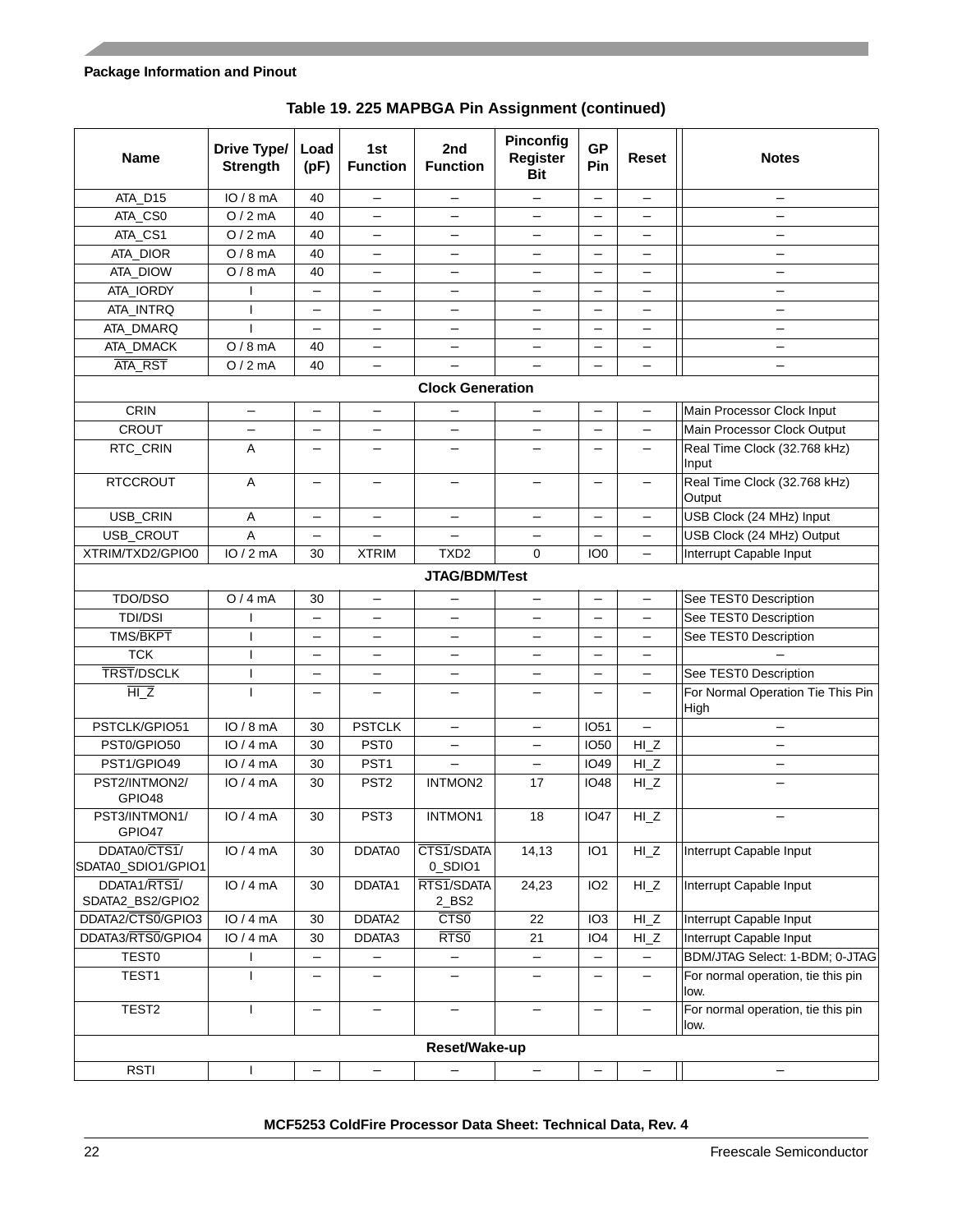| Table 19. 225 MAPBGA Pin Assignment (continued) |  |
|-------------------------------------------------|--|
|-------------------------------------------------|--|

| <b>Name</b>                           | <b>Drive Type/</b><br><b>Strength</b> | Load<br>(pF)             | 1st<br><b>Function</b>   | 2nd<br><b>Function</b>             | Pinconfig<br>Register<br><b>Bit</b> | <b>GP</b><br>Pin         | <b>Reset</b>             | <b>Notes</b>             |  |  |  |
|---------------------------------------|---------------------------------------|--------------------------|--------------------------|------------------------------------|-------------------------------------|--------------------------|--------------------------|--------------------------|--|--|--|
| <b>WAKEUP/GPIO21</b>                  | IO/2mA                                | 30                       | <b>WAKEUP</b>            |                                    |                                     | <b>IO21</b>              |                          | $\qquad \qquad$          |  |  |  |
| <b>USB</b>                            |                                       |                          |                          |                                    |                                     |                          |                          |                          |  |  |  |
| <b>USBDN</b>                          | Α                                     | $\overline{\phantom{m}}$ | $\overline{\phantom{0}}$ | $\overline{\phantom{0}}$           | $\overline{\phantom{0}}$            | $\qquad \qquad -$        | $\qquad \qquad -$        | $\qquad \qquad -$        |  |  |  |
| <b>USBDP</b>                          | Α                                     | $\overline{\phantom{0}}$ |                          | $\overline{\phantom{0}}$           | $\overline{\phantom{0}}$            | $\overline{\phantom{0}}$ | $\overline{\phantom{0}}$ | $\qquad \qquad -$        |  |  |  |
| <b>USBID</b>                          | I                                     | $\overline{\phantom{0}}$ |                          | $\overline{\phantom{0}}$           | $\overline{\phantom{0}}$            | $\overline{\phantom{0}}$ | $\overline{\phantom{0}}$ | $\qquad \qquad -$        |  |  |  |
| <b>USBVBUS</b>                        | Α                                     |                          | $\overline{\phantom{0}}$ | $\overline{\phantom{0}}$           | $\overline{\phantom{0}}$            | $\overline{\phantom{0}}$ | $\overline{\phantom{0}}$ | $\overline{\phantom{0}}$ |  |  |  |
| <b>USBRES</b>                         | Α                                     | $\overline{\phantom{0}}$ |                          | $\overline{\phantom{0}}$           | $\overline{\phantom{0}}$            |                          | $\overline{\phantom{0}}$ | $\qquad \qquad -$        |  |  |  |
| TESTOUT <sup>1</sup>                  | O                                     | $\overline{\phantom{0}}$ | $\overline{\phantom{0}}$ | $\overline{\phantom{0}}$           | $\overline{\phantom{0}}$            | $\overline{\phantom{0}}$ | $\overline{\phantom{0}}$ | $\overline{\phantom{0}}$ |  |  |  |
| <b>NC</b>                             | $\overline{\phantom{0}}$              | $\overline{\phantom{0}}$ | $\overline{\phantom{0}}$ | $\overline{\phantom{0}}$           | $\equiv$                            | $\overline{\phantom{0}}$ | $\overline{\phantom{0}}$ | $\overline{\phantom{0}}$ |  |  |  |
|                                       |                                       |                          |                          | <b>Audio Interface</b>             |                                     |                          |                          |                          |  |  |  |
| SDATAI1/GPIO17                        | IO/2mA                                | 30                       | SDATAI1                  |                                    | —                                   | <b>IO17</b>              | $\overline{\phantom{0}}$ | —                        |  |  |  |
| SDATAO1/TOUT0/                        | IO/2mA                                | 30                       | SDATAO1                  | <b>TOUT0</b>                       | 8                                   | <b>IO18</b>              | $\overline{\phantom{0}}$ |                          |  |  |  |
| GPIO18                                |                                       |                          |                          |                                    |                                     |                          |                          |                          |  |  |  |
| SCLK1/GPIO20                          | IO/2mA                                | 30                       | SCLK1                    |                                    | $\overline{\phantom{0}}$            | <b>IO20</b>              | $\qquad \qquad -$        | $\qquad \qquad -$        |  |  |  |
| LRCK1/GPIO19                          | IO/2mA                                | 30                       | LRCK1                    |                                    | $\overline{\phantom{0}}$            | <b>IO19</b>              |                          |                          |  |  |  |
| SDATAO2/GPIO34                        | IO/2mA                                | 30                       | SDATAO <sub>2</sub>      |                                    | $\overline{\phantom{0}}$            | <b>IO34</b>              |                          |                          |  |  |  |
| SCLK2/GPIO22                          | IO/2mA                                | 30                       | SCLK2                    | —                                  | $\overline{\phantom{0}}$            | <b>IO22</b>              |                          | $\overline{\phantom{0}}$ |  |  |  |
| LRCK2/GPIO23                          | IO/2mA                                | 30                       | LRCK <sub>2</sub>        |                                    | $\overline{\phantom{0}}$            | <b>IO23</b>              |                          |                          |  |  |  |
| SDATAI3/GPIO8                         | IO/2mA                                | 30                       | SDATAI3                  |                                    | $\overline{\phantom{0}}$            | IO <sub>8</sub>          |                          |                          |  |  |  |
| SCLK3/GPIO35                          | IO/2mA                                | 30                       | SCLK3                    |                                    | $\overline{\phantom{0}}$            | <b>IO35</b>              | $\qquad \qquad -$        |                          |  |  |  |
| LRCK3/AUDIOCLK/<br>GPIO <sub>43</sub> | IO/2mA                                | 30                       | LRCK3                    | <b>AUDIOCLK</b>                    | $\overline{\phantom{0}}$            | <b>IO43</b>              | -                        | See A20/A24 Description  |  |  |  |
| EBUIN1/GPIO36                         | IO/2mA                                | 30                       | EBUIN1                   |                                    | $\qquad \qquad -$                   | <b>IO36</b>              | $\qquad \qquad -$        |                          |  |  |  |
| EBUIN2/SCLKOUT/<br>GPIO13             | IO/2mA                                | 30                       | EBUIN2                   | <b>SCLKOUT</b>                     | 16                                  | <b>IO13</b>              |                          |                          |  |  |  |
| EBUIN3/<br>CMD_SDIO2/GPIO14           | IO/2mA                                | 30                       | EBUIN3                   | CMDSDIO2                           | 15                                  | <b>IO14</b>              | $\qquad \qquad -$        |                          |  |  |  |
| QSPICS0/EBUIN4/<br>GPIO15             | IO/2mA                                | 30                       | QSPICS0                  | EBUIN4                             | 30                                  | <b>IO15</b>              | $\qquad \qquad -$        | $\qquad \qquad -$        |  |  |  |
| EBUOUT1/GPIO37                        | IO/2mA                                | 30                       | EBUOUT1                  |                                    | $\overline{\phantom{0}}$            | <b>IO37</b>              |                          |                          |  |  |  |
| QSPICS1/<br>EBUOUT2/GPIO16            | IO/2mA                                | 30                       | QSPICS1                  | EBUOUT2                            | 29                                  | <b>IO16</b>              | $\qquad \qquad -$        |                          |  |  |  |
| CFLG/GPIO5                            | IO/2mA                                | 30                       | <b>CFLG</b>              |                                    | $\overline{\phantom{0}}$            | IO <sub>5</sub>          | $\overline{\phantom{0}}$ | Interrupt Capable Input  |  |  |  |
| EF/RXD2/GPIO6                         | IO/2mA                                | 30                       | EF                       | RXD <sub>2</sub>                   | $\overline{\phantom{0}}$            | IO <sub>6</sub>          | $\overline{\phantom{0}}$ | Interrupt Capable Input  |  |  |  |
| MCLK1/GPIO11                          | IO/4mA                                | 30                       | MCLK1                    |                                    |                                     | <b>IO11</b>              |                          |                          |  |  |  |
| QSPICS2/MCLK2/<br>GPIO24              | IO/4mA                                | 30                       | QSPICS2                  | MCLK <sub>2</sub>                  | 28                                  | <b>IO24</b>              |                          |                          |  |  |  |
|                                       |                                       |                          |                          | <b>Analog-to-Digital Converter</b> |                                     |                          |                          |                          |  |  |  |
| ADIN0/GPI52                           | A                                     | $\overline{\phantom{0}}$ | ADIN <sub>0</sub>        |                                    |                                     | 152                      | $\overline{\phantom{0}}$ |                          |  |  |  |
| ADIN1/GPI53                           | Α                                     |                          | ADIN1                    | —                                  |                                     | 153                      |                          |                          |  |  |  |
| ADIN2/GPI54                           | Α                                     |                          | ADIN <sub>2</sub>        |                                    |                                     | 154                      |                          | $\overline{\phantom{0}}$ |  |  |  |
| ADIN3/GPI55                           | Α                                     |                          | ADIN3                    |                                    |                                     | 155                      |                          | $\overline{\phantom{0}}$ |  |  |  |
| ADIN4/GPI56                           | Α                                     |                          | ADIN4                    | —                                  |                                     | 156                      |                          | $\qquad \qquad -$        |  |  |  |
| ADIN5/GPI57                           | Α                                     |                          | ADIN <sub>5</sub>        |                                    |                                     | 157                      |                          | $\overline{\phantom{0}}$ |  |  |  |
| ADREF                                 | A                                     |                          |                          |                                    |                                     |                          |                          |                          |  |  |  |
| ADOUT/SCLK4/<br>GPIO58                | IO / 2 mA                             | 30                       | <b>ADOUT</b>             | SCLK4                              | 9                                   | <b>IO58</b>              |                          |                          |  |  |  |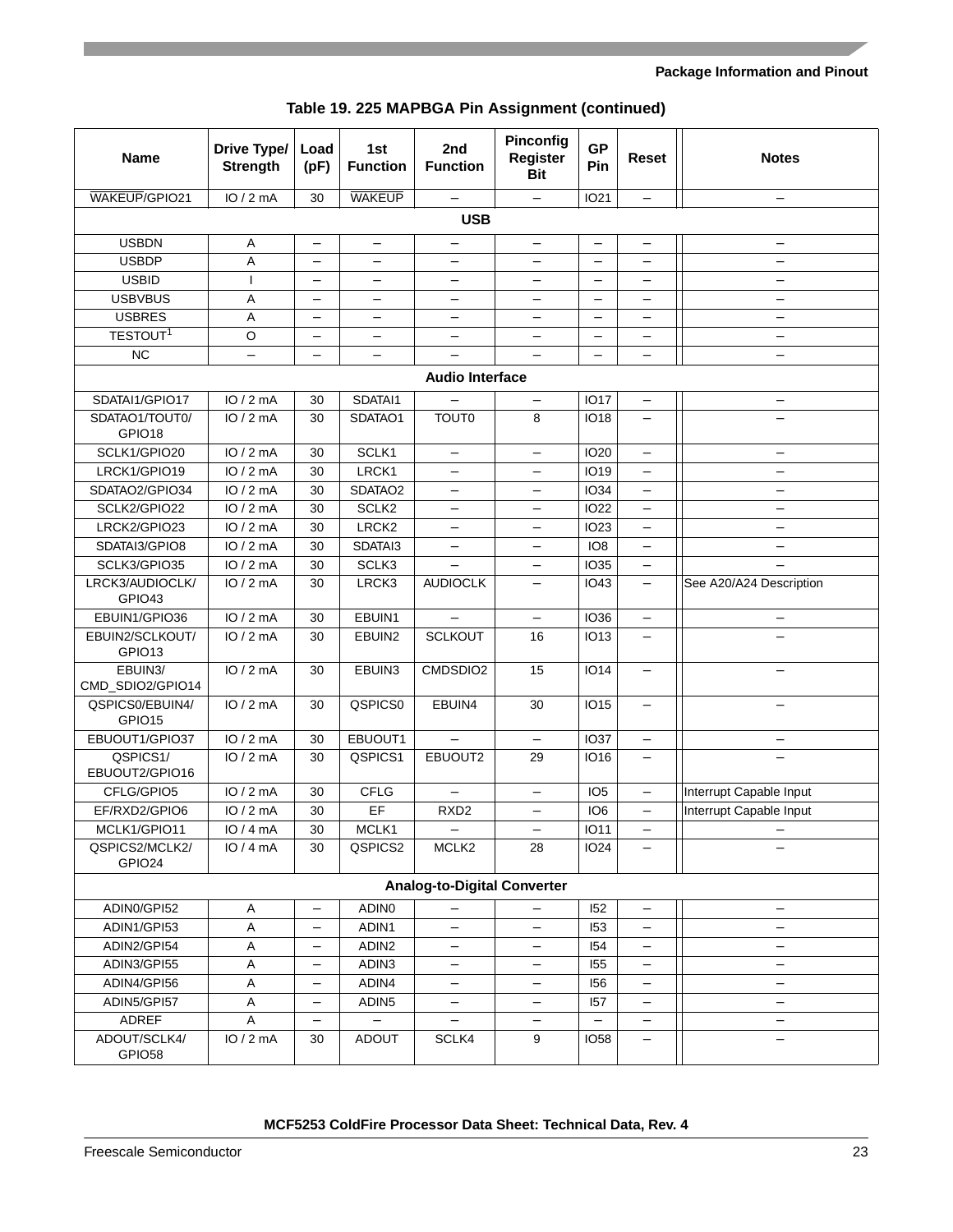| Table 19. 225 MAPBGA Pin Assignment (continued) |  |  |
|-------------------------------------------------|--|--|
|-------------------------------------------------|--|--|

| <b>Name</b>                         | Drive Type/<br><b>Strength</b> | Load<br>(pF)             | 1st<br><b>Function</b>   | 2nd<br><b>Function</b>   | Pinconfig<br>Register<br>Bit | <b>GP</b><br>Pin         | <b>Reset</b>             | <b>Notes</b>                                                                |  |  |  |
|-------------------------------------|--------------------------------|--------------------------|--------------------------|--------------------------|------------------------------|--------------------------|--------------------------|-----------------------------------------------------------------------------|--|--|--|
|                                     | <b>FlexCAN</b>                 |                          |                          |                          |                              |                          |                          |                                                                             |  |  |  |
| CANO_TX                             | $O/8$ mA                       | 30                       | $\qquad \qquad -$        | $\overline{\phantom{m}}$ | $\overline{\phantom{0}}$     | $\overline{\phantom{m}}$ | $\qquad \qquad -$        | —                                                                           |  |  |  |
| CANO_RX                             |                                | $\overline{\phantom{0}}$ | $\qquad \qquad -$        | $\overline{\phantom{0}}$ | $\overline{\phantom{0}}$     | $\overline{\phantom{m}}$ |                          | $\overline{\phantom{0}}$                                                    |  |  |  |
| CAN1_TX                             | $O/8$ mA                       | 30                       | —                        | -                        | —                            | $\qquad \qquad -$        | $\qquad \qquad -$        | —                                                                           |  |  |  |
| CAN1_RX                             | ı                              | $\qquad \qquad -$        | -                        | $\qquad \qquad -$        | $\overline{\phantom{0}}$     |                          |                          | $\overline{\phantom{0}}$                                                    |  |  |  |
|                                     | <b>QSPI</b>                    |                          |                          |                          |                              |                          |                          |                                                                             |  |  |  |
| QSPICLK/SUBR/<br>GPIO <sub>25</sub> | IO/2mA                         | 30                       | <b>QSPICLK</b>           | <b>SUBR</b>              | 27                           | <b>IO25</b>              | $\qquad \qquad -$        |                                                                             |  |  |  |
| RCK/QSPIDIN/<br>QSPIDOUT/GPIO26     | IO/2mA                         | 30                       | <b>RCK</b>               | QSPIDIN/<br>QSPIDOUT     | 26                           | <b>IO26</b>              | $\qquad \qquad -$        | —                                                                           |  |  |  |
| QSPIDOUT/SFSY/<br>GPIO27            | IO/2mA                         | 30                       | QSPIDOUT                 | <b>SFSY</b>              | 10                           | <b>IO27</b>              | $\overline{\phantom{0}}$ | $\overline{\phantom{0}}$                                                    |  |  |  |
|                                     |                                |                          |                          | $I^2C$                   |                              |                          |                          |                                                                             |  |  |  |
| SDA0/SDATA3/<br>GPIO42              | IO/4mA                         | 30                       | SDA0                     | SDATA3                   | 11                           | <b>IO42</b>              |                          | $\overline{\phantom{0}}$                                                    |  |  |  |
| SCL0/SDATA1_BS1/<br>GPIO41          | IO/4mA                         | 30                       | <b>SCLO</b>              | SDATA1_BS1               | 12                           | <b>IO41</b>              |                          |                                                                             |  |  |  |
| SDA1/RXD1/GPIO44                    | IO/4mA                         | 30                       | SDA1                     | RXD1                     | 19                           | $\overline{10}44$        | $\overline{\phantom{0}}$ |                                                                             |  |  |  |
| SCL1/TXD1/GPIO10                    | IO/4mA                         | 30                       | SCL <sub>1</sub>         | TXD1                     | 20                           | <b>IO10</b>              | $\qquad \qquad -$        | $\overline{\phantom{0}}$                                                    |  |  |  |
|                                     |                                |                          |                          | <b>UART</b>              |                              |                          |                          |                                                                             |  |  |  |
| TXD0/GPIO45                         | IO/2mA                         | 30                       | TXD <sub>0</sub>         | $\qquad \qquad -$        | $\overline{\phantom{m}}$     | <b>IO45</b>              | -                        | —                                                                           |  |  |  |
| RXD0/GPIO46                         | IO/2mA                         | 30                       | RXD <sub>0</sub>         | $\qquad \qquad -$        |                              | <b>IO46</b>              | $\overline{\phantom{0}}$ | $\overline{\phantom{0}}$                                                    |  |  |  |
|                                     |                                |                          |                          | <b>Power/Ground Pins</b> |                              |                          |                          |                                                                             |  |  |  |
| <b>LININ</b>                        | —                              | $\qquad \qquad -$        | -                        | $\overline{\phantom{m}}$ | —                            | $\overline{\phantom{0}}$ | $\qquad \qquad -$        | 3.3 Volt Supply Required                                                    |  |  |  |
| <b>LINOUT</b>                       | $\overline{\phantom{0}}$       | $\overline{\phantom{0}}$ | $\overline{\phantom{0}}$ |                          | $\overline{\phantom{0}}$     | $\overline{\phantom{0}}$ |                          | 1.2 Volt Output (Approx 50%<br>Efficient)                                   |  |  |  |
| <b>LINGND</b>                       | —                              | $\overline{\phantom{0}}$ |                          |                          |                              |                          |                          |                                                                             |  |  |  |
| PLLCOREVDD<br>(3 Balls)             |                                |                          |                          |                          |                              |                          |                          | 1.2 Volt Supply Required (M4, N3,<br>P <sub>2</sub>                         |  |  |  |
| PLLCOREGND<br>(3 Balls)             | -                              | $\overline{\phantom{0}}$ |                          |                          |                              | $\overline{\phantom{0}}$ |                          | N4, P3, R2                                                                  |  |  |  |
| USBVDD (2 Balls)                    |                                |                          |                          |                          |                              |                          |                          | 3.3 Volt Supply Required (L13,<br>M13)                                      |  |  |  |
| <b>USBVDDP</b>                      | -                              | $\overline{\phantom{0}}$ | -                        | $\overline{\phantom{m}}$ | -                            | $\qquad \qquad -$        | $\qquad \qquad -$        | 1.2 Volt Supply Required                                                    |  |  |  |
| USBGND (3 Balls)                    |                                |                          |                          |                          |                              |                          |                          | K11, L11, M12                                                               |  |  |  |
| OSCPADVDD                           | —                              | $\qquad \qquad -$        |                          | $\qquad \qquad -$        | $\overline{\phantom{0}}$     |                          | $\qquad \qquad -$        | 3.3 Volt Supply Required                                                    |  |  |  |
| OSCPADGND                           | $\overline{\phantom{0}}$       | $\overline{\phantom{0}}$ |                          |                          |                              |                          | —                        |                                                                             |  |  |  |
| RTC_VDDA                            | —                              | —                        |                          |                          | -                            | $\qquad \qquad -$        | $\qquad \qquad -$        | 3.3 Volt Supply Required                                                    |  |  |  |
| <b>RTCVSSA</b>                      | —                              | $\qquad \qquad -$        |                          | $\overline{\phantom{0}}$ | —                            |                          | $\qquad \qquad -$        |                                                                             |  |  |  |
| ADVDD                               | $\overline{\phantom{0}}$       | $\overline{\phantom{0}}$ |                          | $\overline{\phantom{0}}$ | $\overline{\phantom{0}}$     |                          | $\overline{\phantom{0}}$ | 3.3 Volt Supply Required                                                    |  |  |  |
| ADGND                               | —                              | $\qquad \qquad -$        | -                        | $\qquad \qquad -$        | —                            | $\qquad \qquad$          | $\qquad \qquad -$        |                                                                             |  |  |  |
| PADVDD (10 Balls)                   |                                |                          |                          |                          |                              |                          |                          | 3.3 Volt Supply Required (E7, E9,<br>F10, H8, H11, K5, L6, L8, L10,<br>R13) |  |  |  |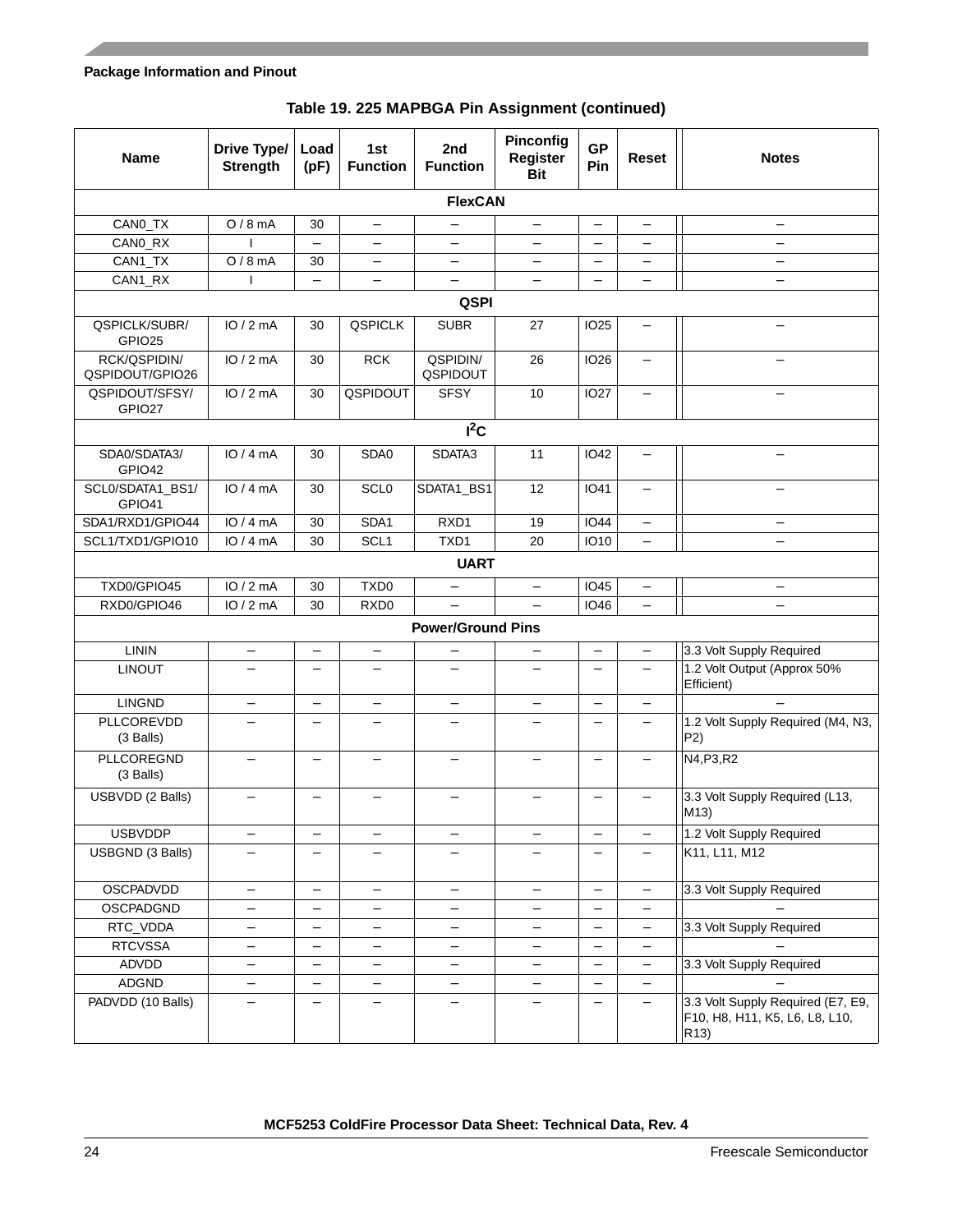| <b>Name</b>                                 | Drive Type/<br><b>Strength</b> | Load<br>(pF) | 1st<br><b>Function</b> | 2nd<br><b>Function</b> | Pinconfig<br>Register<br>Bit | <b>GP</b><br>Pin | Reset | <b>Notes</b>                                                                                                |
|---------------------------------------------|--------------------------------|--------------|------------------------|------------------------|------------------------------|------------------|-------|-------------------------------------------------------------------------------------------------------------|
| <b>COREVDD</b><br>(4 Balls)                 |                                |              |                        |                        |                              |                  |       | 1.2 Volt Supply Required (G8, H7,<br>H9, J8)                                                                |
| COREVSS/PADVSS<br>$(18$ Balls) <sup>2</sup> |                                | -            |                        |                        |                              |                  |       | A1, A15, E8, E10, F7, G6, G7, G9,<br>G11, J7, J9, J10, J11, L5, L7, L9,<br>R <sub>1</sub> , R <sub>15</sub> |

#### **Table 19. 225 MAPBGA Pin Assignment (continued)**

<sup>1</sup> For test purposes only. Leave ball as open circuit.

<sup>2</sup> These pads are listed as "GND" in the ball map and the rest of the tables.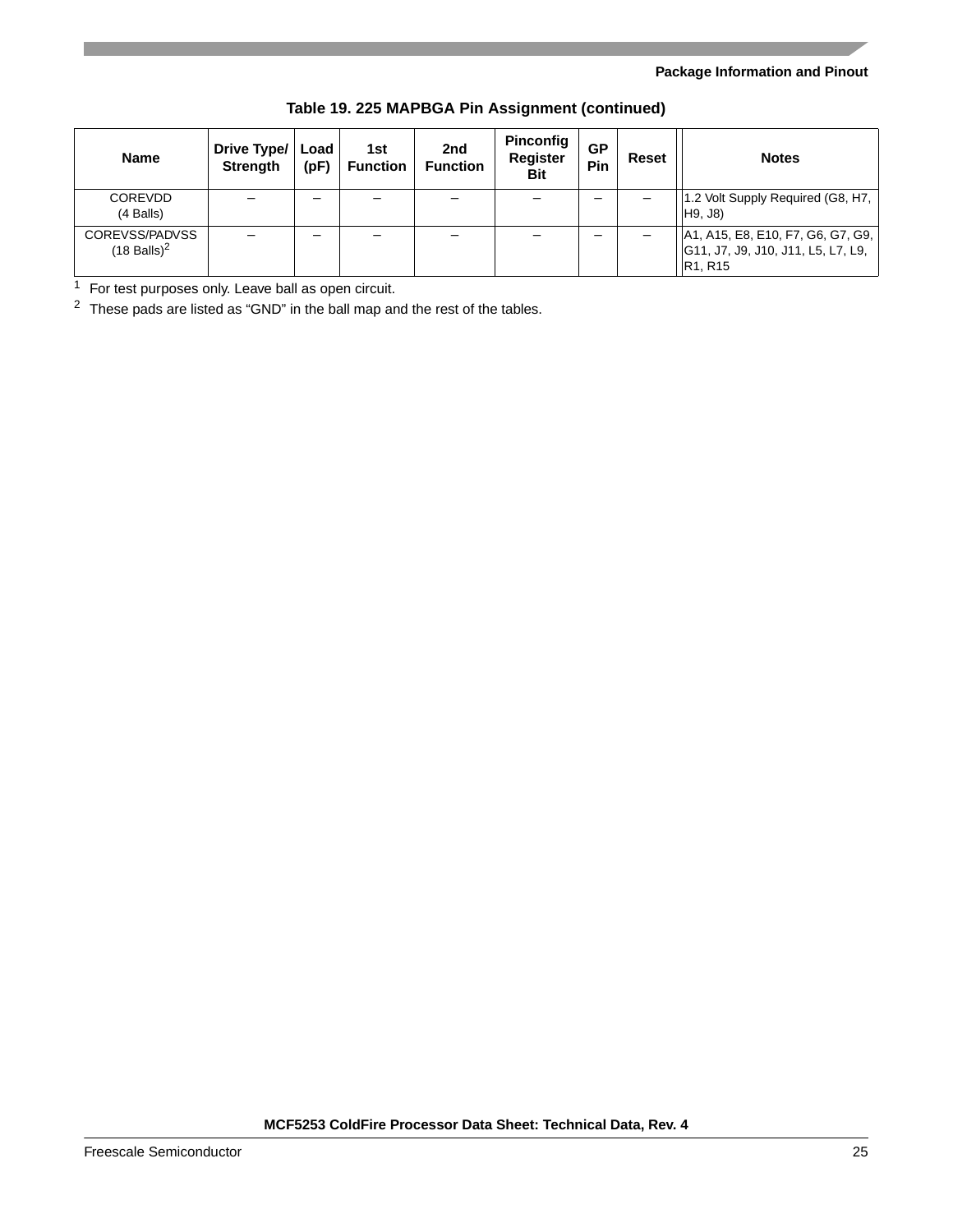### <span id="page-25-0"></span>**6.2 Package Drawing**

[Figure 6](#page-25-1) shows the package outline diagram for the MCF5253 processor.



<span id="page-25-1"></span>5. Parallelism measurement shall exclude any effect of mark on top surface of package.

**Figure 6. MCF5253 Package Drawing**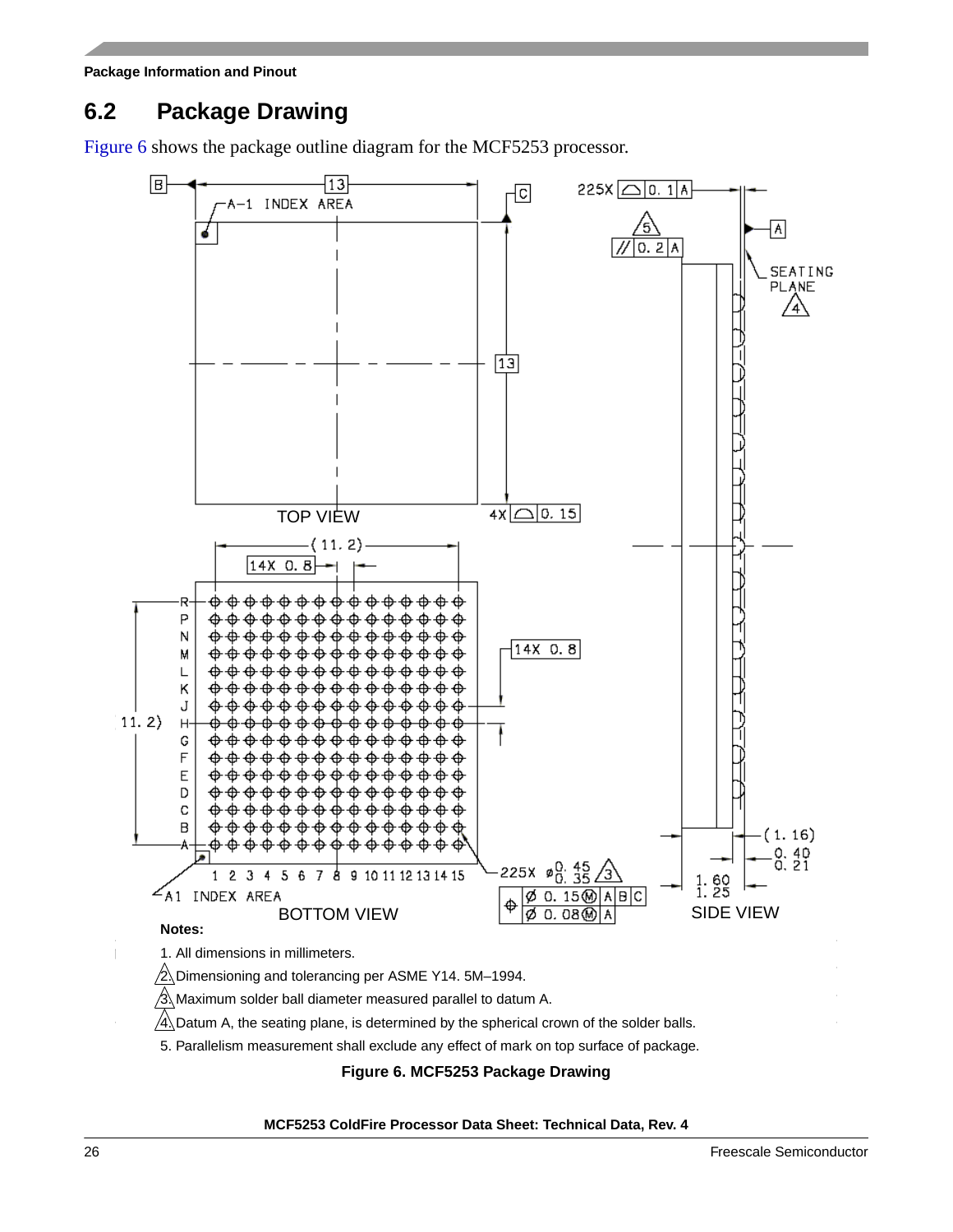|   | $\mathbf{1}$                | $\mathbf{2}$                 | 3                                   | 4                            | 5                            | 6                                     | $\overline{7}$                          | 8                                       | 9                            | 10                                         | 11                                      | 12                                                        | 13                                       | 14                                               | 15                           |
|---|-----------------------------|------------------------------|-------------------------------------|------------------------------|------------------------------|---------------------------------------|-----------------------------------------|-----------------------------------------|------------------------------|--------------------------------------------|-----------------------------------------|-----------------------------------------------------------|------------------------------------------|--------------------------------------------------|------------------------------|
| A | <b>GND</b>                  | D <sub>24</sub>              | D <sub>26</sub>                     | D30                          | SDUDQM/<br>GPO <sub>53</sub> | SDRAS/<br>GPIO59                      | ATA_DMAR<br>Q                           | ATA_A0                                  | ATA_D1                       | ATA_D6                                     | ATA_D11                                 | ATA_D12                                                   | ATA_DIOW                                 | <b>LININ</b>                                     | <b>GND</b>                   |
| в | D <sub>19</sub>             | D <sub>23</sub>              | D <sub>25</sub>                     | D28                          | BCLK/<br>GPIO <sub>40</sub>  | SDCS <sub>0</sub><br>GPIO60           | ATA_A1                                  | ATA_A2                                  | ATA_D0                       | ATA_D4                                     | ATA_D9                                  | ATA_D14                                                   | HIZ                                      | <b>LINOUT</b>                                    | ATA_DIOR B                   |
| C | D <sub>16</sub>             | D <sub>20</sub>              | D22                                 | D <sub>27</sub>              | D31                          | SDLDQM/<br>GPO <sub>52</sub>          | SDWE/<br>GPIO38                         | ATA_RST                                 | ATA_CS0                      | ATA_D5                                     | ATA_D10                                 | $\begin{array}{c} {\sf ATA\_DMAC} \\ {\sf K} \end{array}$ | <b>LINGND</b>                            | CAN1_TX                                          | CANO_TX C                    |
| D | A22                         | A23/GPO54                    | A21                                 | D <sub>21</sub>              | D <sub>29</sub>              | SDCAS/<br>GPIO39                      |                                         | ATA_IORDY ATA_INTRQ                     | ATA_CS1                      | ATA_D7                                     | ATA_D8                                  | ATA_D15                                                   | CAN0_RX                                  | MCLK1/<br>GPIO11                                 | SDATAO2/<br> D <br>GPIO34    |
| E | A14                         | A16                          | A18                                 | D17                          | D <sub>18</sub>              | BCLKE/<br>GPIO63                      | <b>PADVDD</b>                           | <b>GND</b>                              | <b>PADVDD</b>                | <b>GND</b>                                 | ATA_D13                                 | CAN1_RX                                                   | SCLK2/<br>GPIO22                         | LRCK <sub>2</sub> /<br>GPIO23                    | <b>RSTI</b>                  |
| F | A13                         | A10                          | A12                                 | A17                          | A19                          | A20/A24                               | <b>GND</b>                              | ATA_D2                                  | ATA_D3                       | <b>PADVDD</b>                              | <b>TEST0</b>                            | <b>TMS/BKPT</b>                                           | <b>TCK</b>                               | TRST/<br><b>DSCLK</b>                            | <b>TDI/DSI</b>               |
| G | A <sub>5</sub>              | A7                           | A <sub>6</sub>                      | A15                          | A11                          | <b>GND</b>                            | <b>GND</b>                              | <b>COREVDD</b>                          | <b>GND</b>                   | TEST1                                      | <b>GND</b>                              | PST <sub>1</sub> /<br>GPIO49                              | TDO/DSO                                  | PSTCLK/<br>GPIO51                                | PST <sub>0</sub> /<br>GPIO50 |
| H | A3                          | A <sub>2</sub>               | A <sub>1</sub>                      | A8                           | A4                           | A <sub>9</sub>                        | <b>COREVDD</b>                          | <b>PADVDD</b>                           | <b>COREVDD</b>               | TEST <sub>2</sub>                          | <b>PADVDD</b>                           | TXD <sub>0</sub> /<br>GPIO45                              | PST <sub>3</sub> /<br>INTMON1/<br>GPIO47 | PST <sub>2</sub> /<br>NTMON2/<br>GPIO48          | RXD <sub>0</sub> /<br>GPIO46 |
|   |                             | J RTC_CRIN RTC_VDDA          | $\overline{\text{CS0/CS4}}$         | <b>RW</b>                    | ADOUT/<br>SCLK4/<br>GPIO58   | ADIN5/<br>GPI57                       | <b>GND</b>                              | <b>COREVDD</b>                          | <b>GND</b>                   | <b>GND</b>                                 | <b>GND</b>                              | DDATA3/<br>RTS <sub>0</sub><br>GPIO4                      | SCL1/TXD1<br>GPIO10                      | DDATA2/<br>CTS <sub>0</sub><br>GPIO <sub>3</sub> | SDA1/RXD1<br>/GPIO44         |
|   | <b>K</b> RTCVSSA            | <b>RTCCROUT</b>              | ADINO/<br>GPI52                     | <b>ADVDD</b>                 | <b>PADVDD</b>                | BUFENB <sub>2</sub><br>GPIO30         | EBUIN3/CM<br>D_SDIO2/<br>GPIO14         | SCLK1/<br>GPIO20                        | SDA0/<br>SDATA3/<br>GPIO42   | DDATA0/<br>CTS1/SDAT<br>A0_SDIO1/<br>GPIO1 | <b>USBGND</b>                           | N/C                                                       | N/C                                      | N/C                                              | N/C                          |
|   | ADIN1/<br>GPI53             | ADIN2/<br>GPI54              | ADIN <sub>3</sub> /<br><b>GPI55</b> | <b>ADGND</b>                 | <b>GND</b>                   | <b>PADVDD</b>                         | <b>GND</b>                              | <b>PADVDD</b>                           | <b>GND</b>                   | <b>PADVDD</b>                              | <b>USBGND</b>                           | <b>USBVDDP</b>                                            | <b>USBVDD</b>                            | USB_CRIN                                         | USB_CROU <sub>L</sub>        |
| М | ADIN4/<br><b>GPI56</b>      | <b>ADREF</b>                 | <b>CRIN</b>                         | <b>PLLCORE</b><br>VDD        | <b>IDE_DIOR</b><br>GPIO31    | EBUIN2/<br>SCLKOUT/<br>GPIO13         | $\overline{CS1/}$<br>QSPICS3/<br>GPIO28 | QSPIDOUT/<br>SFSY/<br>GPIO27            | CFLG/<br>GPIO5               | LRCK3/<br>AUDCLK/<br>GPIO43                | <b>USBID</b>                            | <b>USBGND</b>                                             | <b>USBVDD</b>                            | <b>USBRES</b>                                    | <b>USBDP</b>                 |
| N | <b>OSCPAD</b><br><b>VDD</b> | <b>CROUT</b>                 | <b>PLLCORE</b><br><b>VDD</b>        | <b>PLLCORE</b><br><b>GND</b> | TA/GPIO12                    | EBUIN1/<br>GPIO36                     | RCK/QSPID<br>IN/QSPIDO<br>UT/GPIO26     | QSPICS1/<br>EBUOUT2/<br>GPIO16          | SDATAI1/<br>GPIO17           | SDATAI3/<br>GPIO8                          | N/C                                     | N/C                                                       | N/C                                      | <b>USBVBUS</b>                                   | <b>USBDN</b>                 |
| P | <b>OSCPAD</b><br>GND        | <b>PLLCORE</b><br><b>VDD</b> | <b>PLLCORE</b><br>GND               | <b>IDE_DIOW</b><br>GPIO32    | BUFENB1/<br>GPIO29           | EBUOUT1/<br>GPIO37                    | QSPICLK/<br>SUBR/<br>GPIO25             | LRCK1/<br>GPIO19                        | QSPICS2/<br>MCLK2/<br>GPIO24 | SCL0/SDAT<br>A1_BS1/<br>GPIO41             | N/C                                     | N/C                                                       | <b>TESTOUT</b>                           | N/C                                              | ${\sf N/C}$                  |
| R | <b>GND</b>                  | <b>PLLCORE</b><br>GND        | OE                                  | <b>DE_IORDY</b><br>GPIO33    | WAKEUP/<br>GPIO21            | XTRIM/<br>TXD <sub>2</sub> /<br>GPIO0 | QSPICS0/<br>EBUIN4/<br>GPIO15           | SDATAO1/<br>TOUT <sub>0</sub><br>GPIO18 | EF/RXD2/<br>GPIO6            | SCLK3/<br>GPIO35                           | DDATA1/RT<br>S1/SDATA2<br>BS2/<br>GPIO2 | N/C                                                       | <b>PADVDD</b>                            | <b>NC</b>                                        | <b>GND</b>                   |
|   | $\mathbf{1}$                | $\mathbf 2$                  | 3                                   | 4                            | 5                            | 6                                     | $\overline{7}$                          | 8                                       | 9                            | 10                                         | 11                                      | 12                                                        | 13                                       | 14                                               | 15                           |

<span id="page-26-1"></span><span id="page-26-0"></span>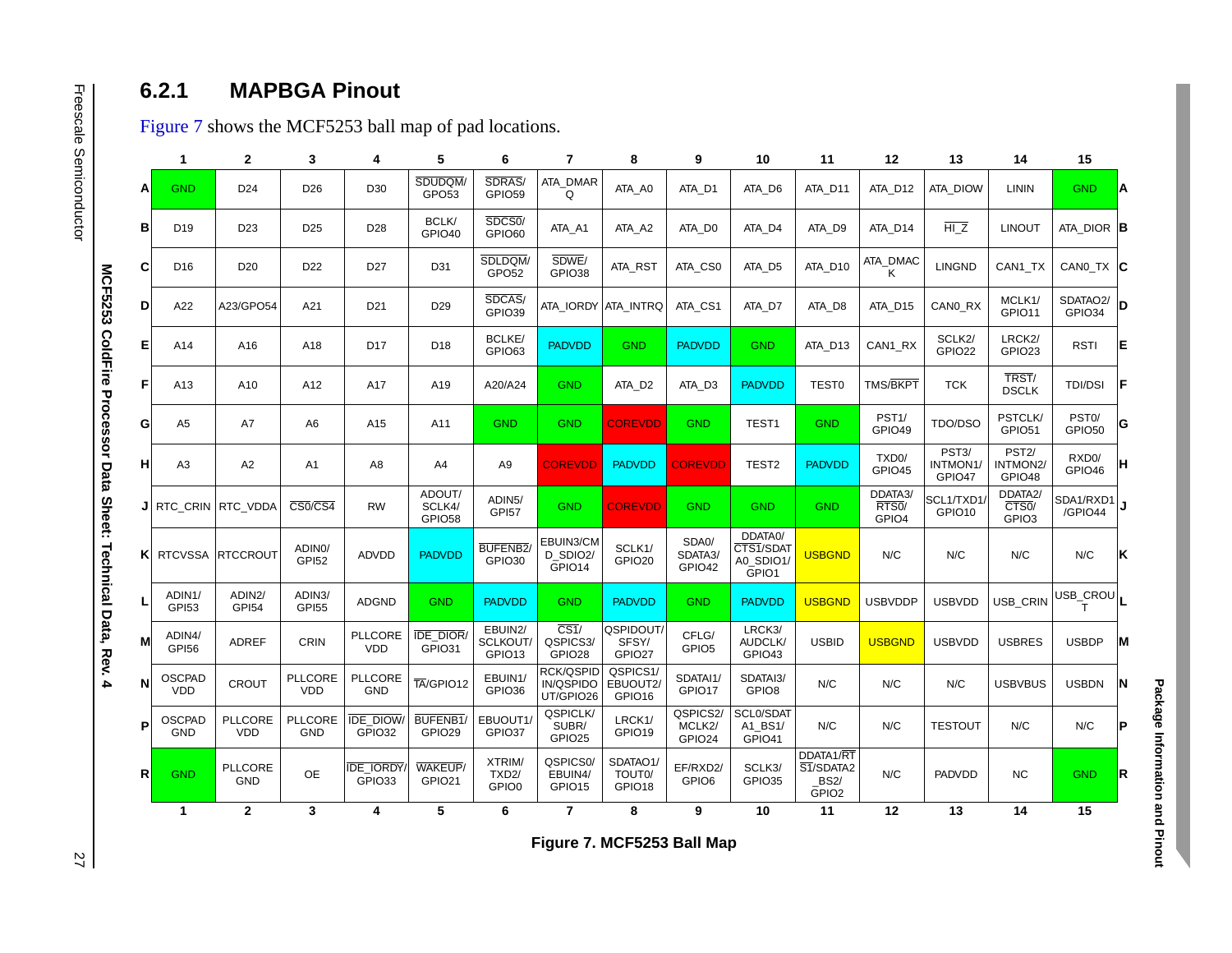<span id="page-27-1"></span>[Table 20](#page-27-1) shows the signal color and signal name legend.

| Color | <b>Name</b>           |
|-------|-----------------------|
| None  | Signal name as listed |
|       | <b>GND</b>            |
|       | <b>PADVDD</b>         |
|       | <b>COREVDD</b>        |
|       | <b>USBGND</b>         |

**Table 20. Signal Color/Name Legend**

<span id="page-27-0"></span>[Table 21](#page-27-0) shows the device pin list, sorted by signal identification.

#### **Table 21. MCF5253 13 x 13 BGA (225 Signal ID by Pad Grid Location)**

| <b>Signal ID</b>   | <b>Pad Location</b> |
|--------------------|---------------------|
| A <sub>1</sub>     | H03                 |
| A10                | F <sub>02</sub>     |
| $\overline{A11}$   | G05                 |
| A12                | F03                 |
| A13                | F01                 |
| A14                | E01                 |
| A15                | G04                 |
| A16                | E02                 |
| $\overline{A17}$   | F04                 |
| A18                | E03                 |
| A19                | F <sub>05</sub>     |
| A2                 | H <sub>02</sub>     |
| A20/A24            | F06                 |
| A21                | D <sub>03</sub>     |
| A22                | D <sub>01</sub>     |
| A23/GPO54          | D <sub>02</sub>     |
| A <sub>3</sub>     | H <sub>01</sub>     |
| A4                 | H05                 |
| A <sub>5</sub>     | G01                 |
| A <sub>6</sub>     | G03                 |
| A7                 | G02                 |
| A <sub>8</sub>     | H <sub>04</sub>     |
| $\overline{A9}$    | H06                 |
| <b>ADGND</b>       | L <sub>04</sub>     |
| ADIN0/GPI52        | K03                 |
| ADIN1/GPI53        | L01                 |
| ADIN2/GPI54        | L <sub>02</sub>     |
| ADIN3/GPI55        | L <sub>03</sub>     |
| ADIN4/GPI56        | M01                 |
| ADIN5/GPI57        | J06                 |
| ADOUT/SCLK4/GPIO58 | J05                 |
| <b>ADREF</b>       | M02                 |
| <b>ADVDD</b>       | K04                 |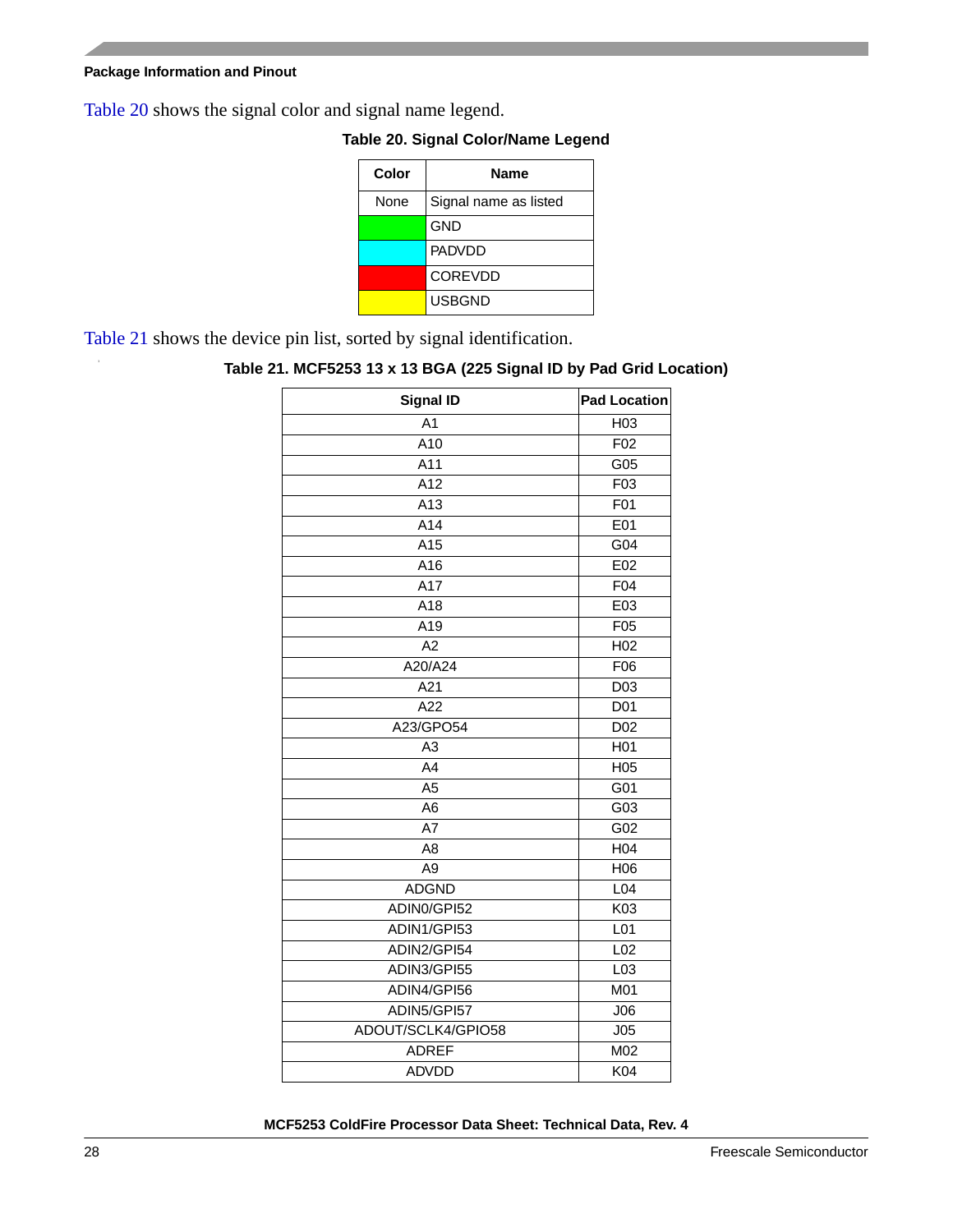| <b>Signal ID</b>                  | <b>Pad Location</b> |
|-----------------------------------|---------------------|
| ATA A0                            | A08                 |
| $ATA$ <sub>_<math>A1</math></sub> | <b>B07</b>          |
| ATA A2                            | <b>B08</b>          |
| ATA CS0                           | C <sub>09</sub>     |
| ATA_CS1                           | D <sub>09</sub>     |
| ATA_DO                            | <b>B09</b>          |
| ATA_D1                            | A09                 |
| ATA_D10                           | $\overline{C11}$    |
| ATA_D11                           | A11                 |
| ATA_D12                           | A12                 |
| ATA_D13                           | E11                 |
| ATA D14                           | <b>B12</b>          |
| ATA D15                           | D12                 |
| ATA D <sub>2</sub>                | F08                 |
| ATA_D3                            | F09                 |
| ATA_D4                            | <b>B10</b>          |
| ATA_D5                            | C10                 |
| ATA_D6                            | A10                 |
| ATA_D7                            | $\overline{D}10$    |
| ATA_D8                            | D11                 |
| ATA D9                            | <b>B11</b>          |
| ATA_DIOR                          | <b>B15</b>          |
| ATA_DIOW                          | A13                 |
| ATA DMACK                         | C <sub>12</sub>     |
| <b>ATA DMARQ</b>                  | A07                 |
| ATA_INTRQ                         | D08                 |
| ATA_IORDY                         | D07                 |
| <b>ATA RST</b>                    | C <sub>08</sub>     |
| BCLK/GPIO40                       | <b>B05</b>          |
| BCLKE/GPIO63                      | E06                 |
| BUFENB1/GPIO29                    | P05                 |
| BUFENB2/GPIO30                    | K06                 |
| CANO RX                           | D <sub>13</sub>     |
| CANO_TX                           | C <sub>15</sub>     |
| CAN1_RX                           | E12                 |
| CAN1_TX                           | C14                 |
| CFLG/GPIO5                        | M09                 |
| COREVDD                           | G08                 |
| <b>COREVDD</b>                    | H07                 |
| <b>COREVDD</b>                    | H <sub>09</sub>     |
| <b>COREVDD</b>                    | J <sub>08</sub>     |
| <b>CRIN</b>                       | M03                 |
| <b>CROUT</b>                      | N02                 |
| $\overline{\text{CS0/CS4}}$       | J03                 |
| CS1/QSPICS3/GPIO28                | M07                 |
| D16                               | C <sub>01</sub>     |
|                                   |                     |

### **Table 21. MCF5253 13 x 13 BGA (225 Signal ID by Pad Grid Location) (continued)**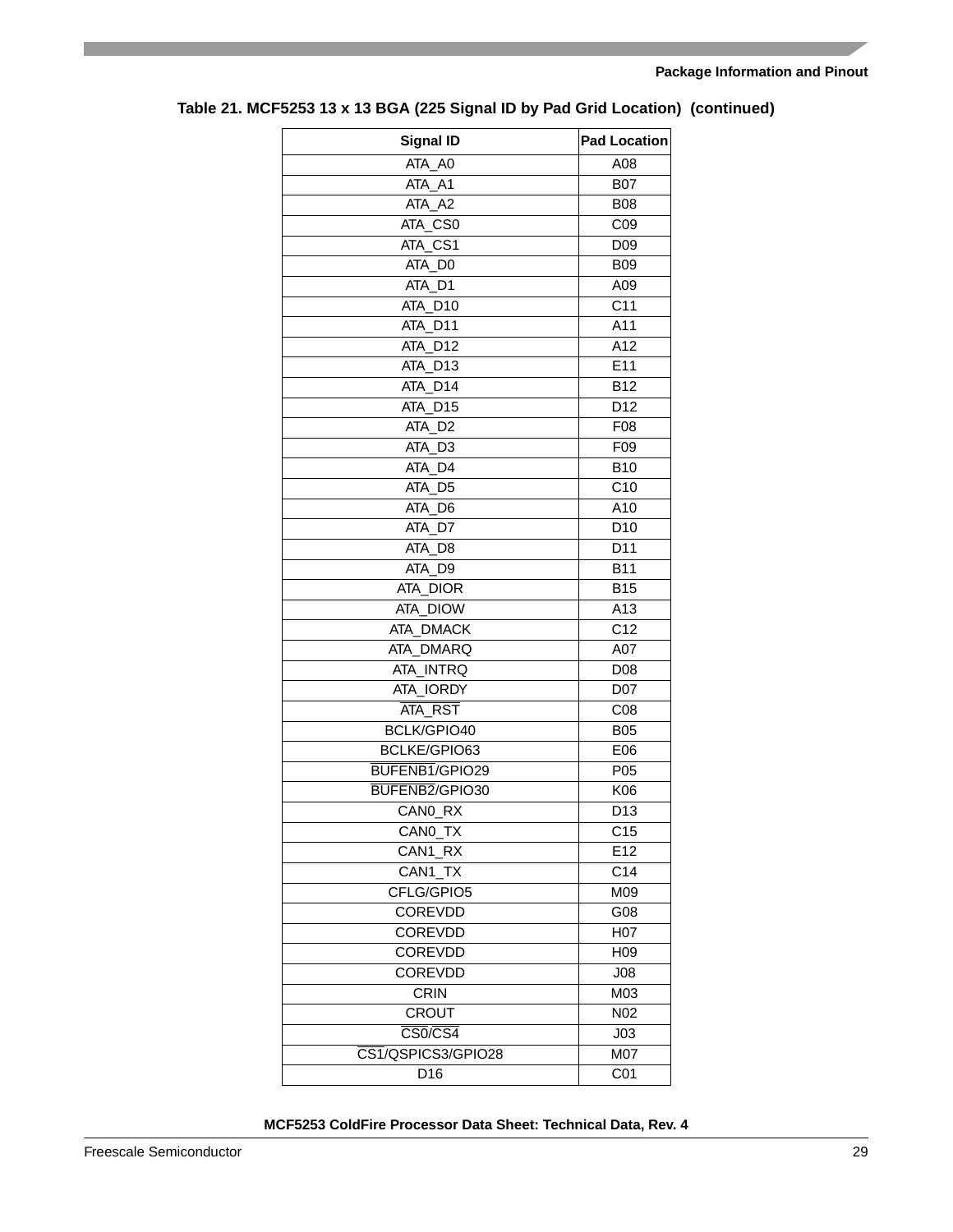| <b>Signal ID</b>               | <b>Pad Location</b> |
|--------------------------------|---------------------|
| D17                            | E04                 |
| D <sub>18</sub>                | E05                 |
| D <sub>19</sub>                | <b>B01</b>          |
| D <sub>20</sub>                | C02                 |
| D <sub>21</sub>                | D <sub>04</sub>     |
| D22                            | C <sub>03</sub>     |
| D <sub>23</sub>                | <b>B02</b>          |
| D <sub>24</sub>                | A02                 |
| D <sub>25</sub>                | <b>B03</b>          |
| D <sub>26</sub>                | A03                 |
| D <sub>27</sub>                | C04                 |
| D28                            | <b>B04</b>          |
| D <sub>29</sub>                | D <sub>05</sub>     |
| D30                            | A04                 |
| D31                            | C <sub>05</sub>     |
| DDATA0/CTS1/SDATA0_SDIO1/GPIO1 | $\overline{K10}$    |
| DDATA1/RTS1/SDATA2_BS2/GPIO2   | R <sub>11</sub>     |
| DDATA2/CTS0/GPIO3              | J14                 |
| DDATA3/RTS0/GPIO4              | J12                 |
| EBUIN1/GPIO36                  | N06                 |
| EBUIN2/SCLKOUT/GPIO13          | M06                 |
| EBUIN3/CMD SDIO2/GPIO14        | <b>K07</b>          |
| EBUOUT1/GPIO37                 | P06                 |
| EF/RXD2/GPIO6                  | R <sub>09</sub>     |
| <b>GND</b>                     | A01                 |
| <b>GND</b>                     | A15                 |
| <b>GND</b>                     | E08                 |
| <b>GND</b>                     | E10                 |
| <b>GND</b>                     | F07                 |
| <b>GND</b>                     | G06                 |
| <b>GND</b>                     | G07                 |
| <b>GND</b>                     | G09                 |
| <b>GND</b>                     | G11                 |
| <b>GND</b>                     | J07                 |
| <b>GND</b>                     | J09                 |
| <b>GND</b>                     | J10                 |
| GND                            | J11                 |
| <b>GND</b>                     | L <sub>05</sub>     |
| <b>GND</b>                     | L07                 |
| <b>GND</b>                     | L09                 |
| <b>GND</b>                     | <b>R01</b>          |
| <b>GND</b>                     | R <sub>15</sub>     |
| HI <sub>Z</sub>                | <b>B13</b>          |
| DIOR/GPIO31<br><b>IDE</b>      | M05                 |
| DIOW/GPIO32<br>IDE             | P04                 |
| IORDY/GPIO33<br>IDE            | R04                 |

### **Table 21. MCF5253 13 x 13 BGA (225 Signal ID by Pad Grid Location) (continued)**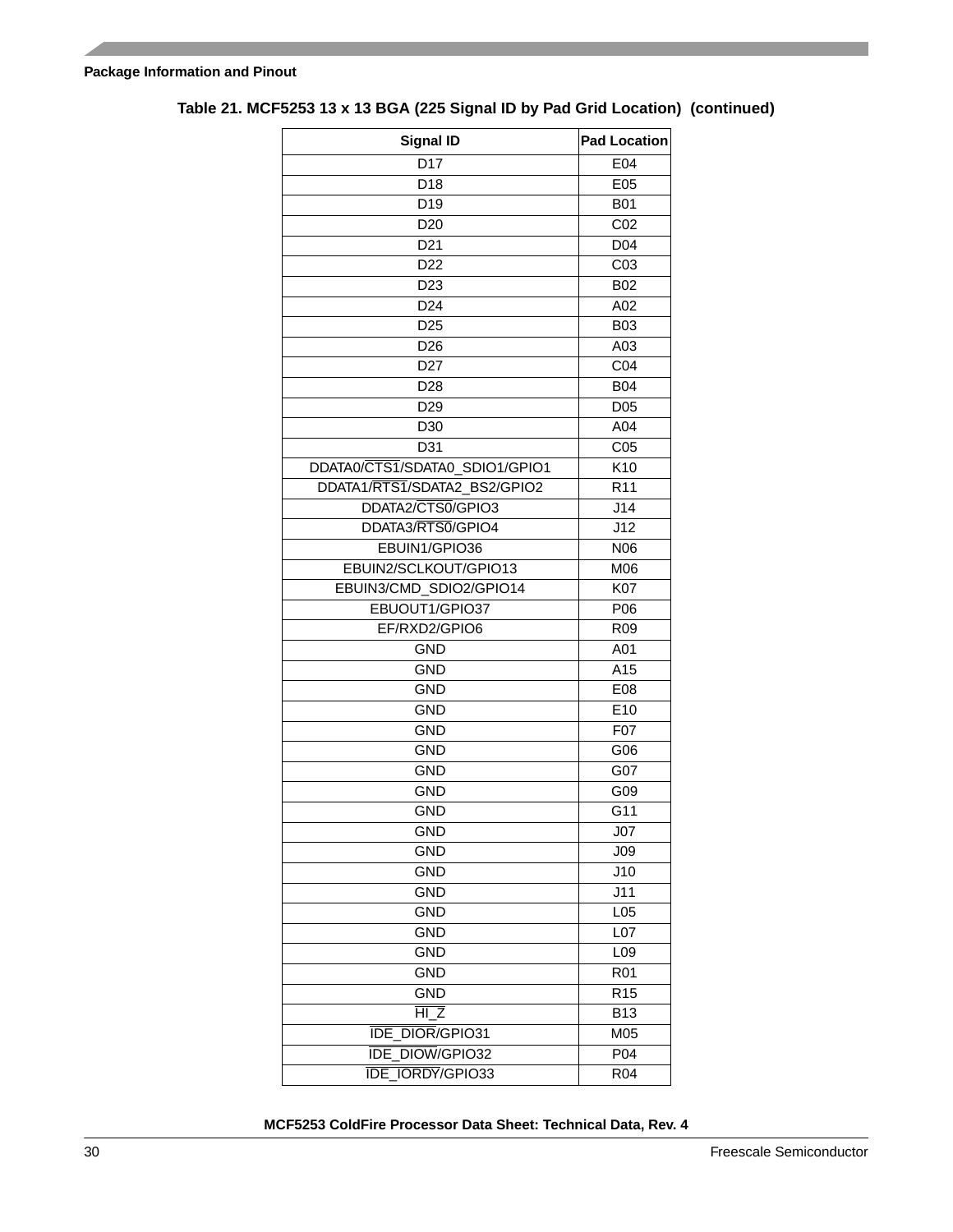| <b>Signal ID</b>            | <b>Pad Location</b> |
|-----------------------------|---------------------|
| <b>LINGND</b>               | C <sub>13</sub>     |
| <b>LININ</b>                | A14                 |
| LINOUT                      | <b>B14</b>          |
| LRCK1/GPIO19                | P08                 |
| LRCK2/GPIO23                | E14                 |
| LRCK3/AUDIOCLK/GPIO43       | M10                 |
| MCLK1/GPIO11                | D <sub>14</sub>     |
| NC                          | R <sub>14</sub>     |
| OE                          | R <sub>03</sub>     |
| OSCPADGND                   | P01                 |
| <b>OSCPADVDD</b>            | N <sub>0</sub> 1    |
| <b>PADVDD</b>               | E07                 |
| <b>PADVDD</b>               | E09                 |
| <b>PADVDD</b>               | F <sub>10</sub>     |
| <b>PADVDD</b>               | H08                 |
| <b>PADVDD</b>               | H <sub>11</sub>     |
| PADVDD                      | K05                 |
| <b>PADVDD</b>               | L06                 |
| <b>PADVDD</b>               | L <sub>08</sub>     |
| <b>PADVDD</b>               | L10                 |
| <b>PADVDD</b>               | R <sub>13</sub>     |
| PLLAVDD                     | M04                 |
| PLLCOREGND                  | N04                 |
| <b>PLLCOREGND</b>           | P03                 |
| PLLCOREGND                  | R <sub>02</sub>     |
| PLLCOREVDD                  | N03                 |
| <b>PLLCOREVDD</b>           | P <sub>02</sub>     |
| PST0/GPIO50                 | G15                 |
| PST1/GPIO49                 | G12                 |
| PST2/INTMON2/GPIO48         | H14                 |
| PST3/INTMON1/GPIO47         | H <sub>13</sub>     |
| PSTCLK/GPIO51               | G14                 |
| QSPICLK/SUBR/GPIO25         | <b>P07</b>          |
| QSPICS0/EBUIN4/GPIO15       | R07                 |
| QSPICS1/EBUOUT2/GPIO16      | N08                 |
| QSPICS2/MCLK2/GPIO24        | P <sub>09</sub>     |
| QSPIDOUT/SFSY/GPIO27        | M08                 |
| RCK/QSPIDIN/QSPIDOUT/GPIO26 | <b>N07</b>          |
| <b>RSTI</b>                 | E <sub>15</sub>     |
| RTC_CRIN                    | J <sub>01</sub>     |
| RTC VDDA                    | J <sub>02</sub>     |
| <b>RTCCROUT</b>             | K02                 |
| <b>RTCVSSA</b>              | K01                 |
|                             |                     |
| <b>RW</b>                   | J04                 |
| RXD0/GPIO46                 | H <sub>15</sub>     |
| SCL0/SDATA1_BS1/GPIO41      | P <sub>10</sub>     |

### **Table 21. MCF5253 13 x 13 BGA (225 Signal ID by Pad Grid Location) (continued)**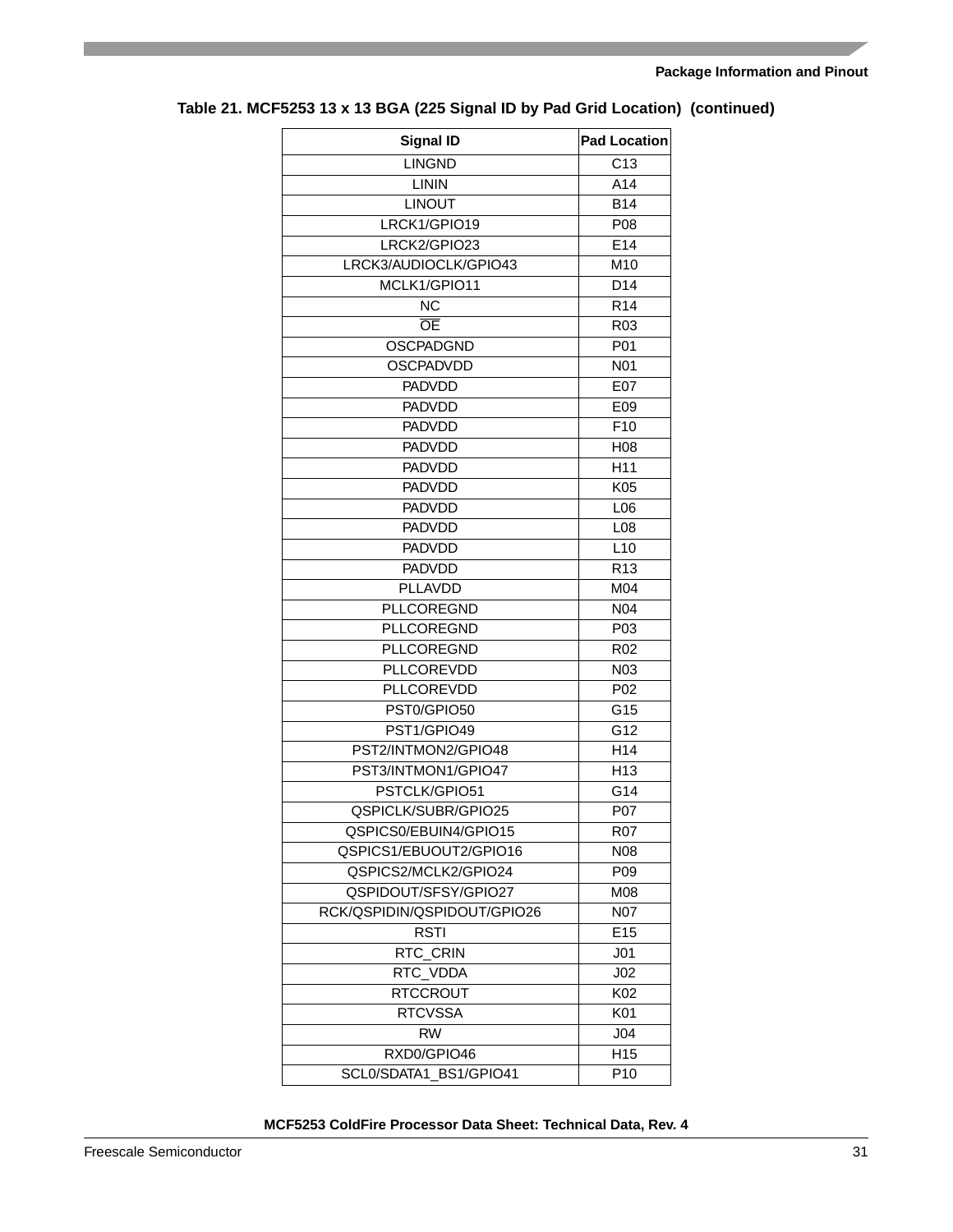| <b>Signal ID</b>     | <b>Pad Location</b> |
|----------------------|---------------------|
| SCL1/TXD1/GPIO10     | J13                 |
| SCLK1/GPIO20         | K08                 |
| SCLK2/GPIO22         | E13                 |
| SCLK3/GPIO35         | R <sub>10</sub>     |
| SDA0/SDATA3/GPIO42   | K09                 |
| SDA1/RXD1/GPIO44     | J15                 |
| SDATAI1/GPIO17       | N <sub>09</sub>     |
| SDATAI3/GPIO8        | N <sub>10</sub>     |
| SDATAO1/TOUT0/GPIO18 | R <sub>08</sub>     |
| SDATAO2/GPIO34       | D <sub>15</sub>     |
| SDCAS/GPIO39         | D <sub>06</sub>     |
| SDCS0/GPIO60         | <b>B06</b>          |
| SDLDQM/GPO52         | CO6                 |
| SDRAS/GPIO59         | A06                 |
| SDUDQM/GPO53         | A05                 |
| SDWE/GPIO38          | C <sub>07</sub>     |
| TA/GPIO12            | <b>N05</b>          |
| <b>TCK</b>           | F <sub>13</sub>     |
| <b>TDI/DSI</b>       | F <sub>15</sub>     |
| TDO/DSO              | G13                 |
| <b>TEST0</b>         | F11                 |
| TEST <sub>1</sub>    | G <sub>10</sub>     |
| TEST <sub>2</sub>    | H <sub>10</sub>     |
| <b>TESTOUT</b>       | P <sub>13</sub>     |
| <b>TMS/BKPT</b>      | F <sub>12</sub>     |
| <b>TRST/DSCLK</b>    | F14                 |
| TXD0/GPIO45          | H <sub>12</sub>     |
| USB_CRIN             | L14                 |
| USB_CROUT            | L15                 |
| <b>USBDN</b>         | N <sub>15</sub>     |
| <b>USBDP</b>         | M <sub>15</sub>     |
| <b>USBGND</b>        | K11                 |
| <b>USBGND</b>        | $\overline{L}$ 11   |
| <b>USBGND</b>        | M12                 |
| <b>USBID</b>         | M11                 |
| <b>USBRES</b>        | M14                 |
| <b>USBVBUS</b>       | N14                 |
| <b>USBVDD</b>        | L <sub>13</sub>     |
| <b>USBVDD</b>        | M13                 |
| <b>USBVDDP</b>       | L12                 |
| <b>WAKEUP/GPIO21</b> | <b>R05</b>          |
| XTRIM/TXD2/GPIO0     | R <sub>06</sub>     |

### **Table 21. MCF5253 13 x 13 BGA (225 Signal ID by Pad Grid Location) (continued)**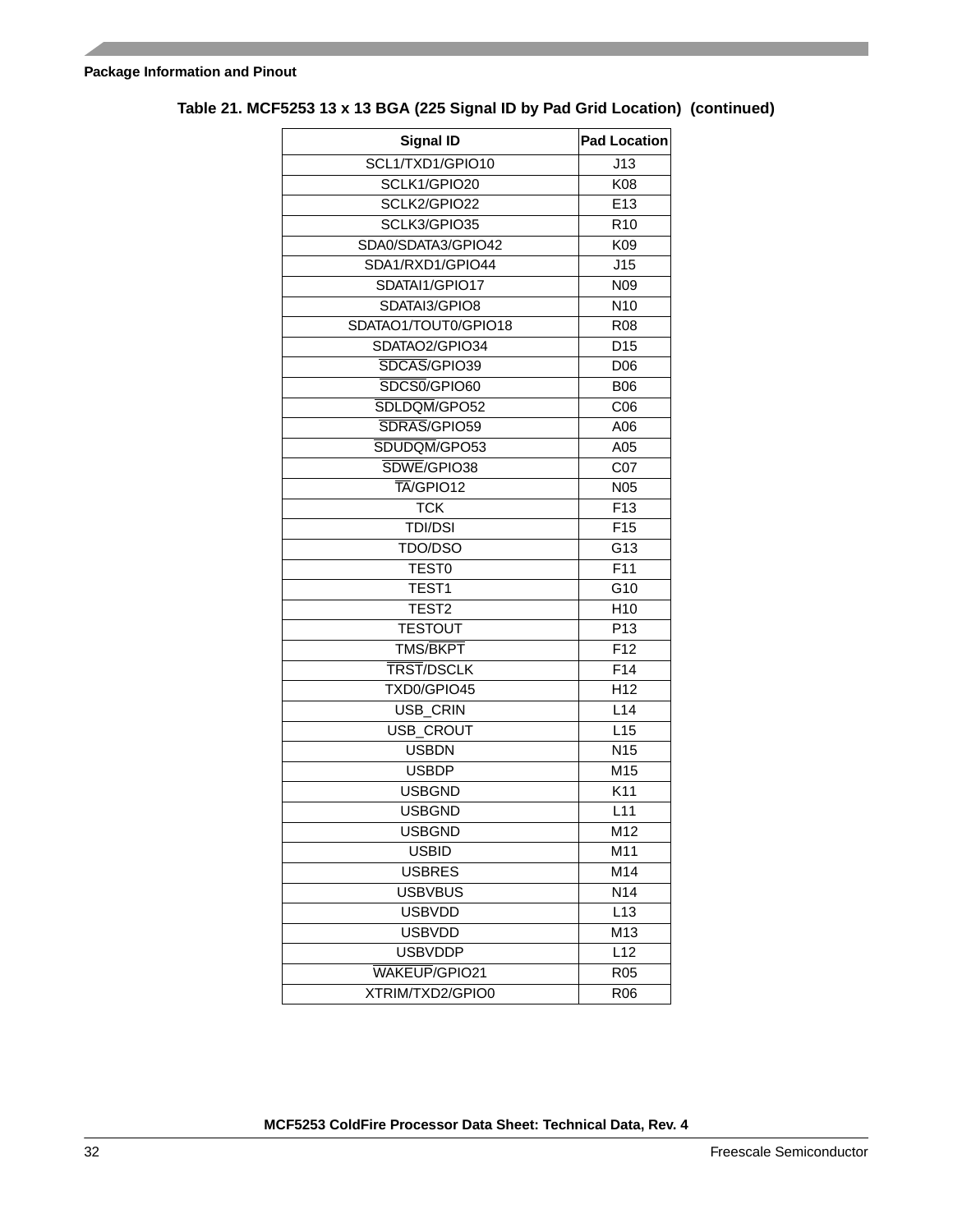#### **Product Documentation**

# <span id="page-32-0"></span>**7 Product Documentation**

This section includes the related product documentation and references to information posted on Freescale's external web page.

This document is labeled as the type: Data Sheet: Technical Data. Definitions for all Freescale document types are available at: [http://www.freescale.com.](http://www.freescale.com/coldfire)

You can also obtain information on the mechanical characteristics of the MCF5253 integrated microprocessor at <http://www.freescale.com/coldfire>.

The following documents are required for a complete description of the device and are necessary for proper design:

*MCF5253 Reference Manual* (order number: MCF5253RM) *MCF5253 Product Brief* (order number: MCF5253PB)

## <span id="page-32-1"></span>**7.1 Revision History**

<span id="page-32-2"></span>[Table 22](#page-32-2) summar[izes rev](#page-26-0)isions to this document.

#### **Table 22. [MCF525](#page-1-1)3DS Revision History**

| Rev. No. | <b>Substantive Change(s)</b>                             |
|----------|----------------------------------------------------------|
| 2        | First public version.                                    |
| 3        | Added industrial temperature part number, MCF5253CVM140. |
| 4        | Added Section 5, "Power Consumption"                     |